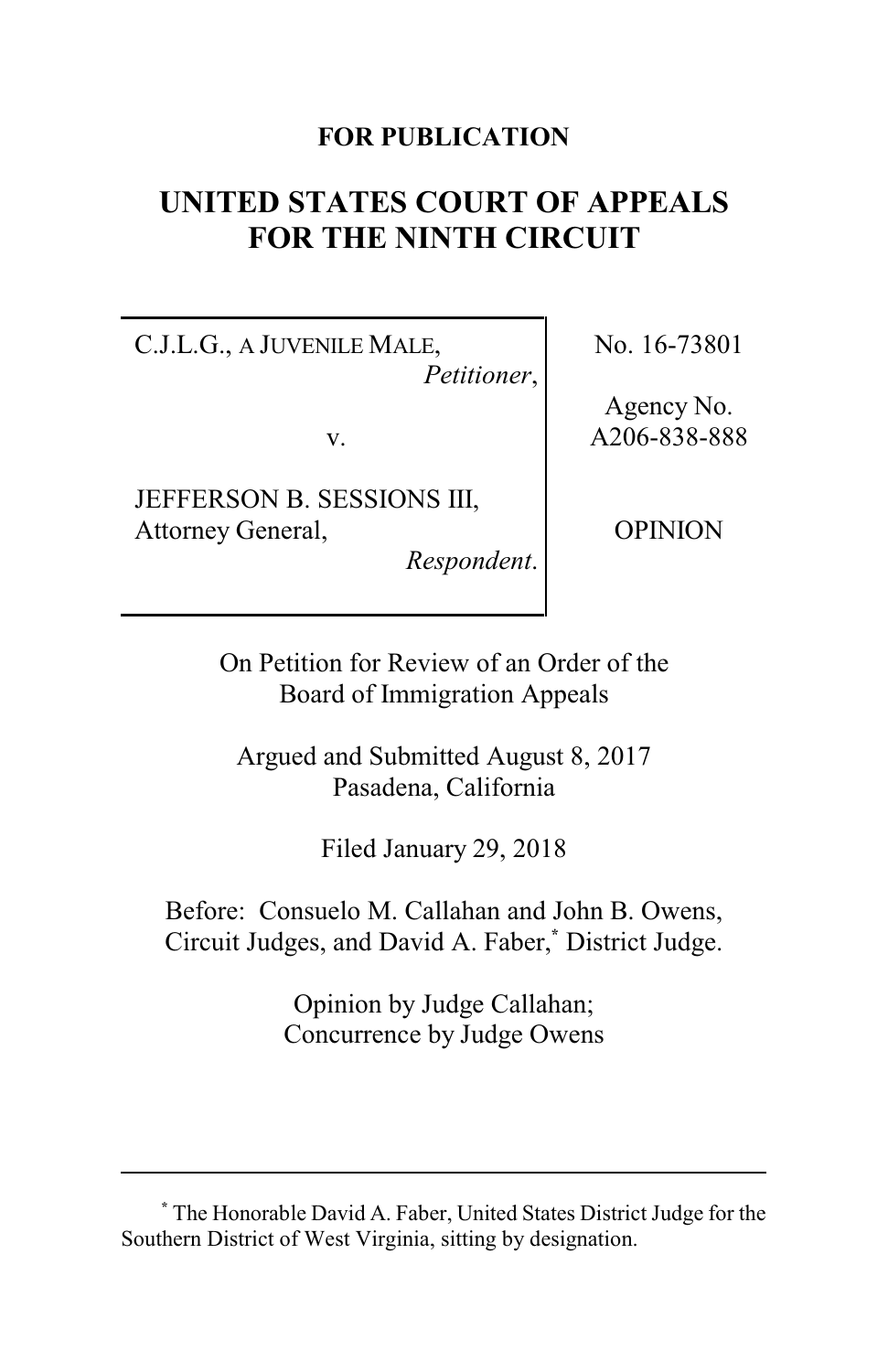## **SUMMARY\*\***

## **Immigration**

The panel denied C.J.L.G.'s petition for review of a Board of Immigration Appeals decision, holding that neither the Due Process Clause nor the Immigration & Nationality Act creates a categorical right to court-appointed counsel at government expense for alien minors, and concluding that the Board's denial of asylum, withholding of removal, and relief under the Convention against Torture was supported by substantial evidence.

The panel held that it is not established law that alien minors are categorically entitled to government-funded, court-appointed counsel and, applying the three-part test set forth in *Mathews v. Eldridge*, 424 U.S. 319 (1976), held that C.J. had not shown a necessity for such counsel to safeguard his due process right to a full and fair hearing.

The panel incorporated its analysis of C.J.'s asylum claim into its *Mathews* analysis in determining that C.J. was not prejudiced by any procedural deficiencies in his proceeding. The panel concluded that the record compelled a finding that C.J. had a well-founded fear of persecution based on threats he received from the Mara gang when he resisted their recruitment efforts, but rejected C.J.'s asylum claim because he had not established that the threats had a nexus to a protected ground, or that the government was unable or unwilling to control the Maras. The panel deemed waived

This summary constitutes no part of the opinion of the court. It has been prepared by court staff for the convenience of the reader.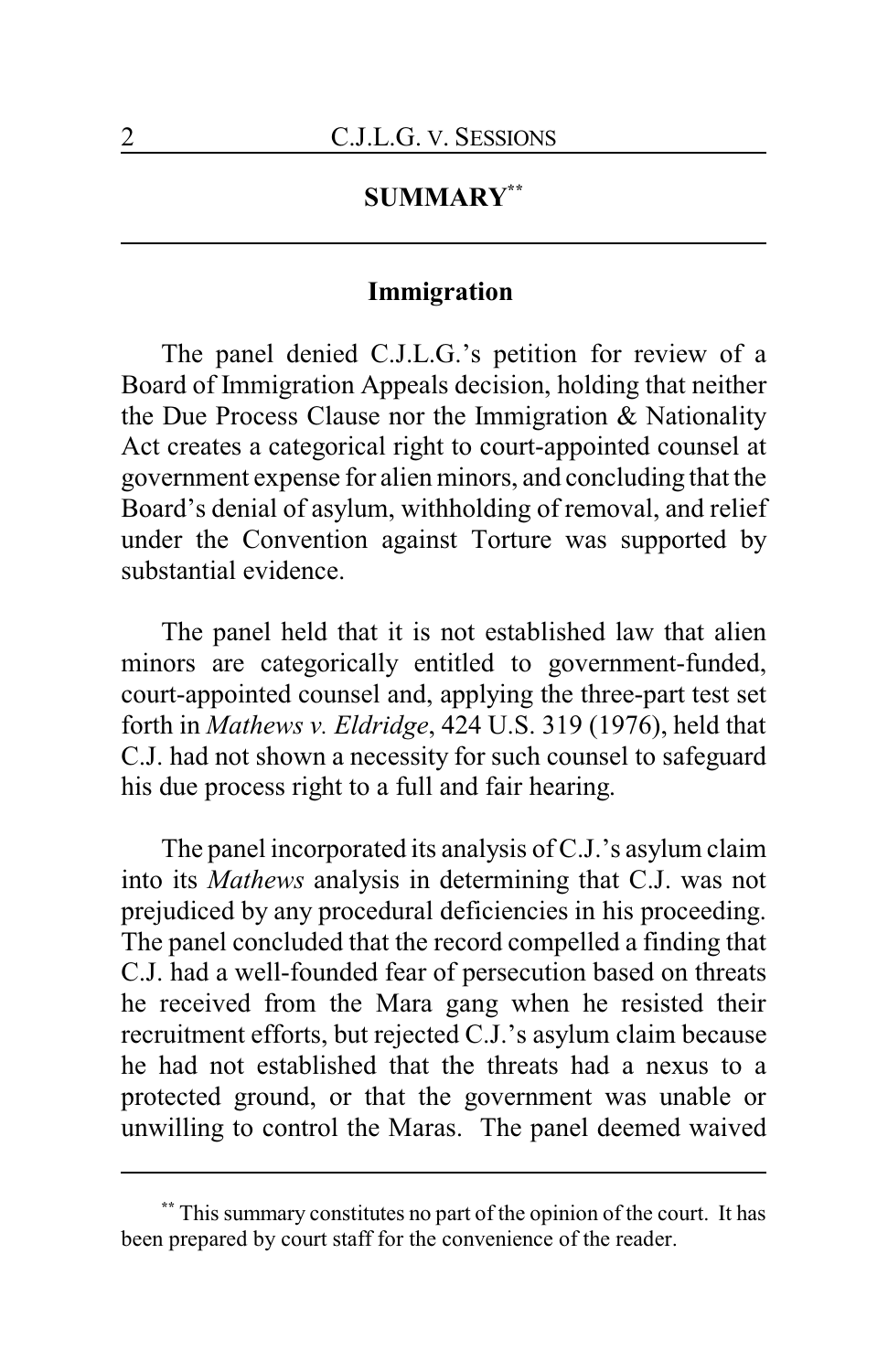any argument that he was denied due process on his withholding and CAT claims, but noted that his withholding claim would also fail.

The panel also rejected C.J.'s argument that the INA's fair hearing provision,  $\S 1229a(b)(4)(B)$ , implicitly requires court-appointed counsel at government expense for all alien minors.

The panel further held that the IJ was not required to inform C.J. that he might be eligible for Special Immigrant Juvenile status, concluding that the IJ's duty to inform aliens of "apparent eligibility" for relief was not triggered because, at the time of his removal proceeding, C.J. did not have a state court order that could have made him apparently eligible for SIJ status.

Finally, the panel concluded that the agency's denial of CAT relief was supported by substantial evidence. The panel concluded that 1) the Board did not err in concluding that C.J.'s experience of having a member of the Maras put a gun to his head did not amount to "severe pain or suffering;" 2) there was no showing that the Honduran government acquiesced in the act; and 3) the record did not compel the conclusion that the government either turned a blind eye to the Maras' threats or that it would be unable or unwilling to control the Maras in the future.

Concurring, Judge Owens wrote that the majority's opinion does not hold, or even discuss, whether the Due Process Clause mandates counsel for *unaccompanied* minors, and observed that that is a different question that could lead to a different answer.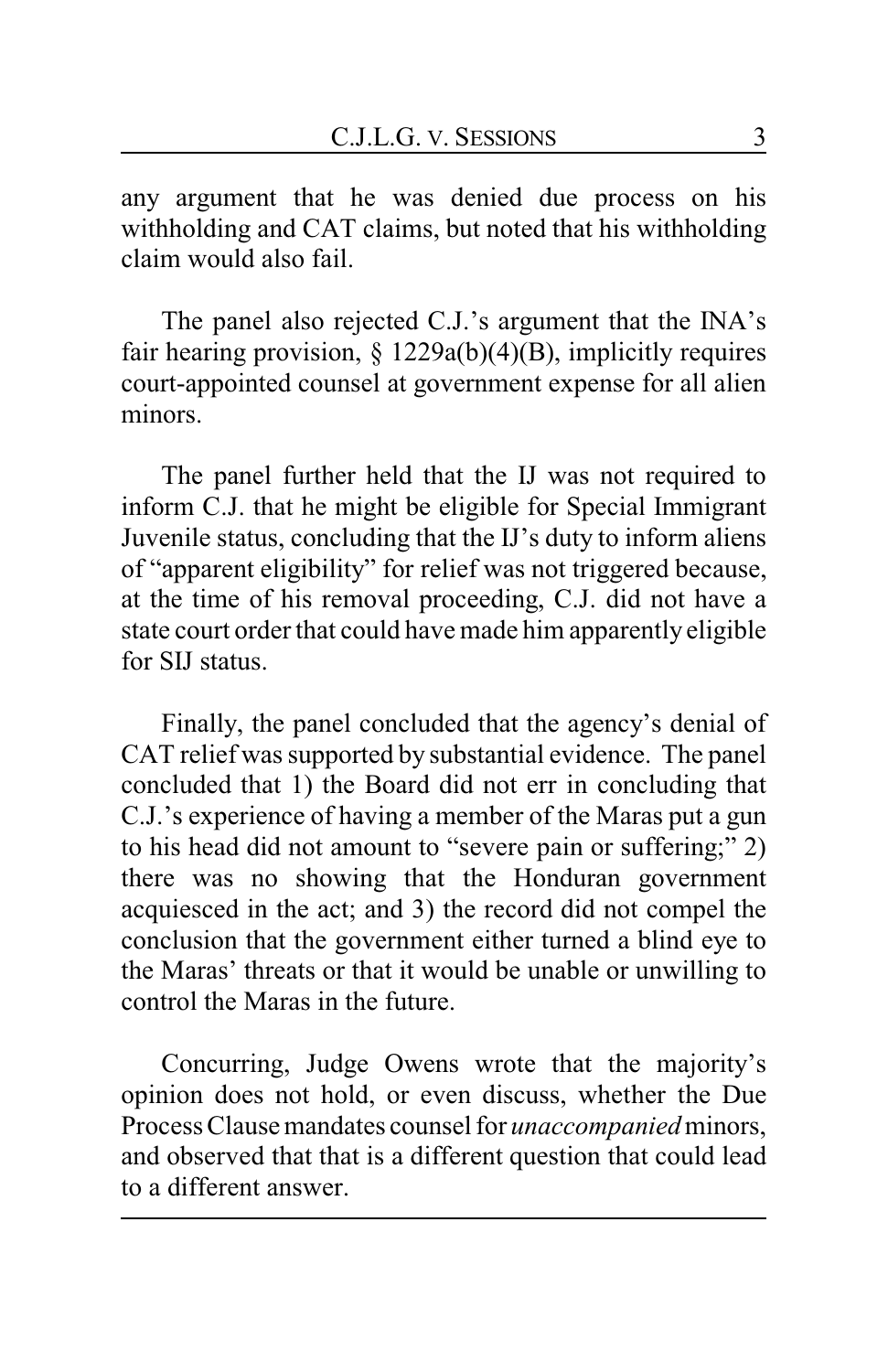## **COUNSEL**

Ahilan Thevanesan Arulanantham (argued), ACLU Foundation of Southern California, Los Angeles, California; Stephen Kang, ACLU Immigrants' Rights Project, San Francisco, California; Matt Adams and Glenda M. Aldana Madrid, Northwest Immigrant Rights Project, Seattle, Washington; Theodore J. Angelis and Aaron E. Millstein, K&L Gates LLP, Seattle, Washington; Kristen Jackson and Talia Inlender, Public Counsel Law Center, Los Angeles, California; Kristin Macleod-Ball, National Immigration Project of the National Lawyers Guild, Boston, Massachusetts; Melissa Crow and Karolina Walters, American Immigration Council, Washington, D.C.; Emily Chiang, ACLU of Washington, Seattle, Washington; for Petitioner.

Kiley L. Kane (argued), Senior Litigation Counsel; Stephen J. Flynn, Assistant Director; Chad A. Readler, Acting Assistant Attorney General; Office of Immigration Litigation, Civil Division, United States Department of Justice, Washington, D.C.; for Respondent.

John E. Schreiber and Nareeneh Sohbatian, Winston & Strawn LLP, Los Angeles, California, for Amicus Curiae Immigrant Legal Resource Center.

Blaine Bookey, Karen Musalo, and Eunice Lee, San Francisco, California, as and for Amicus Curiae Center for Gender & Refugee Studies.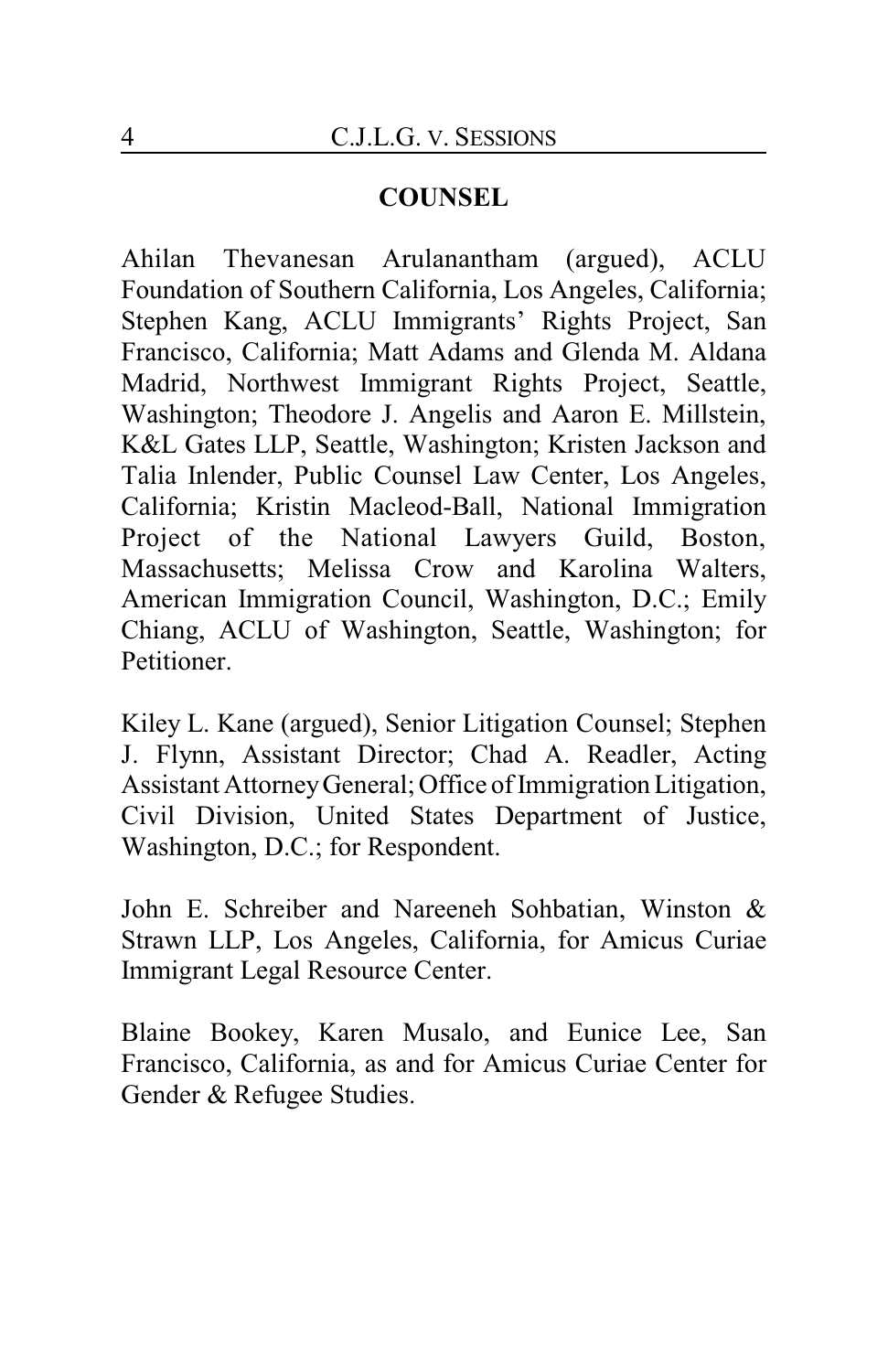Robert A. Brundage and Lucy Wang, Morgan Lewis & Bockius LLP, San Francisco, California; Daniel Grunfeld, Morgan Lewis & Bockius LLP, Los Angeles, California; for Amici Curiae Dr. Jennifer Woolard and Dr. Laurence Steinberg.

#### **OPINION**

CALLAHAN, Circuit Judge:

"The right to counsel in immigration proceedings is rooted in the Due Process Clause [of the Fifth Amendment] and codified at 8 U.S.C. § 1362 and 8 U.S.C. § 1229a(b)(4)(A) [of the Immigration and Nationality Act ("INA"), 8 U.S.C. §§ 1101, et seq.]."**<sup>1</sup>** *Biwot v. Gonzales*, 403 F.3d 1094, 1098 (9th Cir. 2005). Sections 1362 and 1229a(b)(4)(A) set forth the scope and contours of this right, providing that the alien "shall have the privilege of being represented (at no expense to the Government) by such counsel . . . as [the alien] shall choose." 8 U.S.C. § 1362; *see also* 8 U.S.C. § 1229a(b)(4)(A) (substantially the same); 8 C.F.R. § 1240.10(a)(1)–(2).

We have held that a corollary of this privilege is an immigration judge's ("IJ") duty to inform an alien of his right to counsel, and to ensure that any decision to waive that right be knowing and voluntary. *See, e.g.*, *Montes-Lopez v. Holder*, 694 F.3d 1085, 1088 (9th Cir. 2012); *Baltazar-*

**<sup>1</sup>**Because removal proceedings are civil rather than criminal in nature, aliens' right to counsel derives from the Constitution's Fifth Amendment rather than the Sixth Amendment. *Magallanes-Damian v. INS*, 783 F.2d 931, 933 (9th Cir. 1986).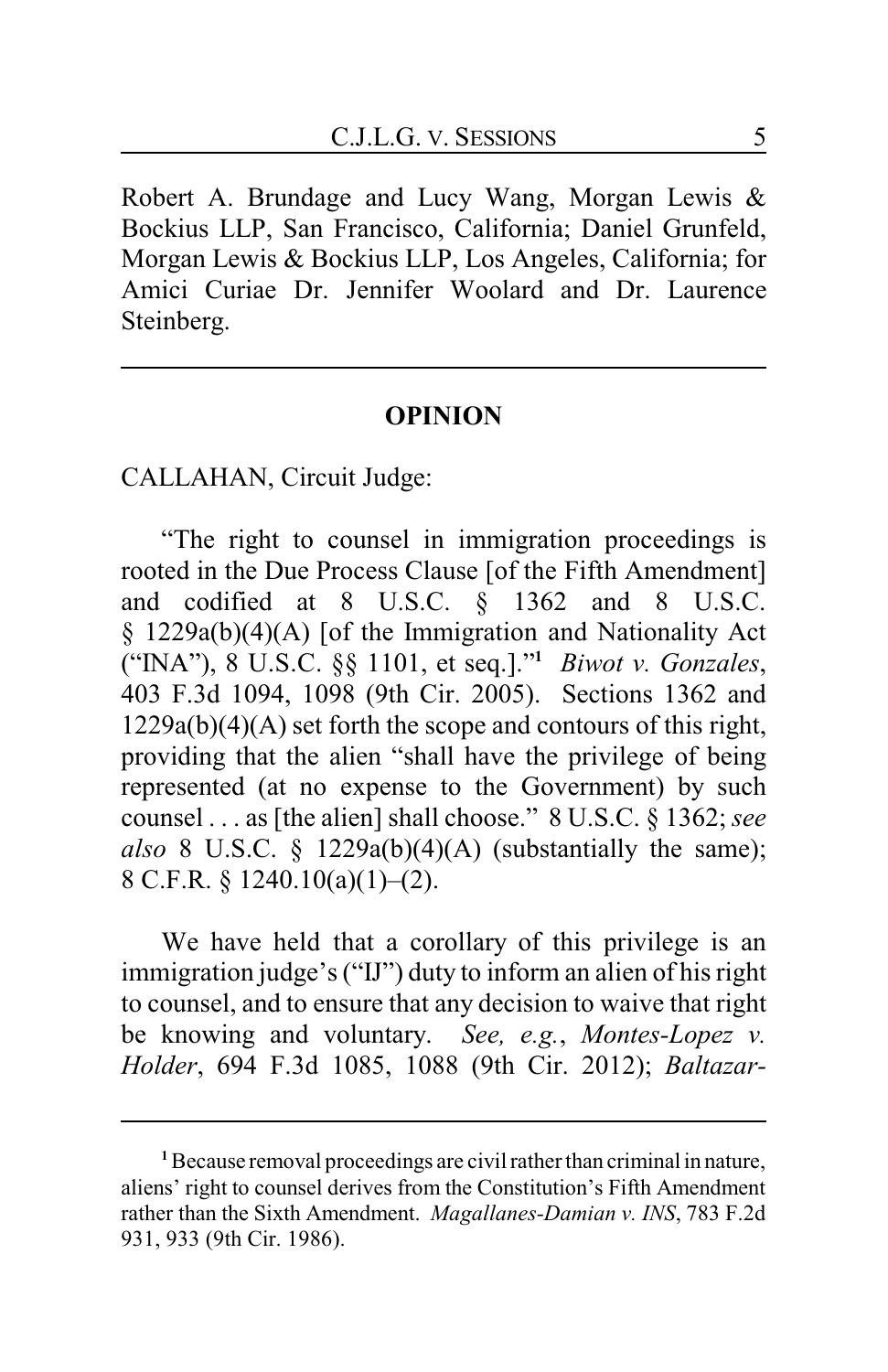*Alcazar v. INS*, 386 F.3d 940, 945 (9th Cir. 2004); *Jie Lin v. Ashcroft*, 377 F.3d 1014, 1027 (9th Cir. 2004); *United States v. Ahumada-Aguilar*, 295 F.3d 943, 947 (9th Cir. 2002). But we have been careful to limit that right to Congress' express prescription.**<sup>2</sup>** Ever vigilant of the judiciary's restricted role in reviewing matters of immigration policy, we have heeded the Supreme Court's admonition that the "'power to expel or exclude aliens [is] a fundamental sovereign attribute exercised by the Government's political departments *largely immune from judicial control.*'" *Fiallo v. Bell*, 430 U.S. 787, 792 (1977) (emphasis added) (quoting *Shaughnessy v. Mezei*, 345 U.S. 206, 210 (1953)). Consistent with this recognition, "courts have uniformly held in this circuit and elsewhere that . . . [aliens] are not entitled to have counsel appointed at government expense." *United States v. Gasca-Kraft*, 522 F.2d 149, 152 (9th Cir. 1975), *overruled on other grounds by United States v. Mendoza-Lopez*, 481 U.S. 828, 834 n.9 (1987) (collecting cases).

Petitioner C.J.L.G. ("C.J.") asks us to upend Congress' statutory scheme by reading into the Due Process Clause and the INA itself a categorical right to court-appointed counsel *at government expense* for alien minors. C.J. also argues that, in his removal proceeding before the IJ, the IJ erred by failing to inform him of his possible eligibility for Special Immigrant Juvenile ("SIJ") status. Finally, C.J. insists that, on the merits, the IJ and the Board of Immigration Appeals ("Board") erred in denying his claims for asylum,

**<sup>2</sup>***Cf. Flores v. Sessions*, 862 F.3d 863, 875–76 (9thCir. 2017) (relying on the terms of two immigration statutes to determine the scope of an unaccompanied alien minor's right to a bond hearing before an immigration judge).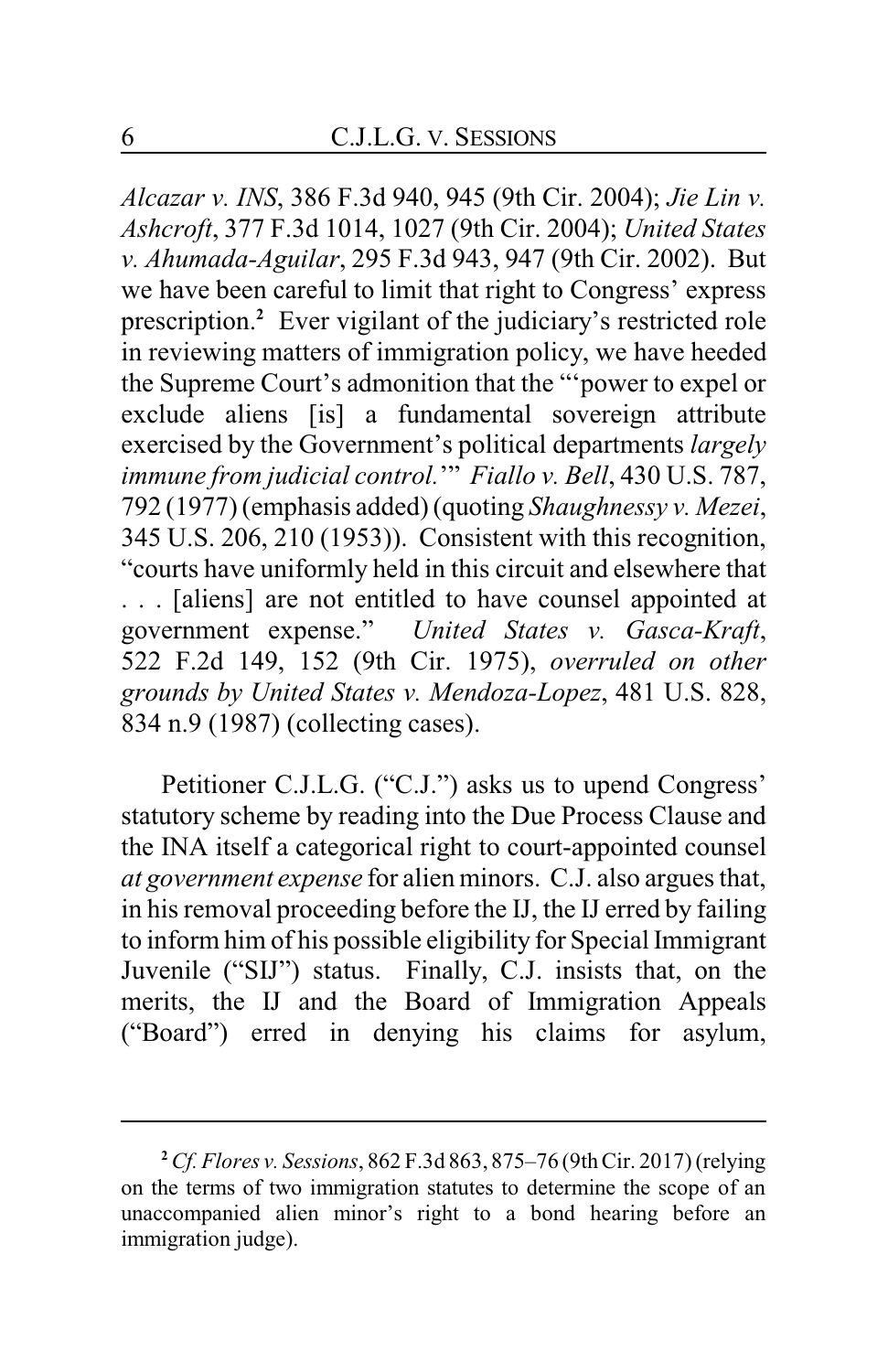withholding of removal, and relief under the Convention Against Torture ("CAT").

C.J. petitions for review of the Board's determination affirming the IJ's decision, and requests a remedy in the form of court-appointed counsel at government expense for himself and all similarly situated alien minors. He seeks courtappointed counsel both for a new removal proceeding before the IJ, and for purposes of pursuing his application for SIJ status, a related but separate legal journey that begins in California state court.

Because we hold that neither the Due Process Clause nor the INA creates a categorical right to court-appointed counsel at government expense for alien minors, and because we conclude that the Board's determination on the merits is supported by substantial evidence, we deny C.J.'s petition.**<sup>3</sup>**

#### **I.**

#### **A.**

C.J. is a sympathetic petitioner. A native and citizen of Honduras, he repeatedly spurned the Mara gang's entreaties to join its ranks despite death threats made against him and his family. After the Maras threatened C.J. at gunpoint, C.J. and his mother, Maria, fled Honduras.

**<sup>3</sup>** C.J.'s request for judicial notice, Dkt. No. 59, is **GRANTED**. *See* Fed. R. Evid. 201.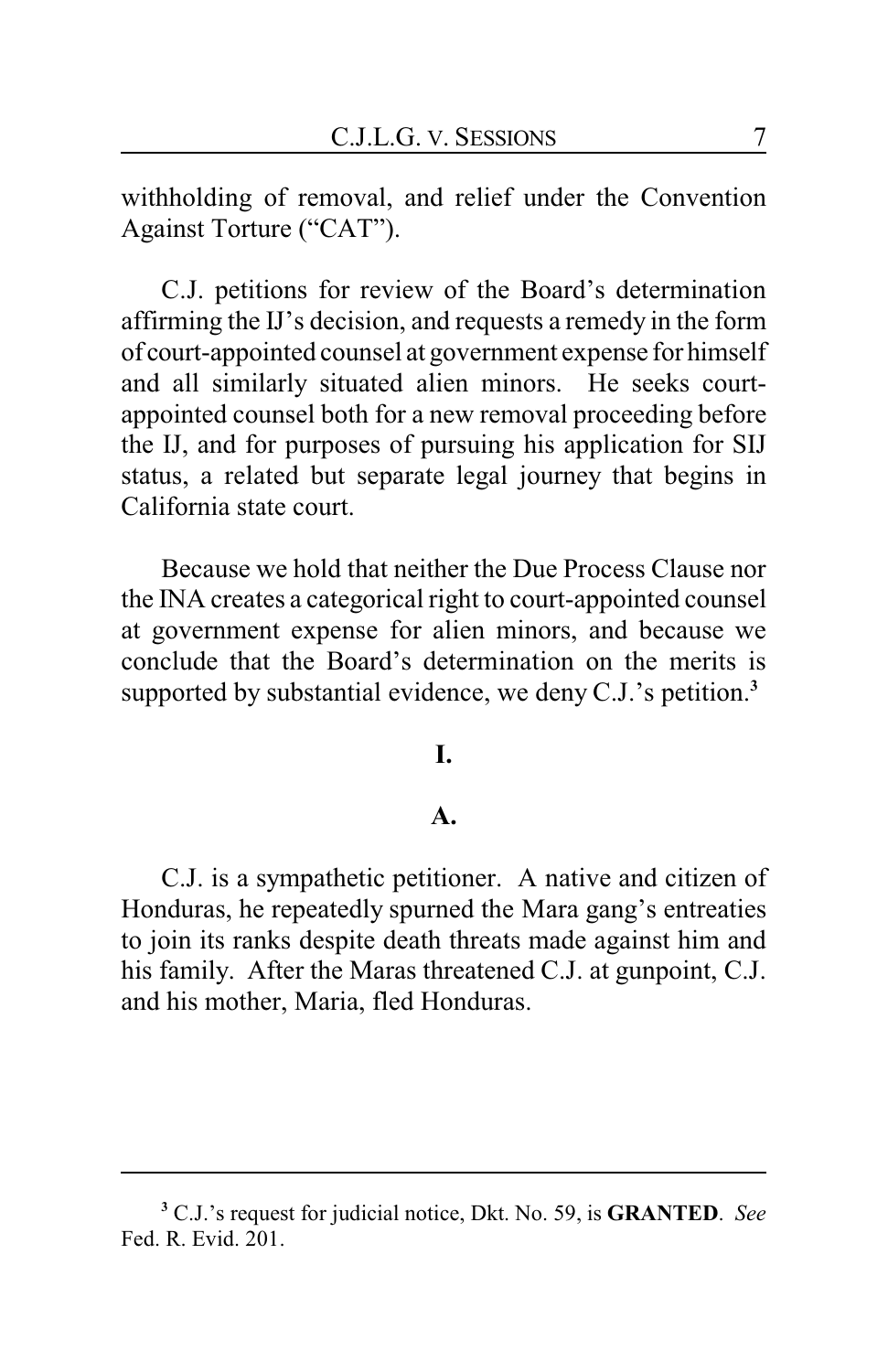On June 21, 2014, C.J. and Maria arrived in the United States without inspection.**<sup>4</sup>** C.J. was 13 years old at the time. The Department of Homeland Security ("DHS") apprehended C.J. and Maria four days later, and served Maria with a notice to appear ("NTA") for C.J. Maria signed the NTA on behalf of her son. DHS provided Maria with a list of organizations that provide *pro bono* legal services.

In September 2014, DHS placed C.J. in removal proceedings in Los Angeles based on his illegal entry into the United States. C.J. appeared for his November 25, 2014 hearing with Maria but without legal representation, as he would for each of his hearings before the IJ. The government was represented by counsel at all of the hearings. Because neither Maria nor C.J. speaks English, an interpreter was provided.

#### **B.**

At the November 2014 hearing, the IJ informed Maria that her son had "the right to have an attorney" at private expense. When Maria told the IJ that she did not have money for an attorney, the IJ told her that she had "two options": "Either we can go forward and you can speak and represent your son here today," or "I can continue your case to another day" to give Maria time to secure counsel. Maria accepted the IJ's offer to continue the case.

**<sup>4</sup>** Maria had previously entered the United States without inspection and was already subject to a removal order when she re-entered the country with C.J. Maria has been placed in a separate removal proceeding.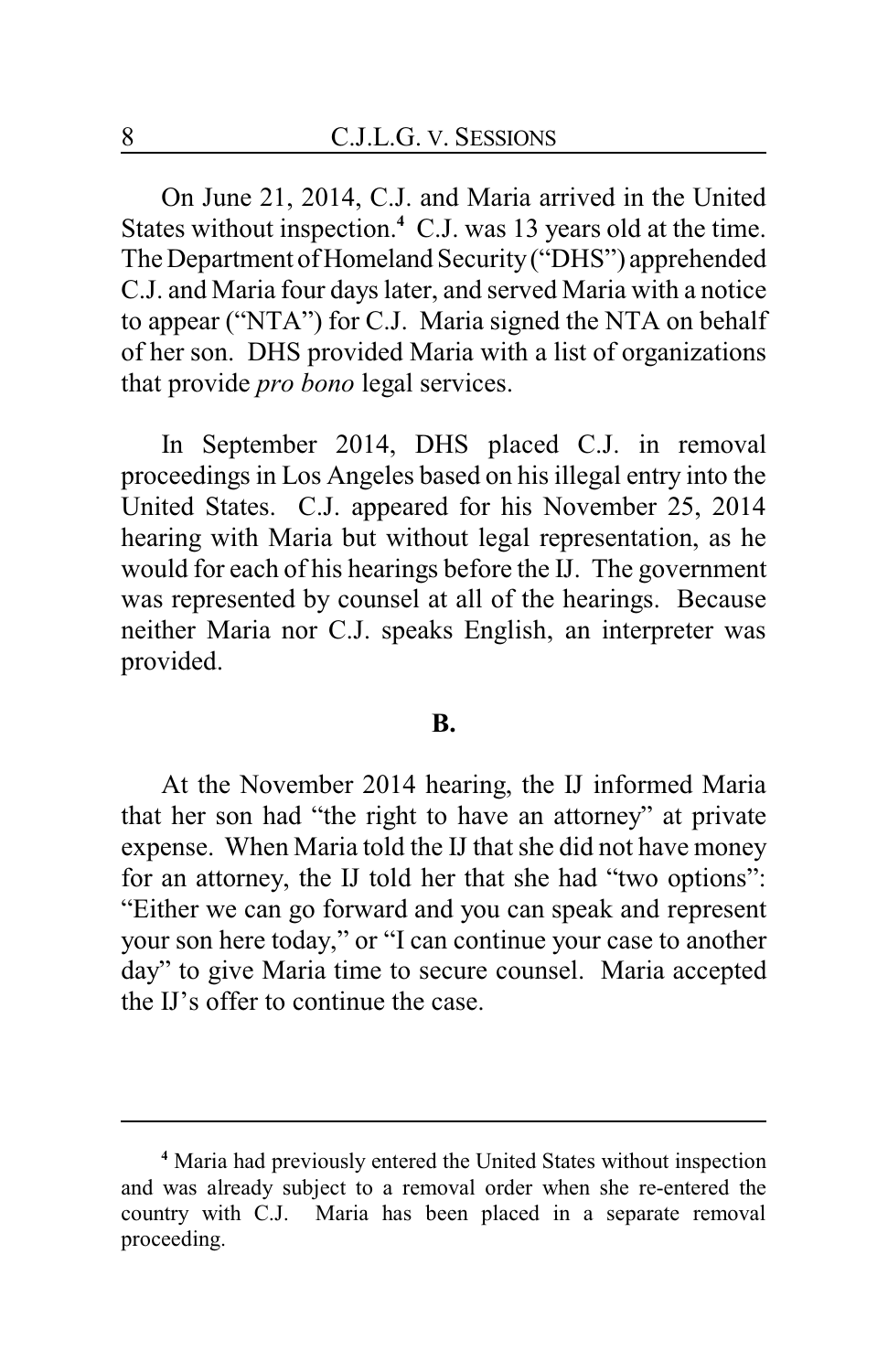At the next hearing, held on January 25, 2015, Maria told the IJ that she had "looked for an attorney and they are charging me \$6,500 for each one, so I could not afford that amount." The IJ then ordered a three-month continuance, but told Maria that it would be the last one, and that, if she returned without an attorney, C.J.'s case would go forward.

The third hearing was held on April 24, 2015. Because Maria had still not retained counsel, the IJ told her that she would proceed with the case and that Maria could "represent your son here today." Maria said that she understood. The IJ then told Maria and C.J. that they had the right to present documents and other evidence, and could review and object to the government's evidence. The IJ also told them that they could call witnesses and question the government's witnesses.

The IJ then went over the NTA with Maria. Maria conceded the allegation that C.J. had unlawfully entered the United States because he was not admitted or paroled. The IJ therefore found C.J. removable. The IJ then proceeded to ask Maria several questions about C.J., in the course of which Maria stated that C.J.'s father had left them "a long time ago." The IJ then asked Maria if C.J. had a "fear of returning back to Honduras because of his race or religion or nationality or political opinion or membership in a social group." Maria answered: "Yes, because of the gangs." The IJ responded: "Ma'am, I will tell you right now that most likely that is not going to be a reason for [C.J.] to remain in the United States."

The IJ then gave Maria an asylum form to complete. The IJ again told Maria that she could continue looking for an attorney to represent C.J. in his removal proceedings. When the IJ asked Maria if she had any questions, Maria said: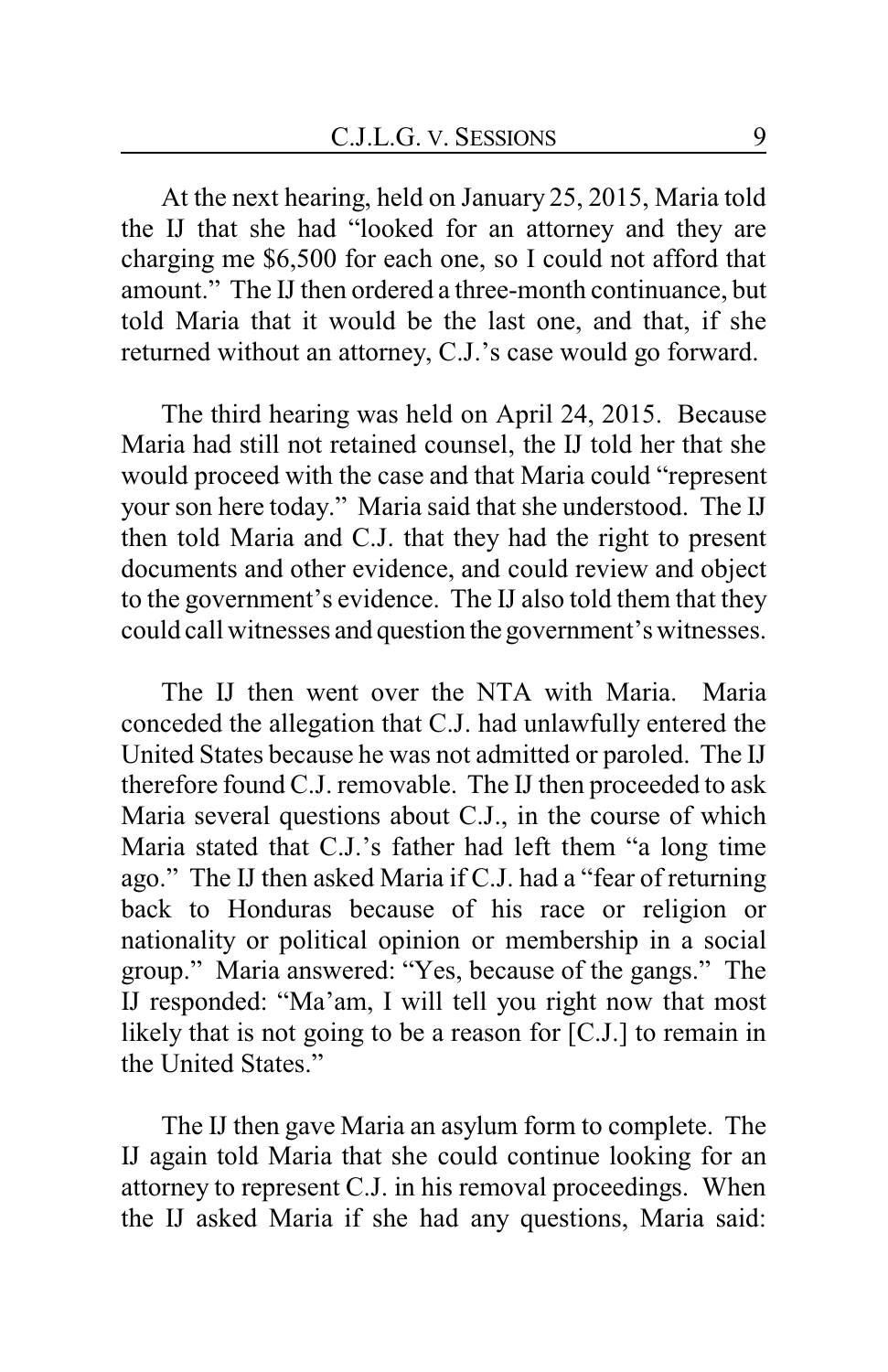"[T]ell me about the asylum." The IJ responded: "Well, we don't need—you mean about why the fear or what happened?" Maria replied: "Well, yes, I am fearful to have my child return to Honduras." To which the IJ said: "Okay. Well, that's what you can put in all the applications and bring that back."

Maria filed the asylum application at the next hearing, held on June 29, 2015. The application contains threadbare statements in support of C.J.'s asylum claim and much of what is written is borderline inscrutable and non-responsive.**<sup>5</sup>** Nevertheless, after reviewing the application, the IJ stated: "Everything looks to be okay at this point, so I'm going to go ahead and accept the application." The IJ then set the case for one more hearing, and reiterated to Maria that she could still try to hire an attorney. The IJ also provided Maria with a 2014 State Department country conditions report for Honduras, which was in English.

The proceeding reconvened on February 29, 2016. C.J. was still unrepresented. The IJ asked Maria if she would be "assisting [C.J.] as you've been doing in the past," and she said that she would. The IJ then asked C.J. questions under oath regarding his background and asylum application. The IJ asked C.J. if he had had any contact with his father, and C.J. confirmed that he had not for many years. After admitting into the record C.J.'s asylum application, his birth certificate, and the country report, the IJ asked C.J. about his fear of returning to Honduras. C.J. testified that the Mara

**<sup>5</sup>** For example, in response to the question whether C.J. has ever caused harm or suffering to another based on a protected ground, the application states: "THE GAN'S TOLD ME I HAVE TO KILL A PEOPLE TO BE AND THE GAN'S."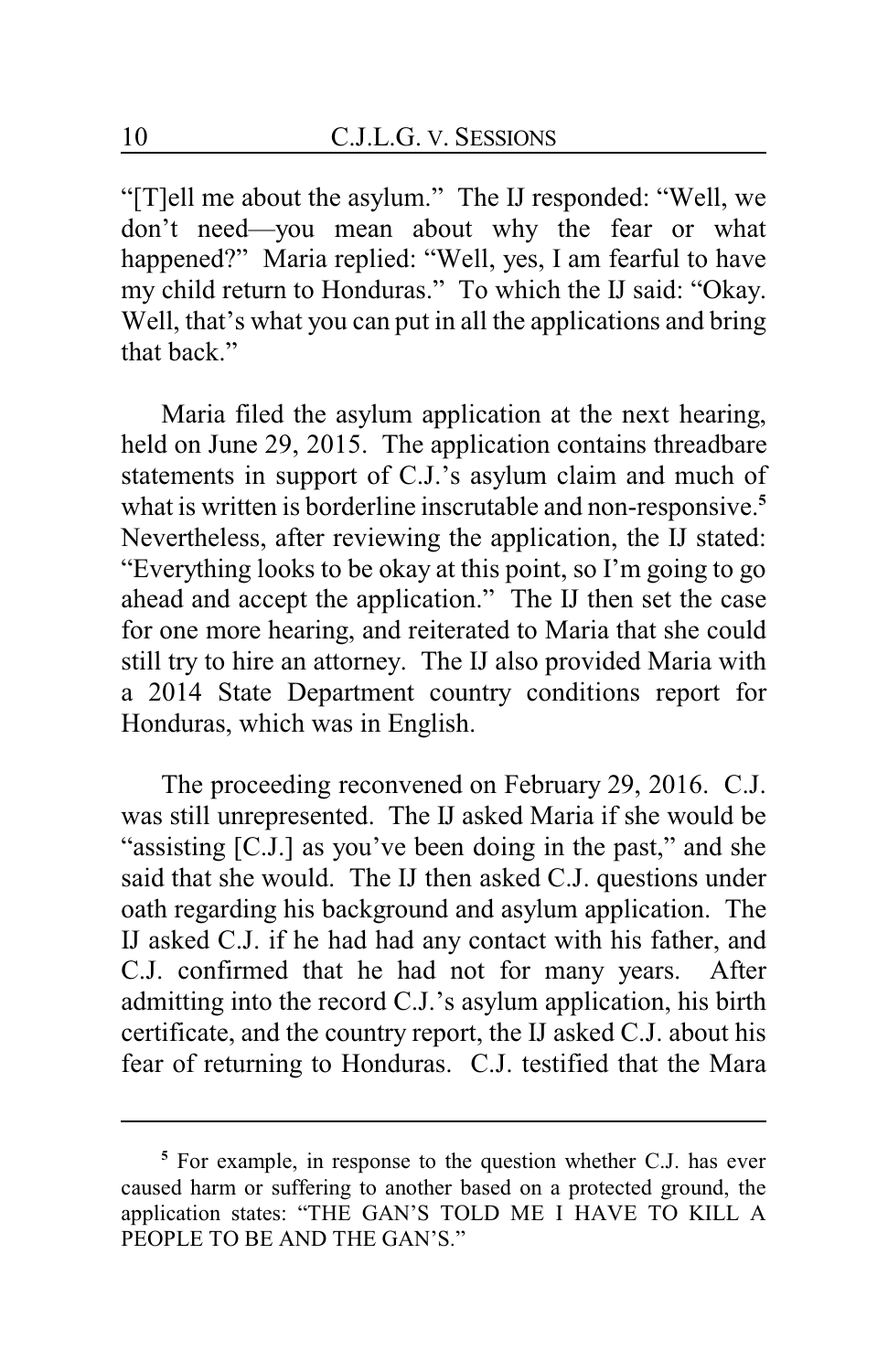gang had approached him three times in an effort to recruit him. Each time he refused, and the Maras threatened to kill him if he did not join. C.J. was not physically harmed, but during the third confrontation a gang member put a gun to C.J.'s head and gave him one day to decide whether to join. This escalation was apparently prompted by the gang's discovery that C.J. had told his mother about its recruitment efforts. The Maras also threatened to kill C.J.'s mother, aunt, and uncles. C.J. and his mother fled Honduras that same day. C.J. testified that he was afraid to return to Honduras "[b]ecause if I arrive there [the Mara gang] will kill me."

The IJ then asked C.J.—who was 13 years old when he left Honduras—whether he had "tr[ied] to live anywhere else in Honduras," to which C.J. responded: "No." The IJ also asked C.J. if he had asked the police for help, to which he replied: "No, they couldn't do anything." When pressed, C.J. stated that he was "very afraid."

The DHS attorney did not ask C.J. any questions or call any witnesses. The IJ then asked Maria if there was "anything that you want to tell me regarding your son and why you're fearful if he returns back to Honduras or anything else you believe he didn't tell me." Maria replied: "No, that's all. I—I'm very afraid to go back. I don't—I'm afraid that something will happen to my child." The IJ then said: "And is that why you came to the United States, because [C.J.] was being threatened by the gangs?" Maria replied: "Yes."

## **C.**

The IJ issued a written denial of C.J.'s application for asylum, withholding of removal, and CAT relief. The IJ found C.J. to be credible, and determined that his fear of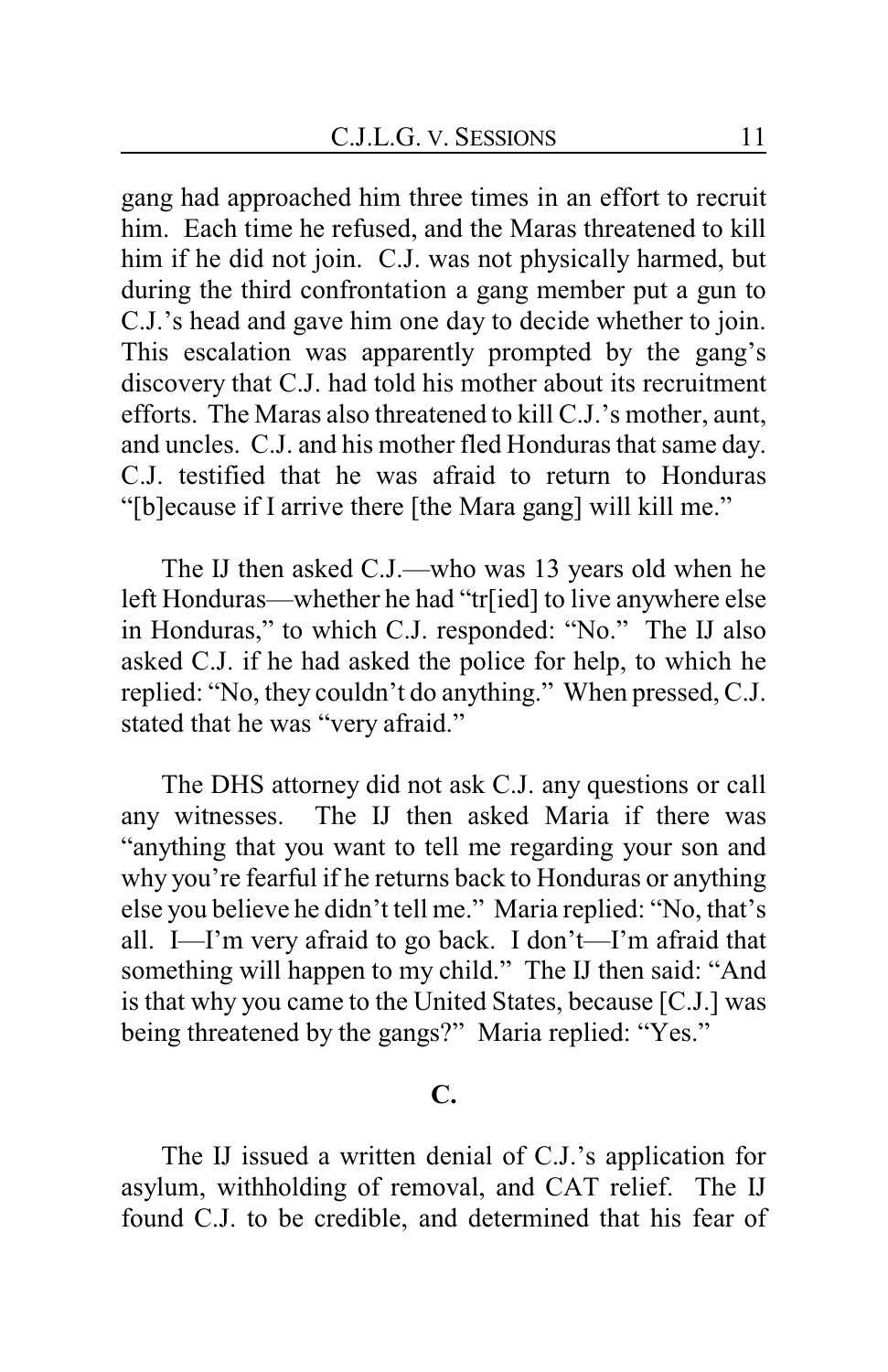returning to Honduras was subjectively reasonable. But she held that C.J. lacked an objectively reasonable basis for asylum relief. First, C.J. failed to show that he had suffered harm tantamount to persecution. Second, C.J. did not show "credible, direct and specific evidence . . . that would support an objectionably [sic] reasonable fear of [future] persecution should he return to Honduras." Third, C.J. had not established membership on the basis of a protected ground. And fourth, C.J. failed to show that the government was unable or unwilling to control the Maras. Because C.J. could not establish eligibility for asylum, the IJ concluded that his withholding of removal claim—which sets a higher standard for showing persecution than asylum—necessarily failed. The IJ also rejected C.J.'s CAT claim on the ground that "[C.J.] has failed to meet his burden in showing that there is anyone in Honduras that would seek to torture him, but [sic] certainly no one with the acquiescence of the Honduran government."

C.J. filed an appeal with the Board and retained counsel. He argued that the IJ erred in denying relief. He also argued that the IJ conducted a procedurally defective hearing that violated his due process rights. Specifically, he asserted that the IJ (i) failed to advise him of available forms of relief, in particular SIJ status; (ii) failed to develop the record; and (iii) erred in not appointing counsel for him.

On November 1, 2016, the Board dismissed the appeal in a decision that affirmed the IJ's analysis and conclusion. The Board held that the Maras' threats did not rise to the level of persecution, that C.J. lacked a well-founded fear of future persecution, and that C.J. was not a member of a cognizable social group that could confer protected status for purposes of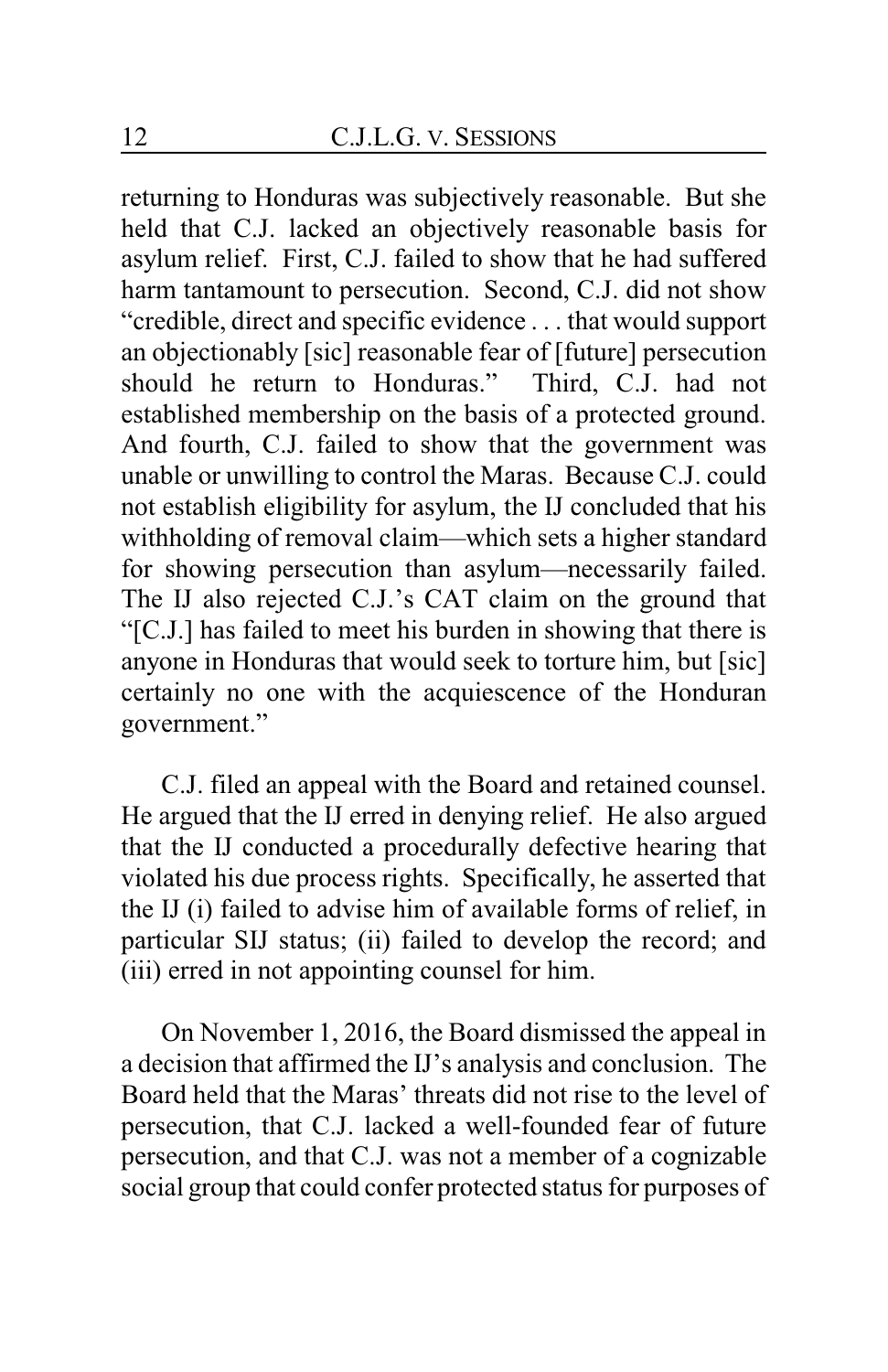asylum and withholding relief. The Board denied C.J.'s CAT claim as unsupported.

The Board also rejected C.J.'s due process arguments. It held that the IJ had conducted a "fair" hearing and "objectively considered [C.J.'s] testimony and the documentary evidence in the record." It further found that the IJ did not err in failing to advise C.J. of possible SIJ status because C.J. had not—by the time of the appeal—"established . . . that he is eligible for other forms of relief." Finally, the Board rejected C.J.'s appointed counsel claim, holding that the INA and relevant regulations "do not require that counsel ever be appointed at government expense in removal proceedings." C.J. timely filed a petition for review in this court.

#### **II.**

We have jurisdiction to review the Board's final order of removal under 8 U.S.C. § 1252(a)(1). We review de novo C.J.'s legal claims that he was denied a right to courtappointed counsel at government expense, that the IJ failed to conduct a full and fair hearing, and that the IJ erred in not informing C.J. of possible SIJ status. *Jie Lin*, 377 F.3d at 1023; *see also Alvarez-Garcia v. Ashcroft*, 378 F.3d 1094, 1096 (9th Cir. 2004) (applying de novo review to both "purely legal questions" and "due process challenges"). We review factual findings for substantial evidence. *Budiono v. Lynch*, 837 F.3d 1042, 1046 (9th Cir. 2016). Factual findings "should be upheld unless the evidence compels a contrary result." *Id.* (internal quotation marks omitted). Where, as here, the "Board issues its own decision but relies in part on the [IJ's] reasoning, we review both decisions." *Id.* (internal quotation marks and adjustment omitted).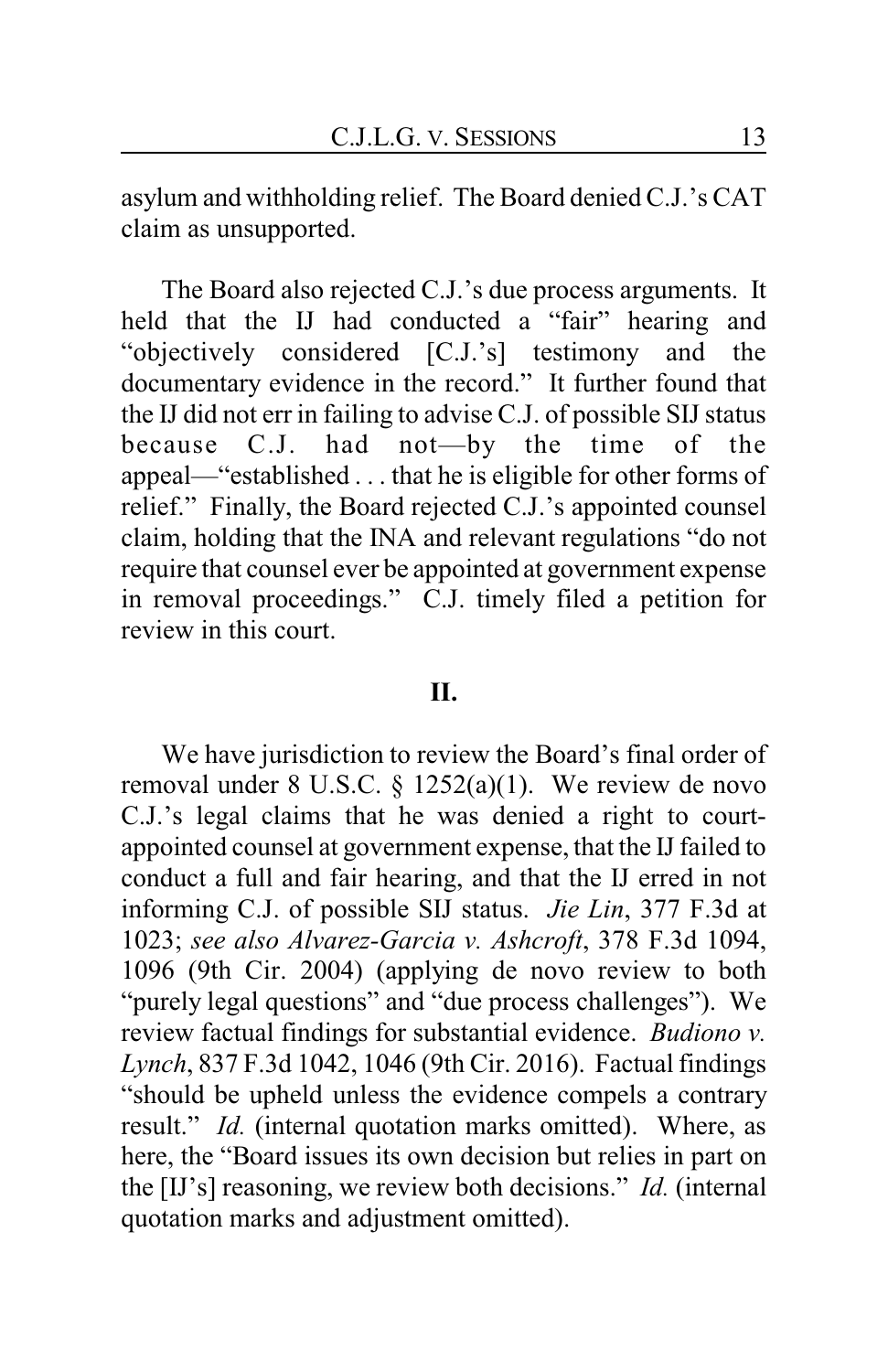## **III.**

#### **A.**

"[A]lien minors in [removal] proceedings are 'entitled to the [F]ifth [A]mendment guaranty of due process.'" *Flores-Chavez v. Ashcroft*, 362 F.3d 1150, 1160 (9th Cir. 2004) (quoting *Larita-Martinez v. INS*, 220 F.3d 1092, 1095 (9th Cir. 2000)) (internal quotation marks omitted). That is because "'the private liberty interests involved in [removal] proceedings are indisputably substantial.'" *Id.* (internal adjustment omitted) (quoting *Dillingham v. INS*, 267 F.3d 996, 1010 (9th Cir. 2001)). The due process protections afforded aliens present in the United States—including alien minors—are the same regardless of whether the alien is here lawfully or unlawfully. **<sup>6</sup>** *Mathews v. Diaz*, 426 U.S. 67, 77 (1976).

**<sup>6</sup>** To be sure, aliens—regardless of status—enjoy a lesser quantum of constitutional protection than do citizens. *Diaz*, 426 U.S. at 78. And not all aliens receive the same degree of protection. Under the "entry fiction," an alien who—unlike C.J.—has not effected entry into the United States, but rather seeks admission at a port of entry, lacks constitutional rights. *See Servin-Espinoza v. Ashcroft*, 309 F.3d 1193, 1198 (9th Cir. 2002) ("Our immigration law has generally treated aliens who are already on our soil (and who are therefore deportable) more favorably than aliens who are merely seeking admittance (and who are therefore excludable)."); *Kim Ho Ma v. Ashcroft*, 257 F.3d 1095, 1107 (9th Cir. 2001) (under the "entry fiction," aliens "standing on the threshold of entry" are "not entitled to the constitutional protections provided to those within the territorial jurisdiction of the United States"); *see also Zadvydas v. Davis*, 533 U.S. 678, 693 (2001) ("It is well established that certain constitutional protections available to persons inside the United States are unavailable to aliens outside of our geographic borders.").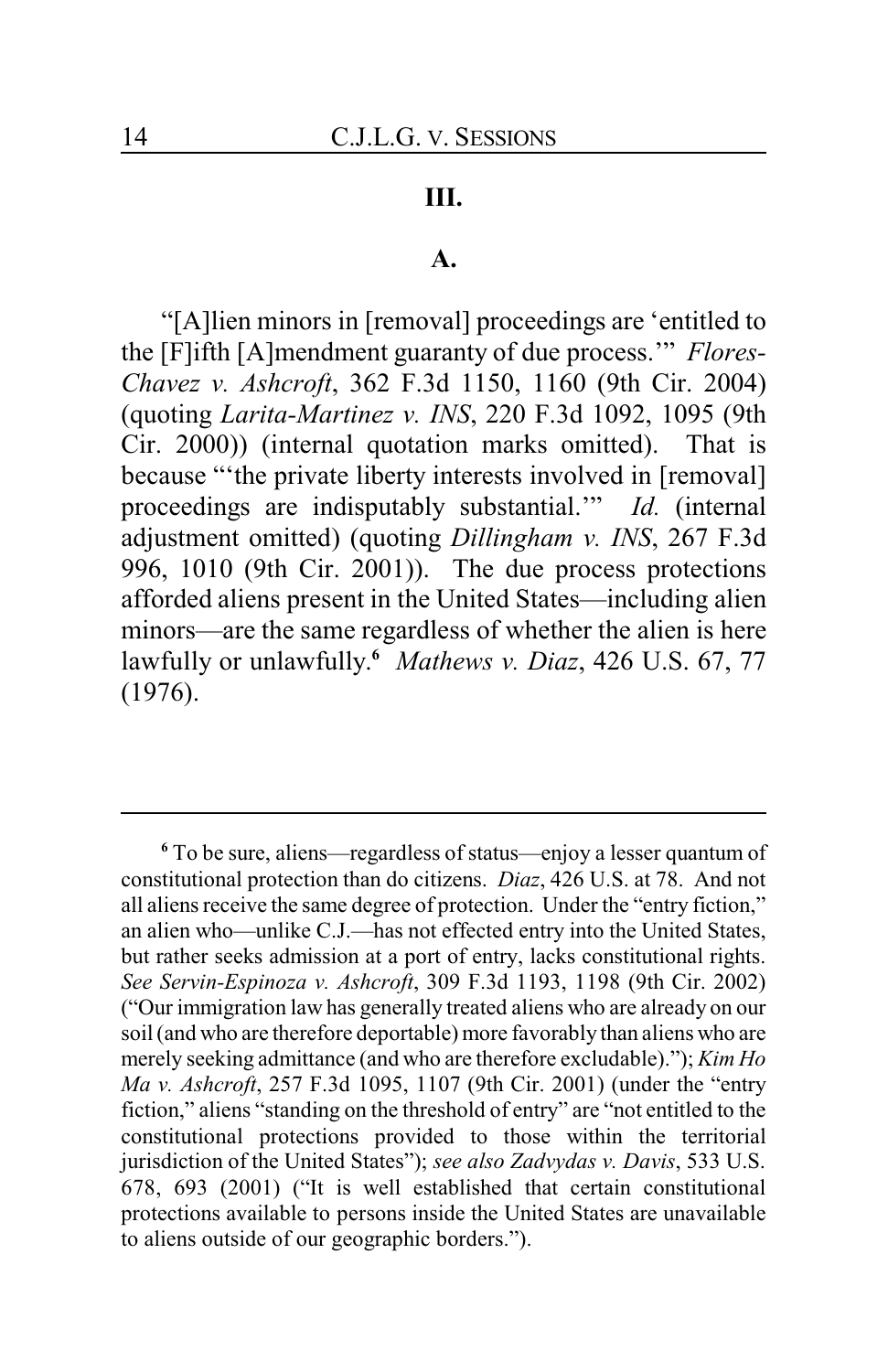Alien minors' due process rights include (i) the right to counsel "at no expense to the Government," *Montes-Lopez*, 694 F.3d at 1088–89; 8 U.S.C. § 1362; 8 C.F.R.  $§$  1240.10(a)(1); (ii) the right to competent representation by such counsel, *Baltazar-Alcazar*, 386 F.3d at 944; *Jie Lin*, 377 F.3d at 1027; (iii) the right to a hearing before an IJ on the merits of an application for relief from deportation, 8 U.S.C.  $\frac{1226(a)}{i}$ ; (iv) the right to a translator, 8 C.F.R. § 1240.44; (v) the right that an adult who takes custody of an alien minor be served notice of a removal hearing, *Flores-Chavez*, 362 F.3d at 1157; *see also* 8 C.F.R. §§ 236.2(a), 1236.3; and, more generally, (vi) the right to a "full and fair hearing," which includes the "opportunity to present evidence and testimonyon one's behalf," cross-examine witnesses, and examine and object to adverse evidence, *Oshodi v. Holder*, 729 F.3d 883, 889 (9th Cir. 2013) (en banc); *Jacinto v. INS*, 208 F.3d 725, 727 (9th Cir. 2000); *see also* 8 U.S.C. § 1229a(b); 8 C.F.R. § 1240.10(a). All of these rights are reflected in the INA and the INA's implementing regulations.

Violation of an alien minor's due process rights does not automatically require reversal. In most cases, the petitioner must also show prejudice. *See Jacinto*, 208 F.3d at 728. "Prejudice occurs when the rights of the alien have been transgressed in such a way as is likely to impact the results of the proceedings." *Id.* We have recognized one exception to this general rule. A petitioner need not show prejudice where he was denied his statutory right to privately-retained counsel. *Montes-Lopez*, 694 F.3d at 1092. In *Montes-Lopez*, we reasoned that the wholesale denial of counsel differs from other due process violations due to the combination of two factors. First, such a claim is anchored in an express statutory guarantee to a right to counsel. *Id.* Second, denial of counsel differs from other statutory violations because it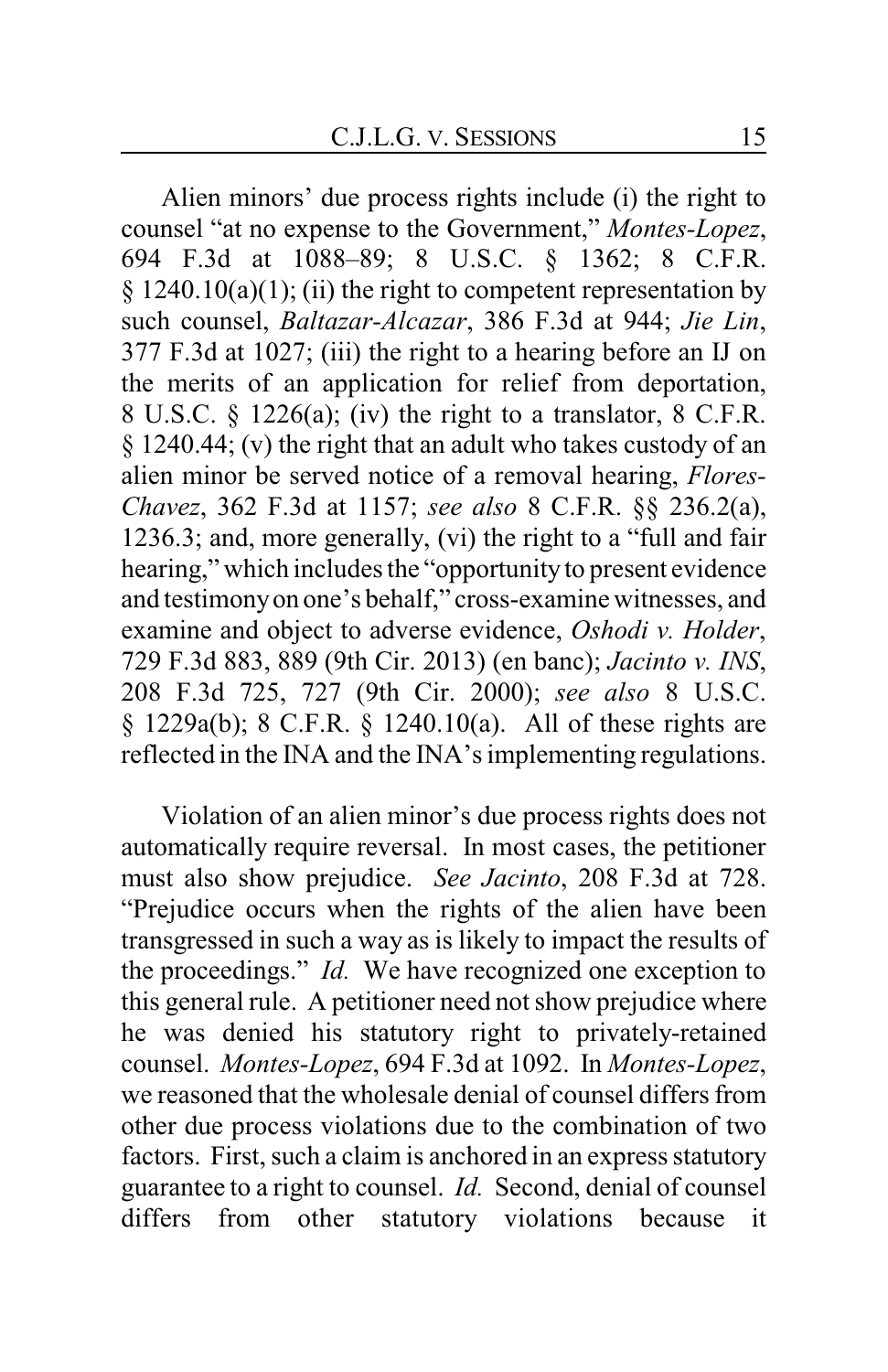"fundamentally affects the whole of a proceeding," meaning it is "impractical for courts to determine whether prejudice accompanied a particular denial of counsel." *Id.*

C.J. seeks a determination that he is entitled to courtappointed counsel at government expense—a privilege that Congress has not conferred. Thus, consistent with the prevailing rule that a litigant must show prejudice to vindicate a due process violation, C.J. must show *both* that his constitutional rights were violated for lack of court-appointed counsel *and* that this prejudiced the outcome of his removal proceeding.

With the table set, we turn to assessing whether C.J.'s lack of court-appointed counsel violated his right to due process and, if so, whether he suffered prejudice.

#### **B.**

C.J. argues that Supreme Court and Ninth Circuit precedent compel the determination that alien minors are categorically entitled to court-appointed counsel at government expense. He relies largely on our decision in *Jie Lin*, where we held that the IJ "had the obligation to suspend the [removal] hearing and give [the minor] a new opportunity to retain competent counsel or *sua sponte* take steps to procure competent counsel to represent [him]." 377 F.3d at 1033.

C.J.'s reliance on *Jie Lin* is misplaced. Far from deciding that alien minors are categorically entitled to court-appointed counsel, *Jie Lin* held only that an IJ should assist minors in retaining the *private* counsel to which they are statutorily entitled. *See id.* at 1027, 1033–34.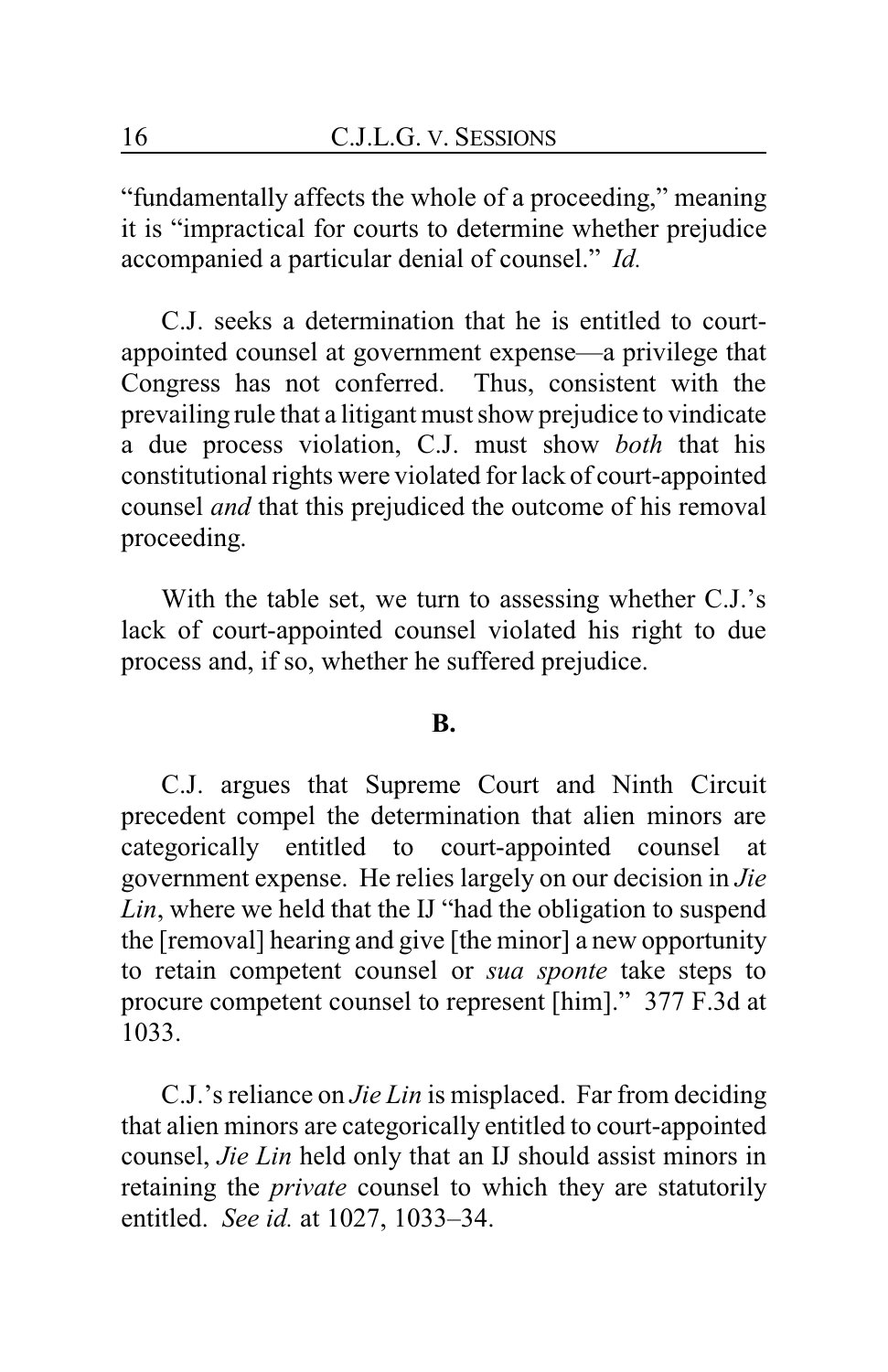*Jie Lin* involved retained counsel's inadequate representation of a minor. *Id.* at 1020. Counsel there failed to investigate petitioner Lin's case, largely did not prepare for his removal hearing, and may not have even spoken with Lin about his case. *Id.* at 1024–25. Unsurprisingly, counsel's advocacy was anything but zealous. For example, she neglected to present (or discover) information critical to Lin's asylum claim—namely, that he fled China "on account of" persecution or fear of persecution. *Id.* at 1026. In fact, counsel's performance was so wanting that we found that Lin likely would have been better off unrepresented. *Id.* at 1027.

In assessing the sufficiency of Lin's hearing, we began with the text of the INA, which provides a "statutory right [in removal proceedings] . . . to be 'represented (*at no expense to the Government*) . . . .'" *Id.* (quoting 8 U.S.C. § 1362) (emphasis added). We explained that "due process mandates that [an alien] is entitled to counsel of his own choice *at his own expense* under terms of the [INA]." *Id.* (internal quotation marks omitted; emphasis added). Once counsel is retained, a petitioner has a legal right "to have that counsel perform with sufficient competence." *Id*.

We then proceeded to criticize the IJ for not taking steps to secure competent counsel for Lin:

> Given that minors are "entitled to trained legal assistance so their rights may be fully protected," *Johns v. Cnty. of San Diego*, 114 F.3d 874, 877 (9th Cir. 1997) (citation omitted), upon recognizing that New York counsel was in no position to provide effective assistance, as he must have, the IJ had the obligation to suspend the hearing and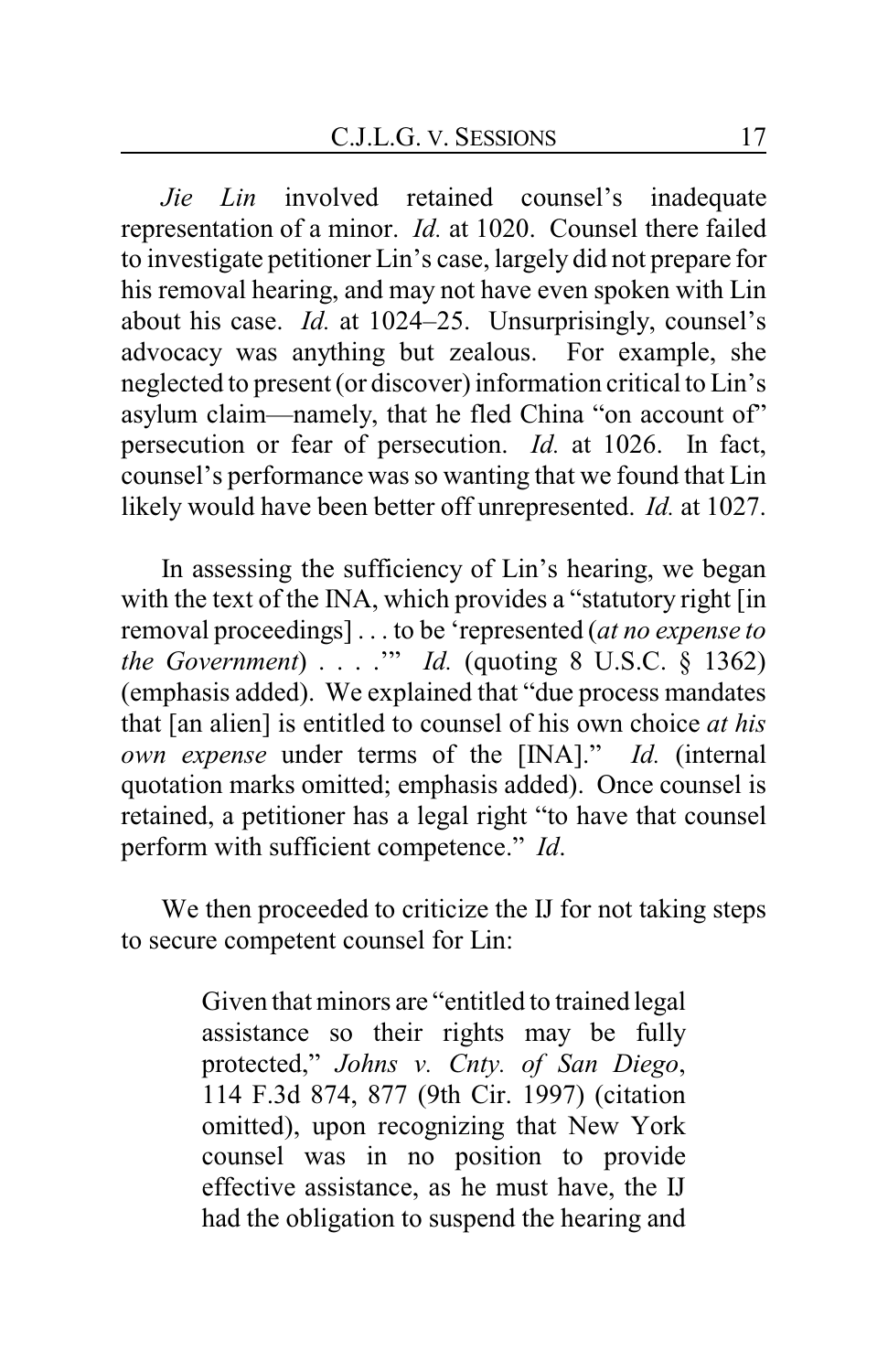give Lin a new opportunity to retain competent counsel or *sua sponte* take steps to procure competent counsel to represent Lin.

*Id.* at 1033. We concluded that "[a]bsent a minor's knowing, intelligent, and voluntary waiver of the right to counsel, the IJ may have to take an affirmative role in securing representation by competent counsel." *Id.* at 1034.

*Jie Lin* stands for the unremarkable proposition that minors are entitled to heightened protections in removal proceedings. Both the Supreme Court and our own circuit have recognized the psychological and mental limitations inherent in being a minor. *See In re Gault*, 387 U.S. 1, 36–37, 41 (1967); *Jie Lin*, 377 F.3d at 1025; *Johns*, 114 F.3d at 877. Children are, as a general rule, less capable of advocating for themselves than are adults. This fact is as true in the immigration context as any other. Thus, in *Jie Lin* we appropriately considered the juvenile status of the petitioner in admonishing the IJ for failing to do more to secure him competent representation. *See* 377 F.3d at 1033.

*Jie Lin* does not extend to the right C.J. demands here. First, *Jie Lin* is rooted firmly in the statutory right to privately-retained counsel. *See id.* at 1027. C.J. ignores this fact, insisting that we should instead focus on *Jie Lin*'s language touting the value of attorney representation for minors. To reiterate: *Jie Lin* did not hold that minors are categorically entitled to court-appointed counsel at government expense. Indeed, in offering the IJ a basket of options to consider on remand, conspicuously absent from *Jie Lin* is any suggestion that the government should foot the bill for counsel. We observed that the IJ could have postponed the hearing to allow "[Lin] and his relatives another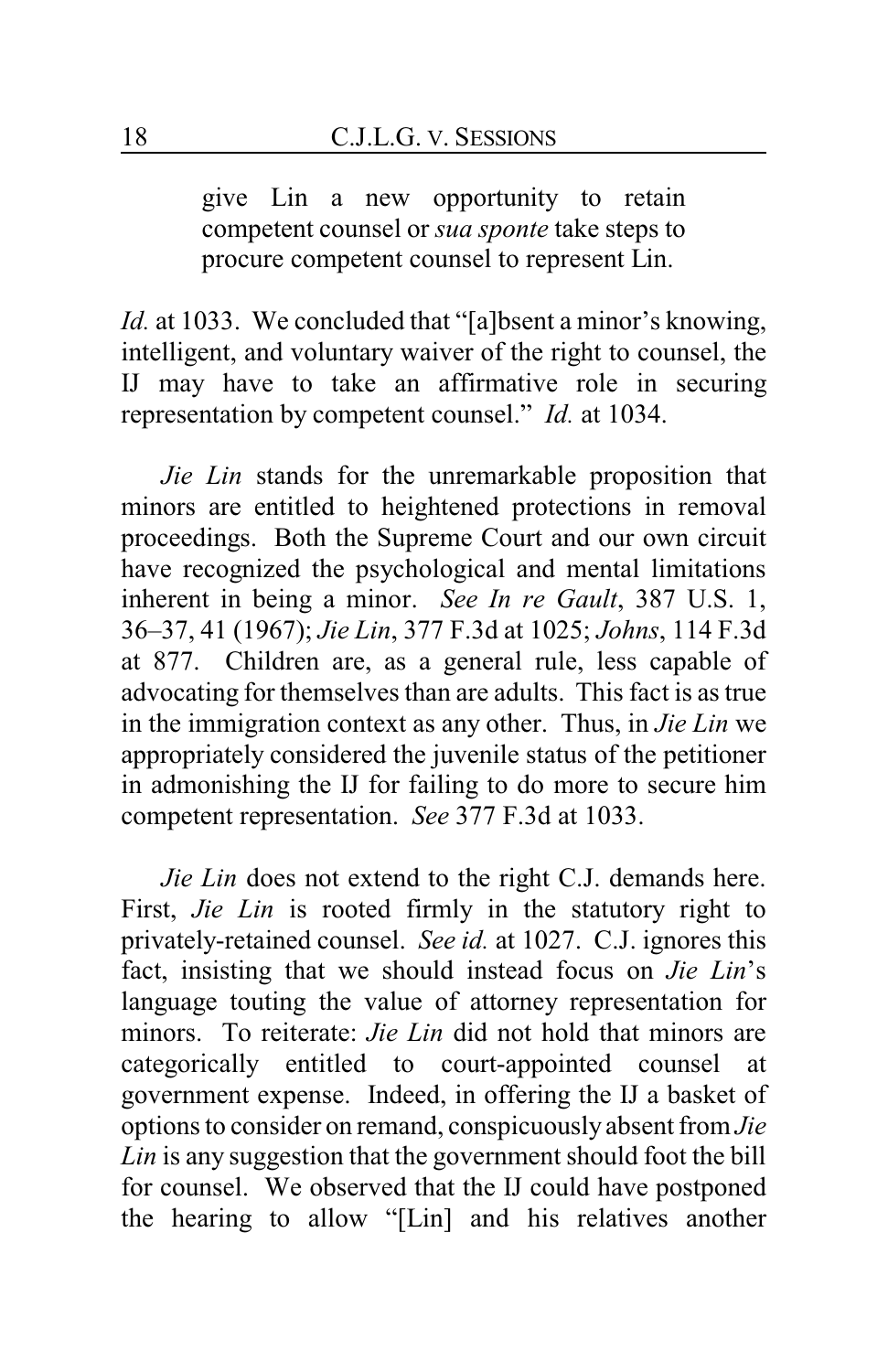opportunity to obtain competent counsel," or that the IJ himself could have "*sua sponte* take[n] steps to procure competent counsel." *Id.* at 1033. Those options fall squarely within the four corners of the statute.

Second, *Jie Lin* involved retained counsel's woefully deficient performance. Counsel's advocacy was so poor that it "flirted with denial of counsel altogether." *Id*. By allowing the proceeding to go forward, the IJ effectively denied Lin his statutory right to legal representation, which amounted to an involuntarywaiver of counsel—a clear due process violation. *Id.* Lin was, in effect, a victim of his own labor: his relatives had made "good faith efforts" to retain counsel, yet the attorney he ultimately secured actually did him a disservice. *See id.* at 1032.

C.J.'s case resembles Lin's in that both matters involve alien minors in removal proceedings who effectively went legally unrepresented. But the similarities end there. Lin retained counsel, whereas C.J. did not. And Lin was entitled to a remedy in line with his statutory right to privatelyretained counsel, whereas C.J. seeks something beyond Congress' prescription.

To the extent C.J. suggests that the IJ failed to provide even the level of assistance required by *Jie Lin*, that argument is meritless. DHS provided C.J.'s mother with a list of *pro bono* attorneys, and the IJ granted several continuances—over the course of nearly a year and a half—to allow C.J.'s mother to secure legal counsel. The IJ thus "t[ook] an affirmative role in securing representation by competent counsel" for C.J., which is all that *Jie Lin* requires. *Id.* at 1034.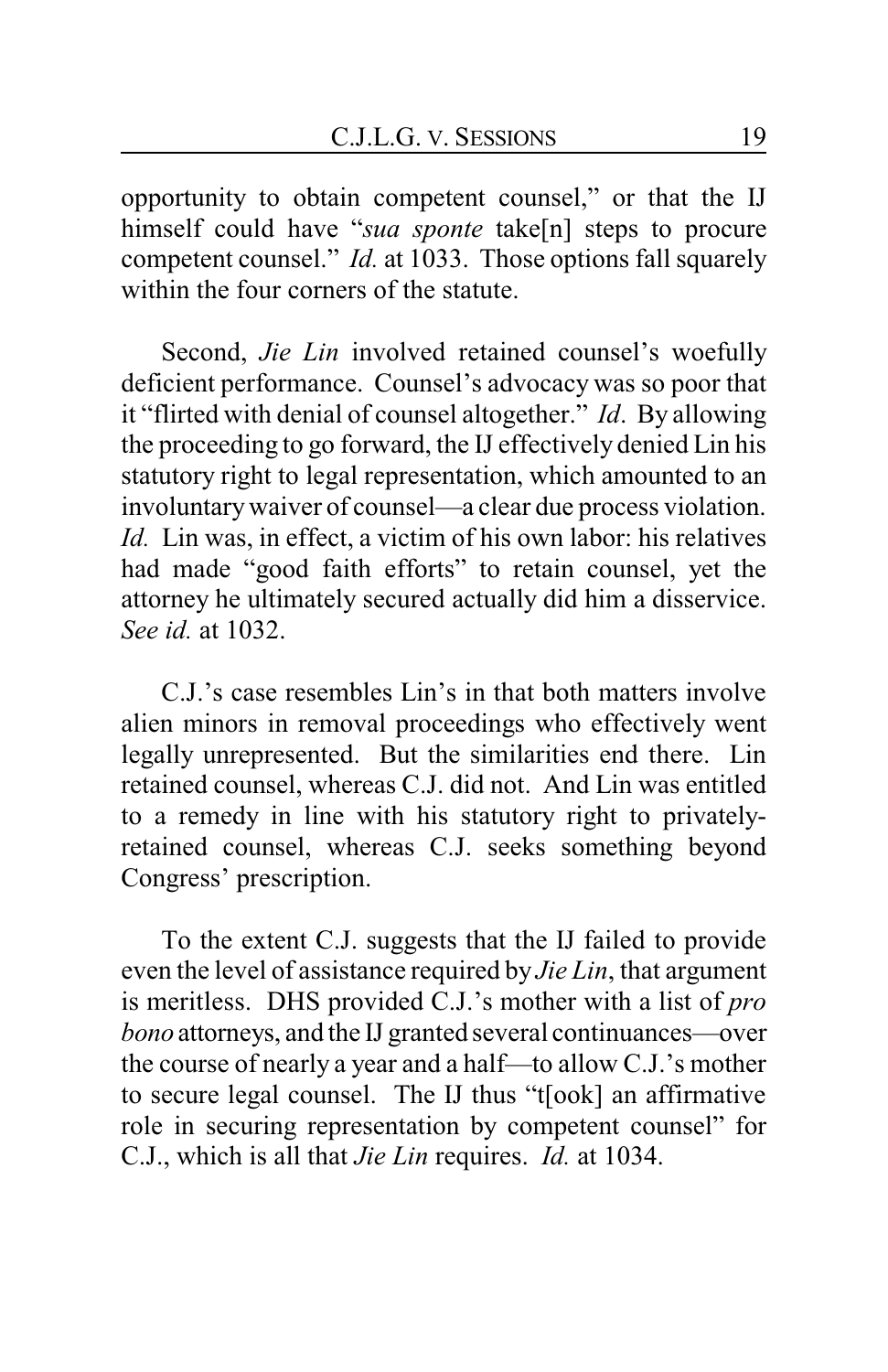C.J.'s other cited authorities are even more attenuated. C.J. relies on the Supreme Court's decision in *Gault*, which held—outside the immigration context—that minors in delinquency proceedings are entitled to court-appointed counsel at government expense where a consequence of the proceeding is that the minor "may be committed to a state institution." 387 U.S. at 13. Due to the "awesome prospect of incarceration" that could result from an adverse ruling, "the child and his parents must be notified of the child's right to be represented by counsel retained by them, or if they are unable to afford counsel, that counsel will be appointed to represent the child." *Id*. at 36–37, 41.

C.J. argues that *Gault* reflects a "general rule . . . that children cannot receive fair hearings absent counsel." He notes that state legislatures and courts have recognized an explicit right to counsel for minors in delinquency proceedings, which follows from Supreme Court decisions "adopting special protective rules for children because of their limited capacity."

C.J.'s attempt to bootstrap *Gault* into the immigration context is unpersuasive. None of his cited authorities goes so far as to create a right to government-funded, court-appointed counsel for aliens illegally present in the United States.**<sup>7</sup>**

**<sup>7</sup>** The one extra-circuit case holding that aliens may, in specific circumstances, be entitled to court-appointed counsel was decided in the context of lawful permanent residents ("LPRs") who are—unlike C.J.—lawfully present. *See Aguilera-Enriquez v. INS*, 516 F.2d 565, 568 n.3 (6th Cir. 1975) & *id.* at 574 n.6 (DeMascio, J., dissenting). And, at any rate, the Sixth Circuit's decision is collecting dust: In the more than forty years since *Aguilera-Enriquez* was decided, we are aware of no case from any circuit endorsing the Sixth Circuit's broad interpretation of the Due Process Clause for aliens in immigration proceedings.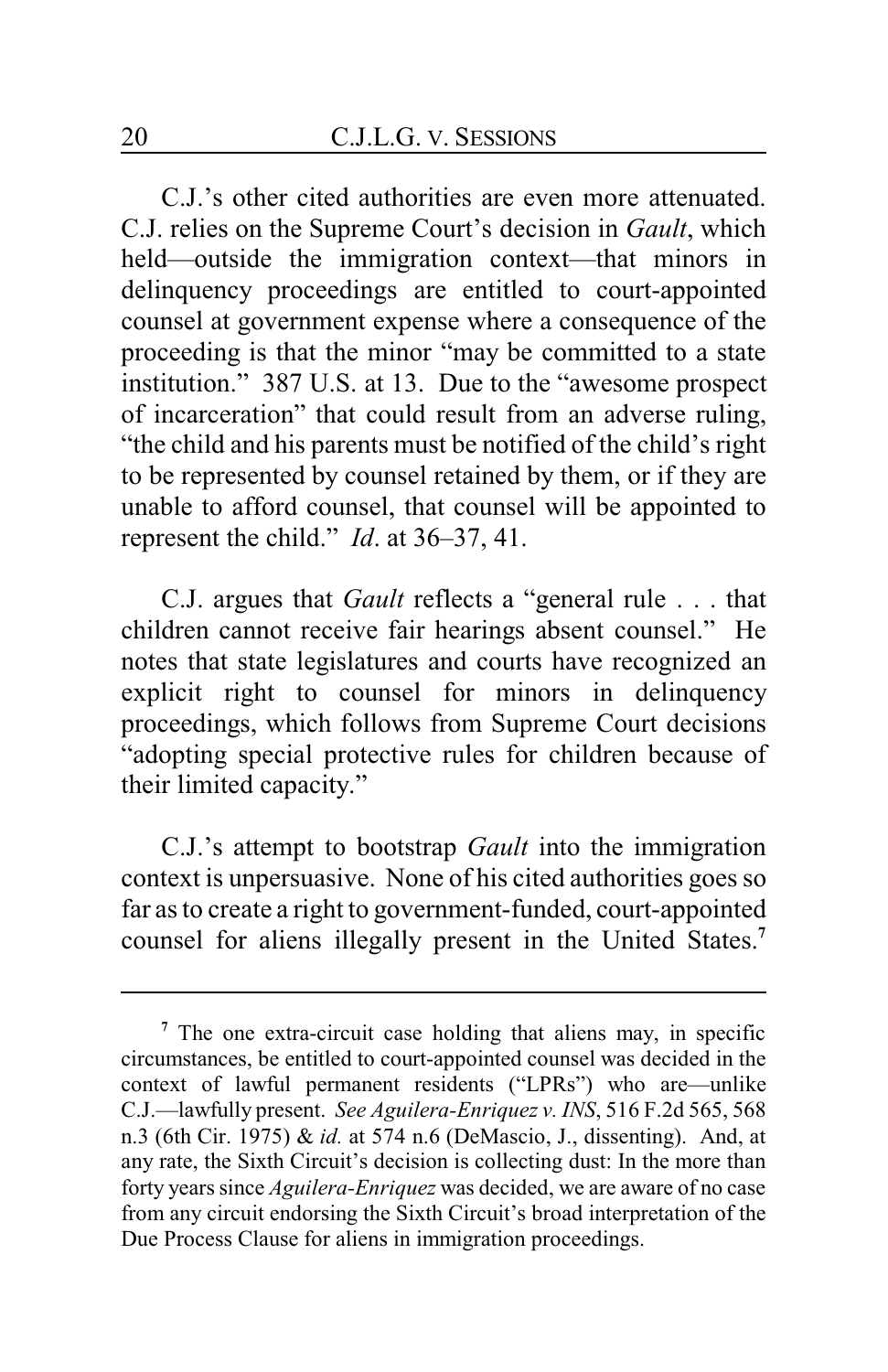*Gault*, by its terms, is limited "only [to] the problems" relating to "proceedings by which a determination is made as to whether a juvenile is a 'delinquent' as a result of alleged misconduct on his part, with the consequence that he may be committed to a state institution." 387 U.S. at 13. The Court was preoccupied with the fact that non-represented juveniles face the possibility of being incarcerated in a state institution—which is akin to punishment for a criminal conviction. *Id.* at 36–37, 41, 42. This fact was essential to the Court's holding. *See id.* at 42 ("[I]n view of the seriousness of the charge and *the potential commitment . . . .*" (emphasis added)); *see also Turner v. Rogers*, 564 U.S. 431, 442–43 (2011) (the "pre-eminent generalization that emerges from this Court's precedents on an indigent's right to appointed counsel is that such a right has been recognized to exist *only where the litigant may lose his physical liberty* if he loses the litigation" (emphasis added) (quoting *Lassiter v. Dep't of Social Servs.*, 452 U.S. 18, 25 (1981)). Nothing in *Gault* or its progeny compels the outcome that minors in civil immigration proceedings who do not face the threat of incarceration are categorically entitled to court-appointed counsel. Indeed, "the [Supreme] Court has [never] determined that due process principles of fundamental fairness categorically require counsel in any context outside criminal proceedings." *Turner*, 564 U.S. at 454 (Thomas, J., dissenting). We therefore hold that it is not established law that alien minors are categorically entitled to governmentfunded, court-appointed counsel.

## **C.**

C.J. may nonetheless be able to show that, even absent controlling case law, the Due Process Clause implies a right to court-appointed counsel at government expense. To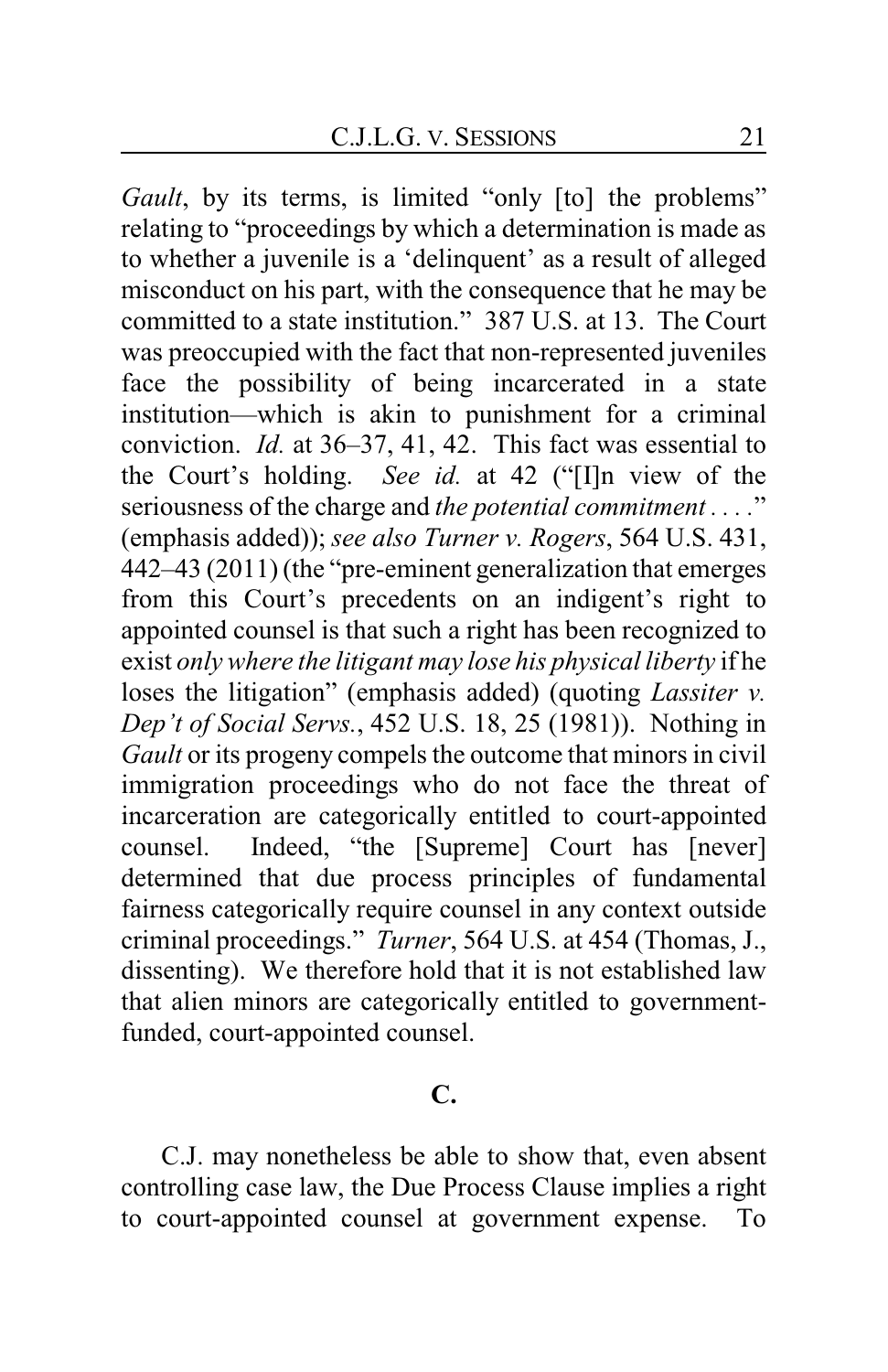determine whether a procedural due process violation occurred, C.J. must clear two hurdles. First, he must satisfy the three-part test set forth in *Mathews v. Eldridge*, 424 U.S. 319 (1976). *See Landon v. Plasencia*, 459 U.S. 21, 34 (1982) (applying the *Mathews* framework to removal proceedings). Under *Mathews*, we "determine what process is due by balancing (1) the private interest at stake, (2) 'the risk of an erroneous deprivation of such interest through the procedures used, and the probable value, if any, of additional safeguards,' and (3) the government's interest, including the burdens of any additional process." *Oshodi*, 729 F.3d at 894 (internal adjustment omitted; quoting *Mathews*, 424 U.S. at 335).

If C.J. makes it past the *Mathews* three-part test, then we proceed to consider whether the rebuttable presumption against court-appointed counsel applies. The Supreme Court has explained that the presumption applies unless "the indigent, if he is unsuccessful, may lose his personal freedom." *Lassiter*, 452 U.S. at 27 (emphasis added). If the presumption *does* apply, then we weigh the outcome of the *Mathews* test against that presumption. *See id.* Thus, a litigant could clear *Mathews* but still fail to demonstrate a due process right to government-funded, court-appointed counsel.

We may assume for purposes of this opinion that C.J. qualifies as indigent. Whether he faces a loss of his "personal freedom" is a closer question. Arguably, sending C.J. back to a hostile environment where he has faced death threats in the past implicates his freedom. On the other hand, *Lassiter* explains that "*actual imprisonment* [is] the line defining the constitutional right to appointment of counsel." *Id.* at 26 (internal quotation marks omitted; emphasis added). However, we need not and do not reach the question whether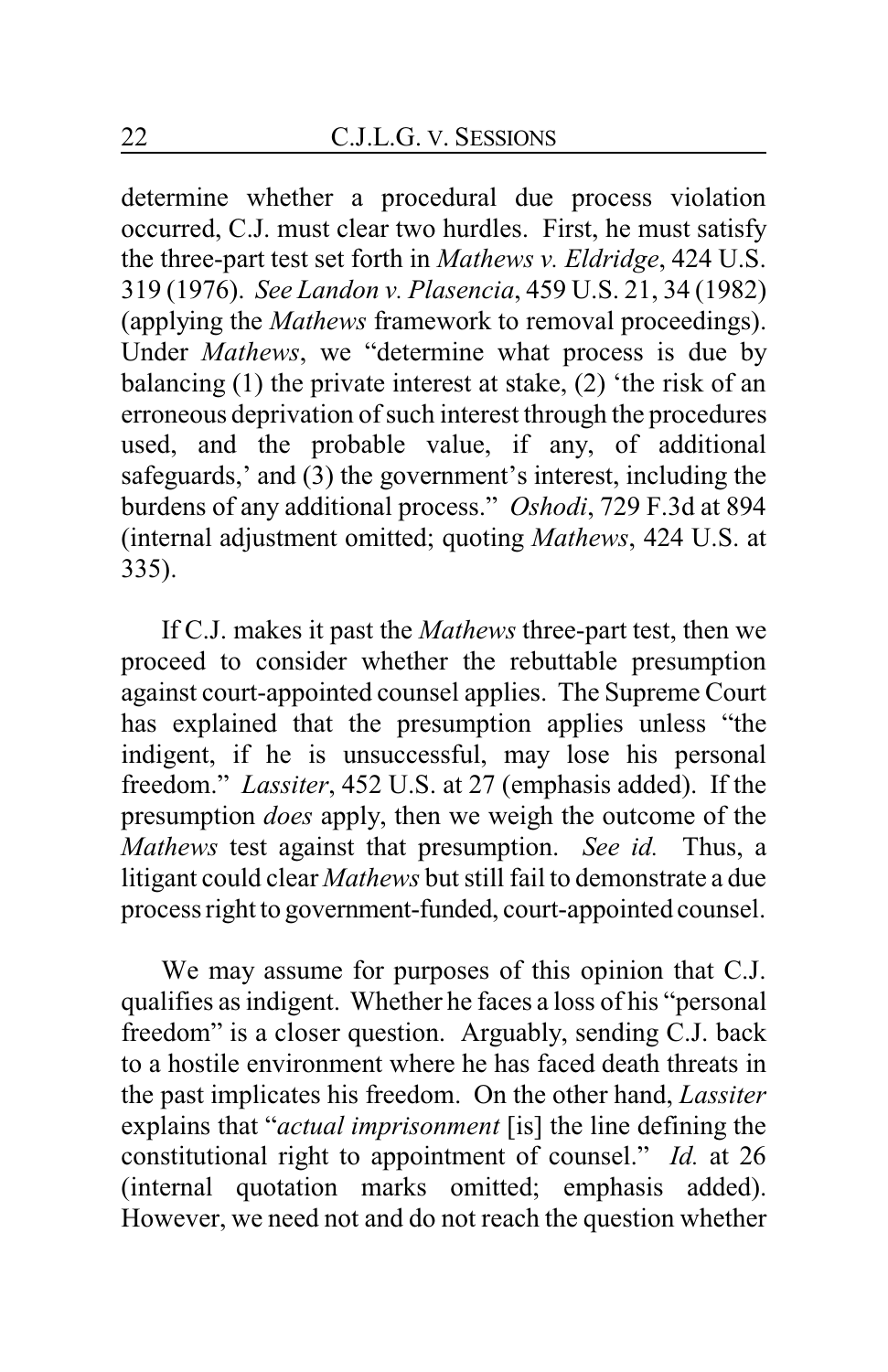the presumption against court-appointed counsel applies here because we conclude that C.J.'s claim does not even survive the *Mathews* inquiry.

Finally, we proceed cautiously, remaining at all times mindful of the peculiar and restricted role of the judiciary in reviewing matters of immigration policy. Because Congress exercises plenary control over our Nation's immigration system, its determinations are owed an exceedingly high level of deference. *See Mezei*, 345 U.S. at 210. Indeed, deference to Congress is particularly strong in the area of immigration because "over no conceivable subject is the legislative power of Congress more complete than it is over the admission of aliens." *Fiallo*, 430 U.S. at 792 (internal quotation marks omitted). It therefore "must weigh heavily in the balance that control over matters of immigration is a sovereign prerogative, largely within the control of the executive and the legislature." *Plasencia*, 459 U.S. at 34. As a result, we are chary of discerning a constitutional infirmity in Congress' considered judgment—as reflected in the INA—unless the matter before us is susceptible of no other determination.

#### **1.**

Turning to the first *Mathews* factor, we must assess the private interest at stake. The government argues that C.J.'s interest is low for several reasons. First, he was apprehended within four days of crossing the border, and so, the government contends, he has only a minimal interest in remaining in the country. Second, because C.J. has no legal status, he does not stand to lose an immigration benefit, and so, the government reasons, he has less of an interest in staying than a legally admitted alien. And third, the government argues that the basis for C.J.'s purported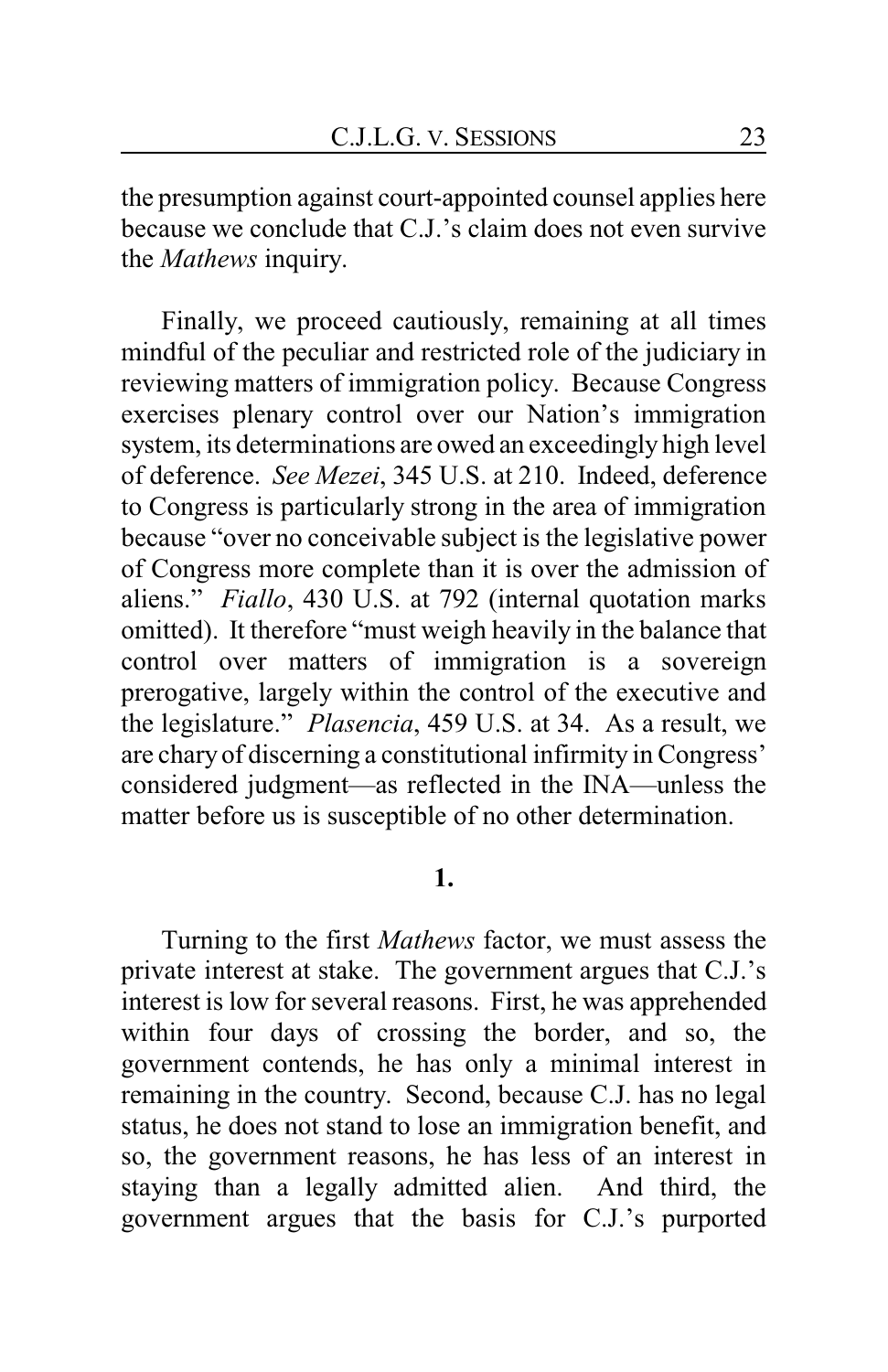interest—his fear of returning to Honduras—is not a private interest in itself. What he really seeks is asylum, which is a form of discretionary relief separate and apart from any personal liberty interest.

The government's position has substantial common sense appeal. An alien's private interest in remaining on U.S. soil is logically tied to the duration of his residency here. But our lodestar is controlling precedent, and the Supreme Court and prior panels of this court have focused the relevant inquiry in formal removal proceedings on the consequence of an adverse ruling: deportation. We have made clear that "[i]n the case of an asylum and withholding of removal applicant, the private interest could hardly be greater. If the court errs, the consequences for the applicant could be severe persecution, torture, or even death."**<sup>8</sup>** *Oshodi*, 729 F.3d at 894. The Supreme Court has concurred in this assessment, explaining that "[d]eportation is always a harsh measure; it is all the more replete with danger when the alien makes a claim that he or she will be subject to death or persecution if forced to return to his or her home country." *INS v. Cardoza-Fonseca*, 480 U.S. 421, 449 (1987). An alien facing deportation "stands to lose the right 'to stay and live and work in this land of freedom.'" *Plasencia*, 459 U.S. at 34 (quoting *Bridges v. Wixon*, 326 U.S. 135, 154 (1945)).

**<sup>8</sup>** An alien's legal status deserves limited weight in the private interest calculus for the additional reason that Congress has provided a pathway to legal status for those illegally present via a defensive claim for asylum, withholding of removal, and CAT relief. *See, e.g.*, 8 U.S.C. § 1158(a)(1) ("Any alien who is physically present in the United States or who arrives in the United States . . . *irrespective of such alien's status*, may apply for asylum . . . ." (emphasis added)).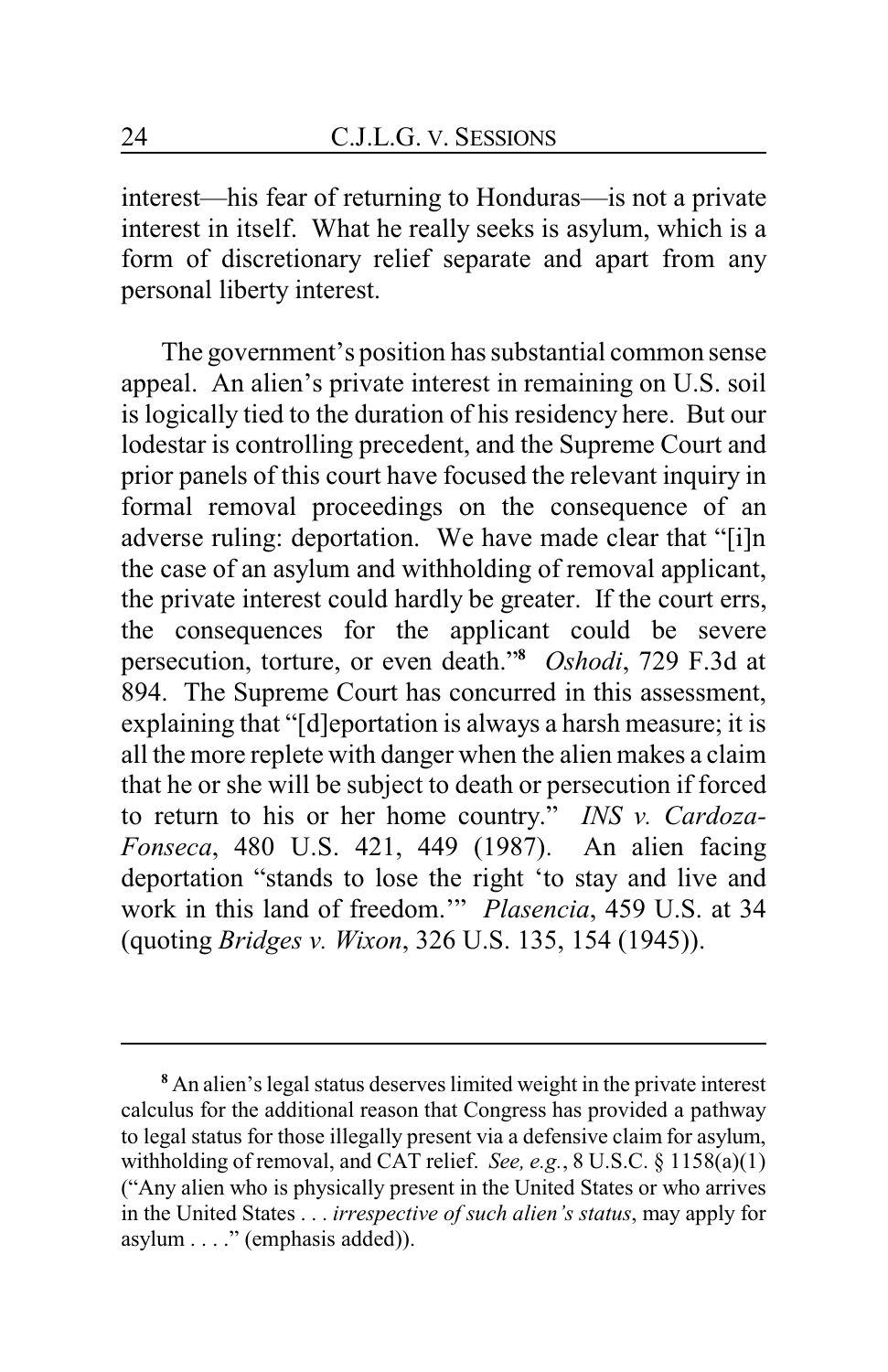If C.J. is deported, he will be returned to a country where his liberty—indeed, he alleges his very life—may be at risk. The fact that the Maras attempted to recruit him under duress—at gunpoint no less—before he fled provides reason to believe that C.J. would encounter similar threats and perhaps worse upon his return. Thus, under our precedent, the first *Mathews* factor favors C.J.

#### **2.**

The second *Mathews* factor requires measuring the adequacy of existing procedures and weighing the risk of erroneous deprivation of C.J.'s rights if additional safeguards are not provided. *Oshodi*, 729 F.3d at 894. C.J.'s arguments here fall into two camps: first, that children are ill-equipped to navigate the United States' byzantine immigration system; and, second, that the IJ failed to provide him with a full and fair hearing.

C.J. insists that he cannot be assured a full and fair hearing without legal representation. He notes that asylum law is "extremely complex," and has proved vexing even to the courts of appeals, spawning "inter-circuit disagreement" over, for example, how to make social group determinations. A minor could not reasonably know that he must demonstrate that the Maras targeted him based on some protected social group status. C.J. also cites government data from 2014 showing that only 10% of unrepresented children were permitted to remain in the United States, whereas 47% of represented children were awarded relief in their immigration proceedings. Finally, C.J. argues that the asymmetry of representation between the government—which is always represented by counsel—and an unrepresented minor renders the proceedings inherently unfair.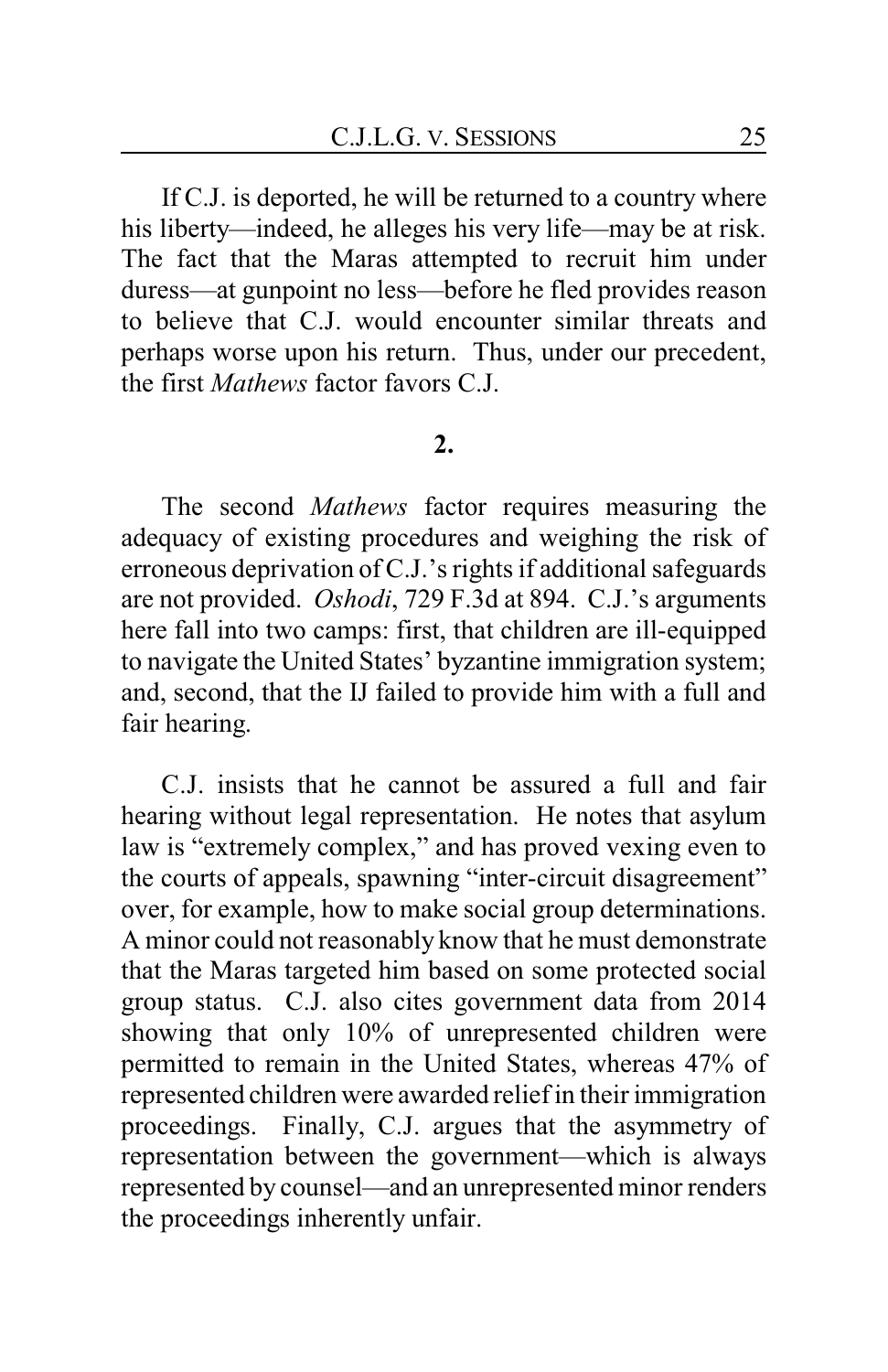We accept certain of C.J.'s assertions for purposes of our analysis. We assume that an attorney provides a level of advocacy that cannot be supplied by any of the other classes of persons that an alien is entitled to have accompany him in a removal proceeding. *See* 8 C.F.R. § 1240.10(c). We also assume the accuracy of his figures, which show that alien minors represented by counsel are awarded relief at higher rates than those who go without. But our lodestar is the due process right to a full and fair hearing—not some conceivedof entitlement to the skills of an attorney. *See Plasencia*, 459 U.S. at 34–35. Indeed, "[t]he role of the judiciary [in immigration proceedings] is limited to determining whether the procedures meet *the essential standard of fairness under the Due Process Clause* and does not extend to imposing procedures that merely displace congressional choices of policy." *Id.* (emphasis added). Whether alien minors can be afforded a full and fair hearing absent court-appointed counsel, and whether C.J. was afforded a full and fair hearing in his particular case, therefore guides our inquiry.

Section 1229a(b)(4)(B) of the INA sets forth the statutory full-and-fair-hearing requirement for immigration proceedings. 8 U.S.C. § 1229a(b)(4)(B). It provides that "the alien shall have a reasonable opportunity to examine the evidence against the alien, to present evidence on the alien's own behalf, and to cross-examine witnesses presented by the Government . . . ." *Id.* An IJ also has an independent obligation to "fully and fairly develop the record." *Jacinto*, 208 F.3d at 733 (internal quotation marks omitted). This includes an "affirmative duty, imposed by statute, to develop a clear record for appeal." *Oshodi*, 729 F.3d at 900; *see also* 8 U.S.C. § 1229a(b)(1). This duty distinguishes immigration proceedings from other adversarial forums where judges act only as neutral arbiters. Instead, the IJ shares the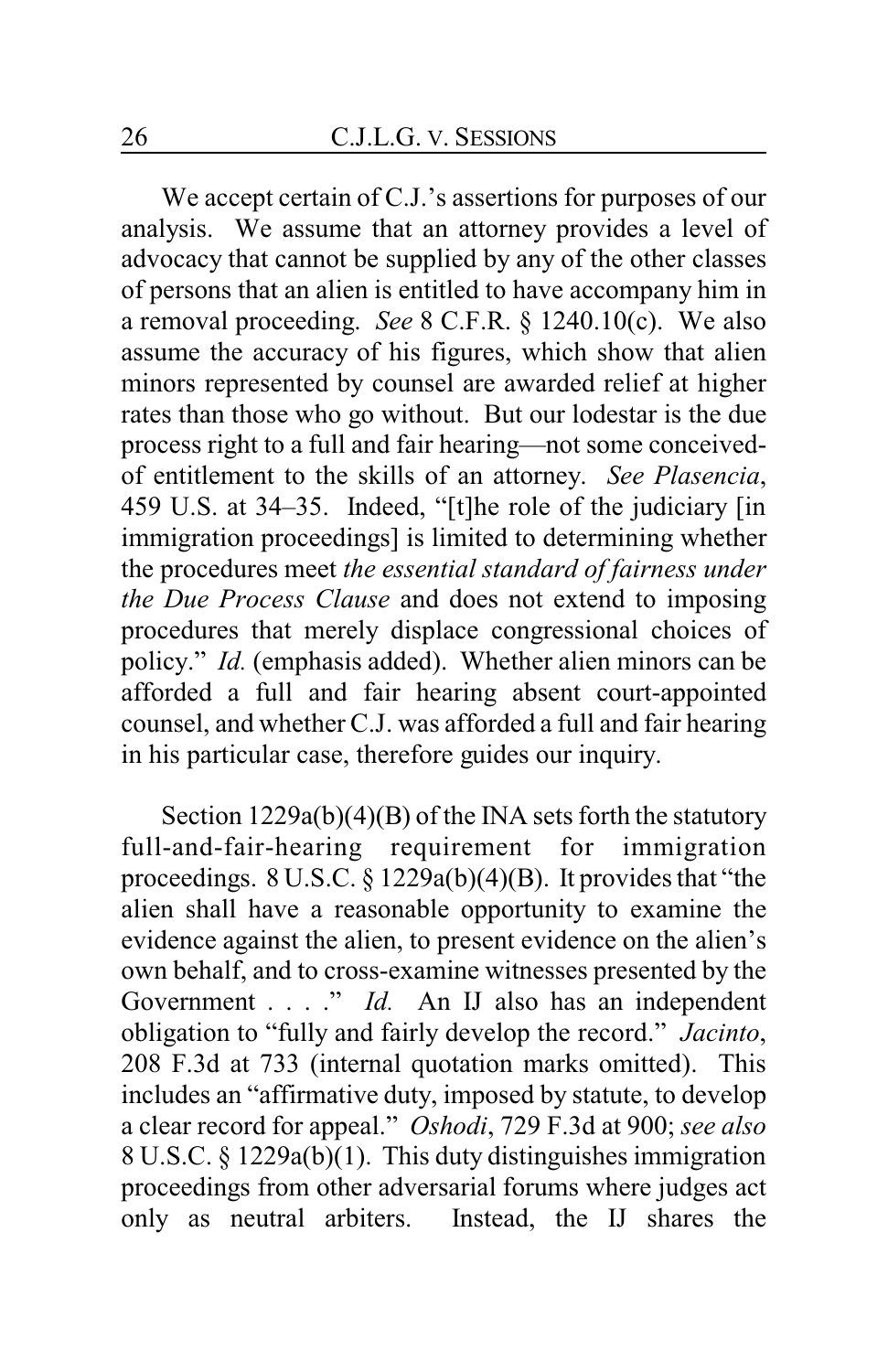responsibility with the applicant to "'ascertain and evaluate all relevant facts.'" *Jacinto*, 208 F.3d at 732–33 (quoting the United Nations *Handbook on Procedures & Criteria for Determining Refugee Status*: Office of the United Nations High Commissioner for Refugees (1979)).

In the relief-from-removal context, the IJ's duty requires developing a factual record sufficient to determine if an applicant satisfies the legal criteria for asylum. The IJ's obligation is heightened where, as here, the alien appears pro se.

> Because aliens appearing pro se often lack the legal knowledge to navigate their way successfully through the morass of immigration law, and because their failure to do so successfully might result in their expulsion from this country, it is critical that the IJ scrupulously and conscientiously probe into, inquire of, and explore for all the relevant facts.

*Agyeman v. INS*, 296 F.3d 871, 877 (9th Cir. 2002) (internal quotation marks omitted). The IJ must also take special consideration of a *minor* who proceeds pro se. *See Hernandez-Ortiz v. Gonzales*, 496 F.3d 1042, 1045–46 (9th Cir. 2007).

In C.J.'s case, the onus was almost entirely on the IJ to develop the record. C.J.'s mother was ill-equipped to understand the proceedings or to comprehend C.J.'s burden in establishing eligibility for relief, and the government asked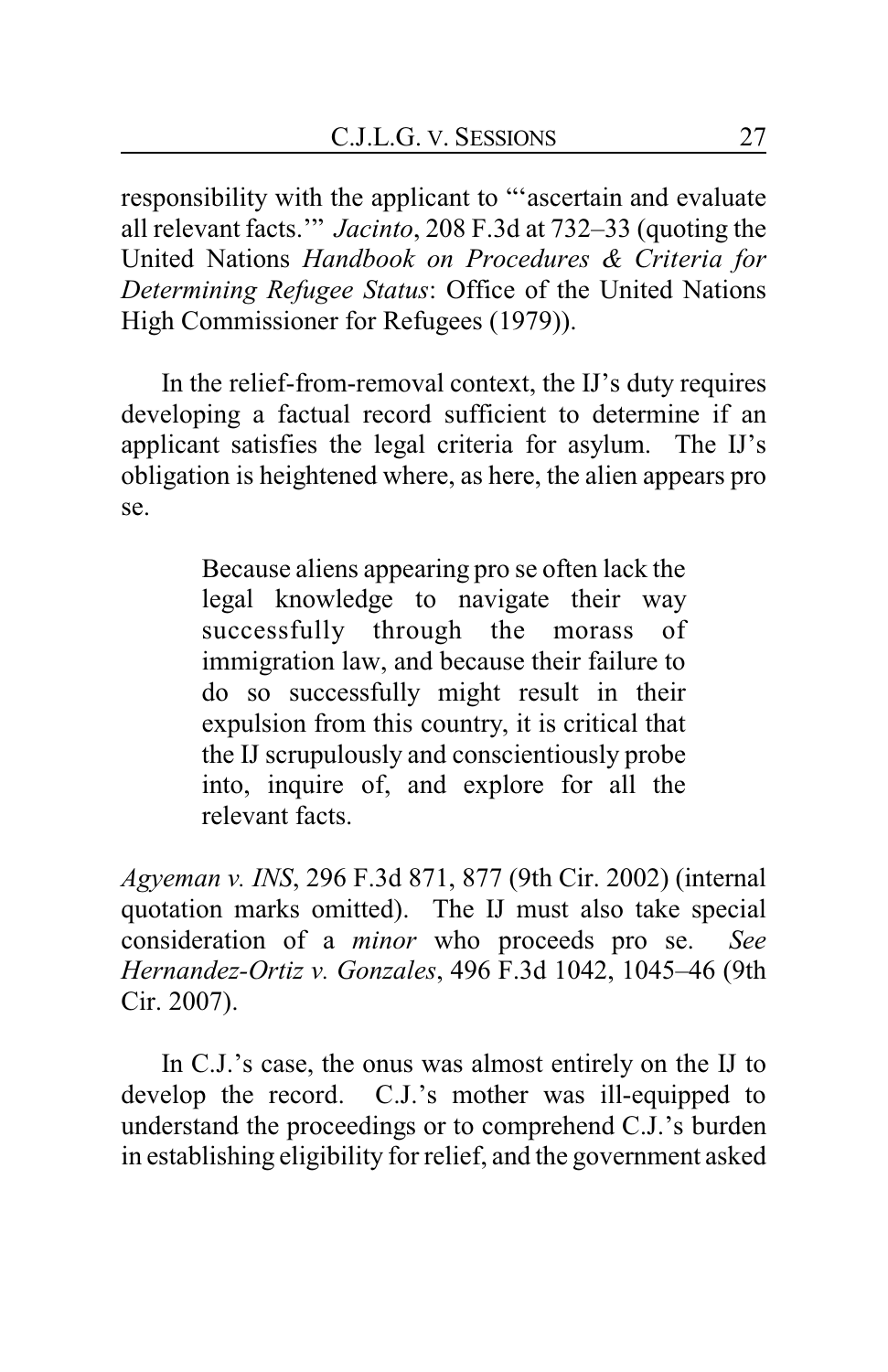no questions. Thus, it was up to the IJ to discover any facts that might support C.J.'s asylum claim.**<sup>9</sup>**

To determine whether the IJ provided a full and fair hearing, our analysis proceeds in several steps. First, we disaggregate the asylum standard into its constituent parts and assess whether the IJ developed the record as to each. Second, if the IJ adequately developed the record as to a

**<sup>9</sup>** C.J. only argues that the risk of erroneous deprivation is high with regard to his claim for asylum, noting that his "asylum claim is [] extremely complex." He does not contend that the risk of erroneous deprivation is high absent court-appointed counsel—or any other additional process—with regard to his withholding and CAT claims. For example, C.J. focuses only on the criteria necessary for a successful asylum claim—e.g., discussing whether he was persecuted "on account of" a protected basis in the context of asylum, and assessing whether his asylum form provided a sufficient record to measure his eligibility for relief. We therefore consider C.J.'s due process argument only as concerns his asylum claim, and deem waived any argument that he was denied due process on his withholding and CAT claims. *See Brown v. Rawson-Neal Psychiatric Hosp*., 840 F.3d 1146, 1149 (9th Cir. 2016). But even were we to expand our due process analysis to his withholding claim, that would not change the outcome. While withholding of removal and asylum share the same substantive requirements, withholding "requires a higher probability of persecution." *Lanza v. Ashcroft*, 389 F.3d 917, 933 (9th Cir. 2004) (internal quotation marks omitted). Because we conclude that the IJ adequately developed the record with regard to C.J.'s asylum claim, and because substantial evidence supports the IJ's determination that C.J. is not entitled to asylum relief, his withholding claim necessarily fails. *See id.*

That still leaves C.J.'s CAT claim. Because the standard for CAT relief differs from asylum and withholding, we separately address C.J.'s argument that the record compels a finding that C.J. is entitled to CAT relief in Part VI, *infra*.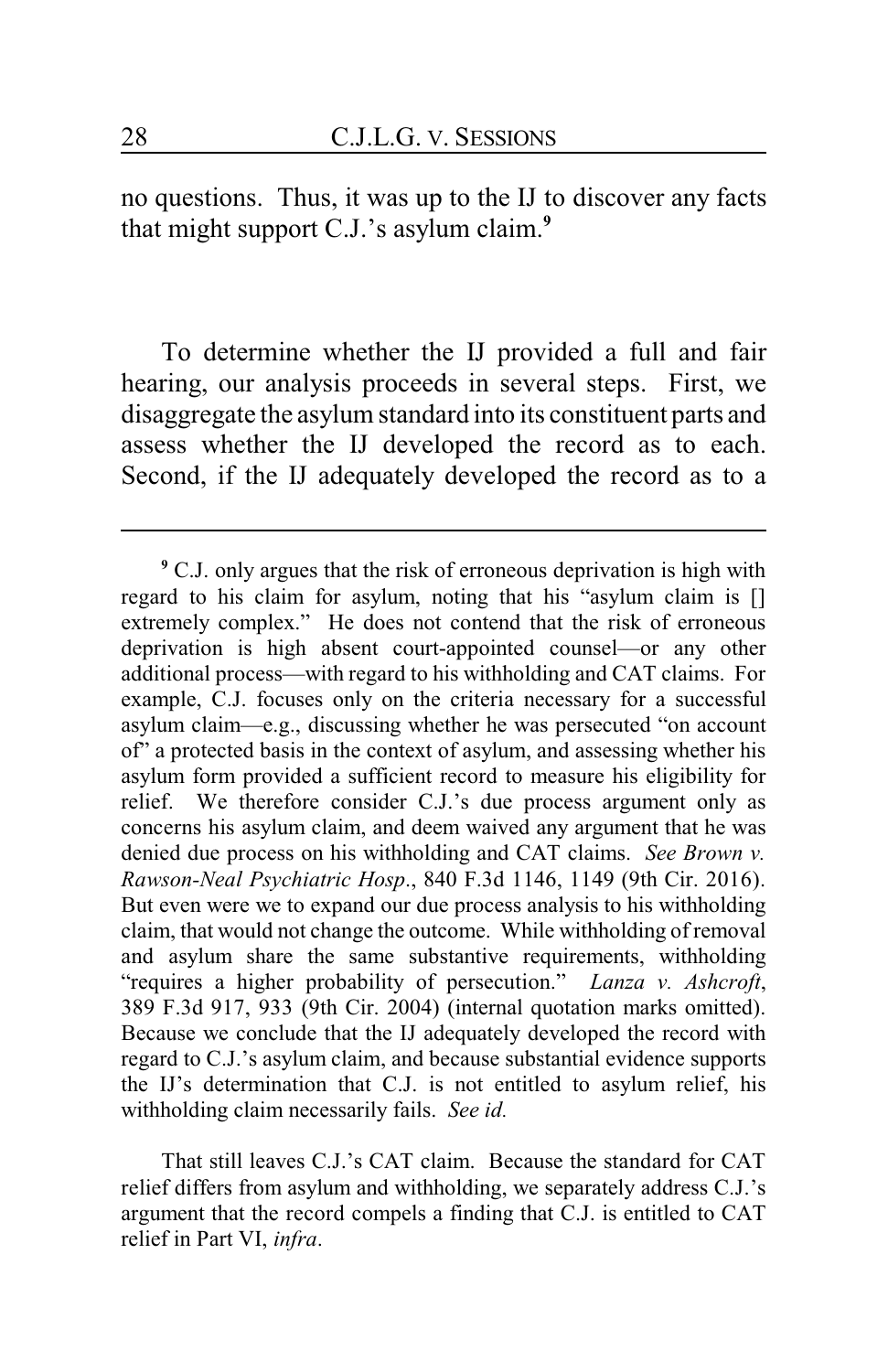particular asylum factor, we consider whether the IJ's determination as to that factor is supported by substantial evidence. We incorporate this inquiry into the *Mathews* analysis because it is critical to determining whether C.J. was prejudiced by any procedural deficiencies. Finally, because the second *Mathews* factor requires looking both "to the process given [C.J.] in this case, as well as the process generally given" to alien minors in removal proceedings, *Buckingham v. Sec'y of U.S. Dep't of Agric.*, 603 F.3d 1073, 1082 (9th Cir. 2010), we consider whether additional process is required either in C.J.'s case or for alien minors as a class.

## **i.**

An applicant qualifies for asylum—i.e., refugee status—if he

> is unable or unwilling to return to his home country because of a well-founded fear of future persecution on account of race, religion, nationality, membership in a particular social group, or political opinion. An applicant may establish a well-founded fear of future persecution in two ways: by proving past persecution, or by demonstrating that he has a subjectively genuine and objectively reasonable fear of future persecution.

*Bringas-Rodriguez v. Sessions*, 850 F.3d 1051, 1062 (9th Cir. 2017) (en banc) (internal quotation marks and citations omitted).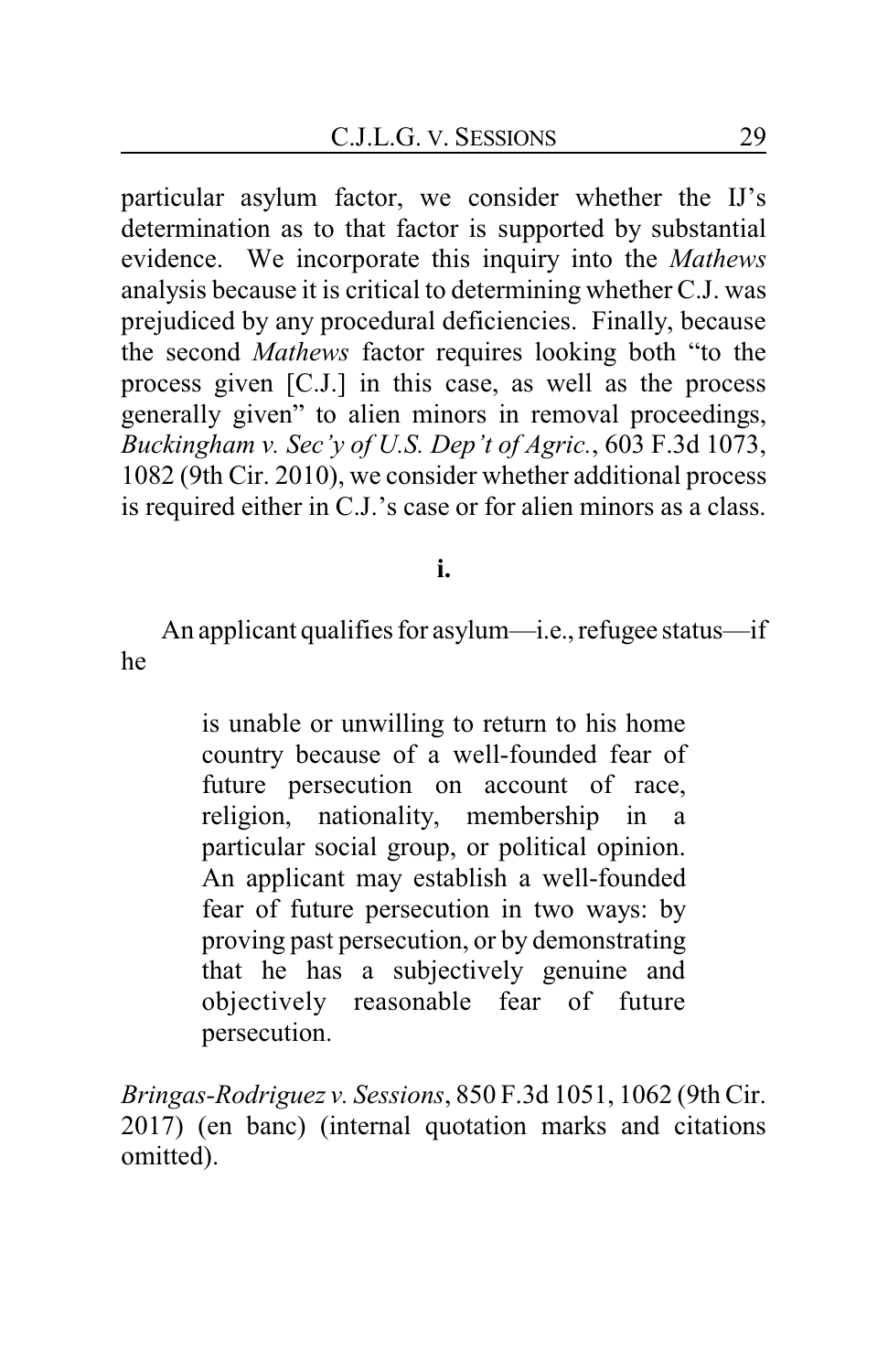*Well-Founded Fear of Future Persecution***.** An applicant for asylum must show a well-founded fear of future persecution. *See Lim v. INS*, 224 F.3d 929, 936 (9th Cir. 2000). "A finding of past persecution raises a regulatory presumption of future persecution and flips the burden of proof to the [government] to show that conditions have changed to such a degree that the inference is invalid." *Id.*

Substantial evidence supports the Board's conclusion that C.J. was not persecuted. We have long recognized that "[t]hreats, standing alone . . . [do not] constitute past persecution" unless "the threats are so menacing as to cause significant actual suffering or harm." *Id.* (internal quotation marks omitted). Here, C.J. was never physically harmed, and the Maras' recruitment efforts—while appalling—did not plainly cross the line from harassment to persecution. *See Hoxha v. Ashcroft*, 319 F.3d 1179, 1182 (9th Cir. 2003) (deeming unfulfilled threats to be harassment rather than persecution); *cf. Mashiri v. Ashcroft*, 383 F.3d 1112, 1115–17, 1119–20 (9th Cir. 2004) (finding past persecution where petitioners not only received a death threat, but where, *inter alia*, one of the petitioners was injured trying to escape a xenophobic mob, another was "violently attacked" multiple times, and an ethnic store was firebombed).**<sup>10</sup>**

**<sup>10</sup>** To be sure, this is a close question. C.J. was promised that he and his family would be killed if he did not join the gang. The Board would have acted within its discretion had it found past persecution on these facts. *See Ruano v. Ashcroft*, 301 F.3d 1155, 1160–61 (9th Cir. 2002) (finding past persecution where applicant was threatened with death and confronted by men with guns). But because we have held in other cases that multiple years of physical abuse does not compel a finding of past persecution, we decline to hold otherwise here where C.J. suffered no physical harm. *See, e.g.*, *Halim v. Holder*, 590 F.3d 971, 975–76 (9th Cir. 2009); *Kamla Prasad v. INS*, 47 F.3d 336, 339 (9th Cir. 1995).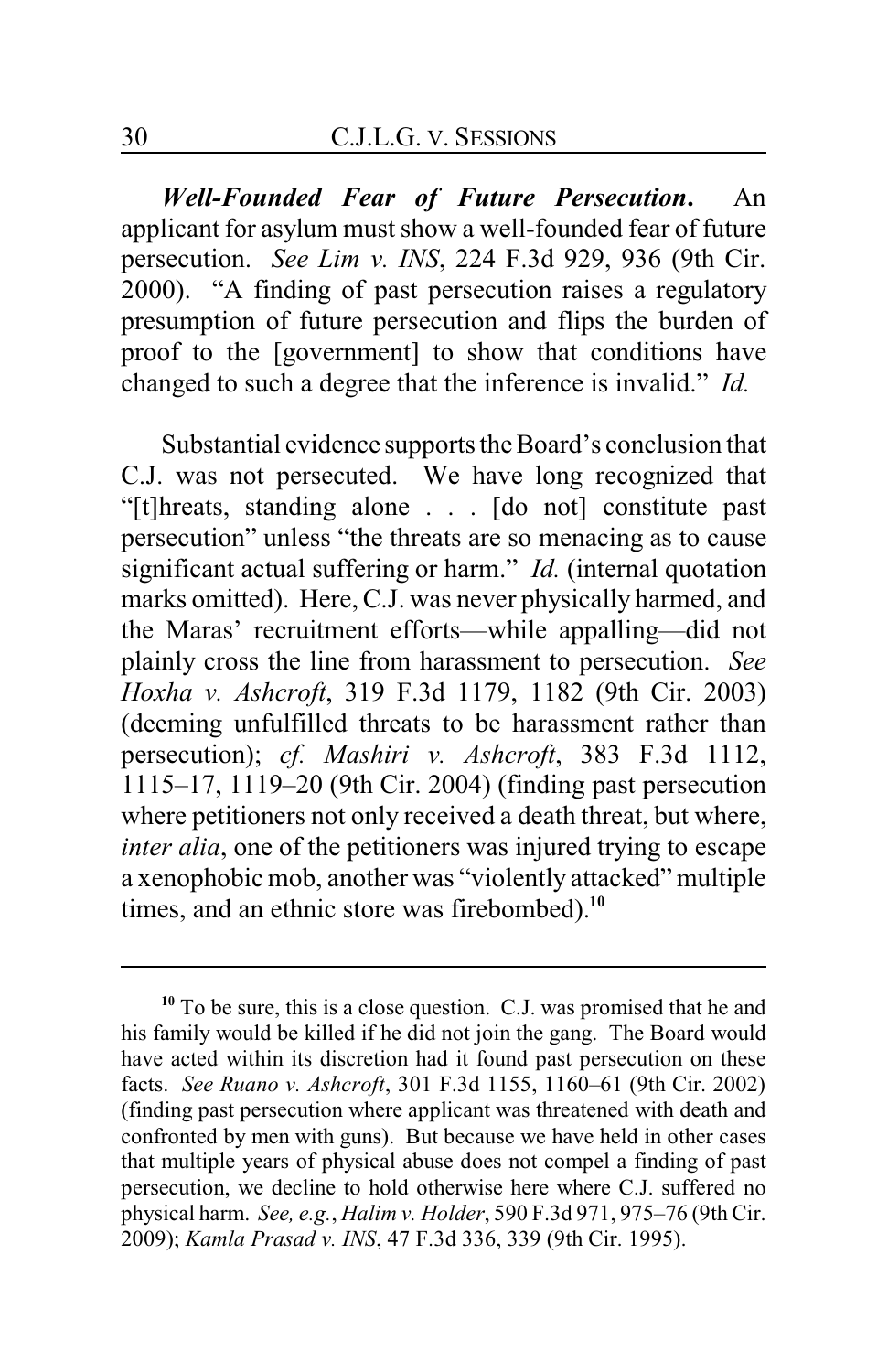"In the absence of past persecution, [C.J.] may still be eligible for asylum based on a well-founded fear of future persecution. A well-founded fear 'must be both subjectively genuine and objectively reasonable.'" *Halim v. Holder*, 590 F.3d 971, 976 (9th Cir. 2009) (quoting *Ahmed v. Keisler*, 504 F.3d 1183, 1191 (9th Cir. 2007)). In other words, C.J. must show that his fear is both subjectively reasonable and "objectively well-founded." *Lim*, 224 F.3d at 935 (internal quotation marks omitted). The IJ determined that C.J. was credible and that his fear of persecution was subjectively reasonable. We thus focus on whether he has satisfied the test's objective prong.

"'The objective requirement can be met either through the production of specific documentary evidence or by credible and persuasive testimony.'" *Halim*, 590 F.3d at 976 (quoting *Ladha v. INS*, 215 F.3d 889, 897 (9th Cir. 2000)). "To effect a well-founded fear, a threat need not be statistically more than fifty-percent likely; the Supreme Court has suggested that even a one-tenth possibility of persecution might effect a well-founded fear." *Lim*, 224 F.3d at 934.

While we have found that mere threats do not compel a finding of past persecution, threats alone may give rise to a well-founded fear of future persecution because they portend a likelihood of future physical harm. *See id.* at 936. "Our court generally treats unfulfilled threats, without more, as within that category of conduct indicative of a danger of future persecution, rather than as past persecution itself." *Id.* (collecting cases). Curiously, the government contests only C.J.'s claim of past persecution, and ignores his argument that his past experiences support a reasonable fear of future persecution.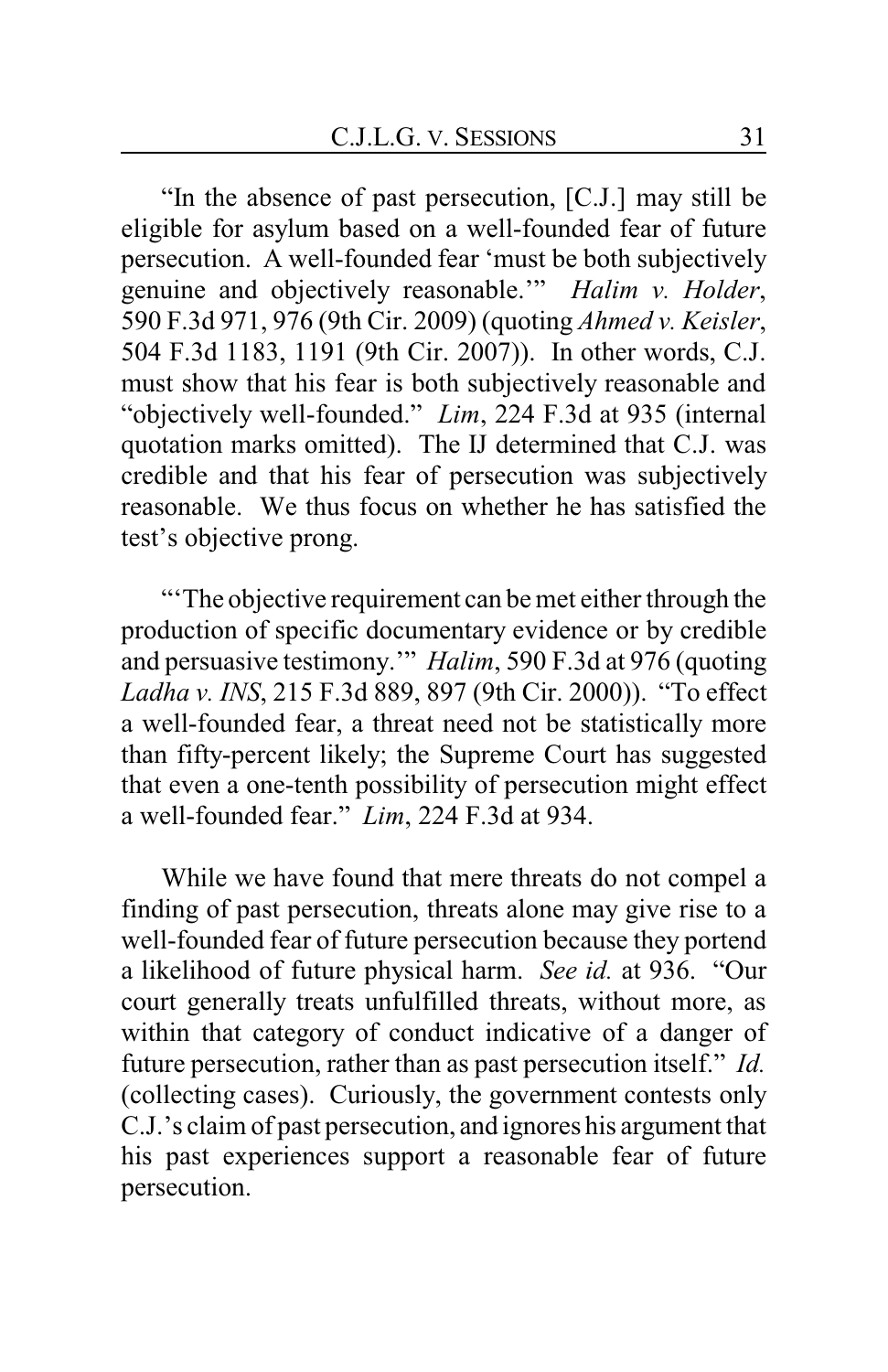We conclude that C.J. has shown at least a "one-tenth possibility of persecution." *Lim* is instructive. That case involved a Filipino intelligence officer, Lim, who received death threats over the course of several years. *Id.* at 932–33. He was never physically confronted, let alone attacked. *Id.* at 933. The Board rejected Lim's asylum application because, *inter alia*, he suffered no physical harm during the six-year period of death threats, and his family in the Philippines went untouched. *Id.*

We granted Lim's petition. We explained that "[a]lthough [Lim] was never confronted nor physically harmed, he was threatened with death, he was followed, he appeared on a death list, and his colleagues who received similar threats were killed." *Id.* at 935. We held that a reasonable factfinder would be compelled to find that Lim's fears were therefore "objectivelywell-founded." *Id.* (internal quotation marks omitted); *cf. Halim*, 590 F.3d at 977 (petitioner failed to establish a well-founded fear of persecution where the government—his alleged persecutors—actually saved him when he was attacked, and where he alleged no persecution in the four years preceding his emigration to the United States).

C.J.'s fear of persecution is even more "well-founded" than Lim's. Unlike Lim, who received death threats from afar, C.J. was actually confronted by the Maras in person on several occasions. The threats also became "more menacing" over time, culminating in a harrowing encounter in which a gang member put a gun to his head, and gave him a date certain—the next day—to die if he did not join the gang. Moreover, Lim was an adult whereas C.J. is a minor. "Age can be a critical factor in the adjudication of asylum claims and may bear heavily on the question of whether an applicant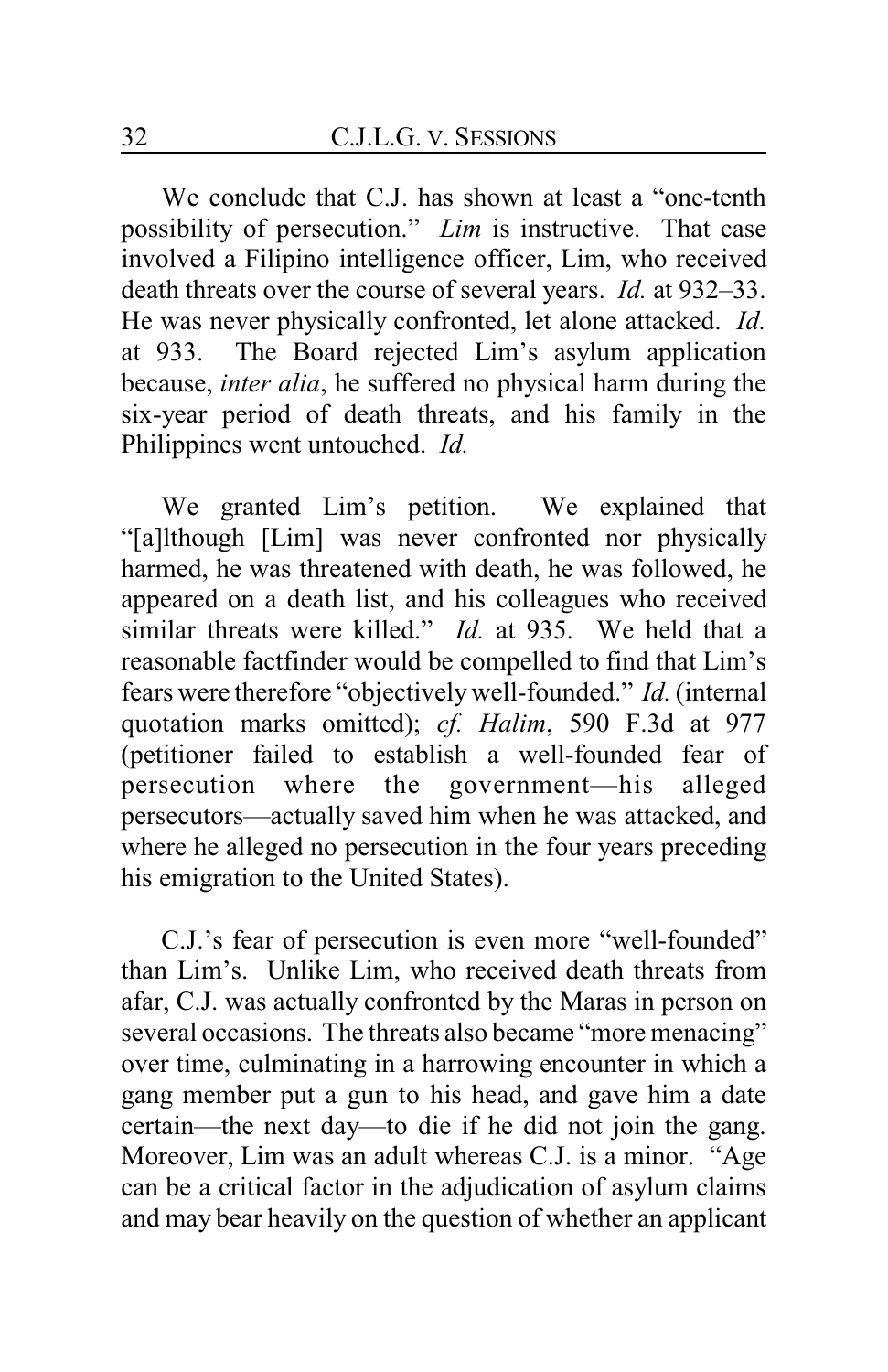was persecuted or whether she holds a well-founded fear of future persecution." *Hernandez-Ortiz*, 496 F.3d at 1045 (internal quotation marks and adjustment omitted). That is because the "harm a child fears or has suffered may be relatively less than that of an adult and still qualify as persecution." *Id.* (internal quotation marks and adjustment omitted). Put another way, in the case of a minor, the persecution prong is relaxed. If an adult in *Lim* had a wellfounded fear of persecution where he was not even confronted by his persecutors, it stands to reason that C.J., a 13-year-old boy at the time, has demonstrated a well-founded fear where he endured in-person threats to his life. C.J. has therefore demonstrated at least a "one-tenth possibility of persecution" if he returns to Honduras. The record compels a finding that the Board erred in concluding otherwise.

*Protected Status***.** C.J. must still show that his fear of future persecution is "on account of" a protected basis—namely race, religion, nationality, *membership in a particular social group*, or political opinion. *Jacinto*, 208 F.3d at 734 (citing 8 U.S.C. § 1101(a)(42)(A)). Thus, the Maras' threats must have a nexus to one of these categories. C.J. argues that because the Maras threatened not only himself, but also his mother, aunt, and uncles, his claim qualifies under the social group category of family.

C.J. is correct that familial affiliation can be a recognized social group, but simple association is not enough. *See Jie Lin*, 377 F.3d at 1029. Family status is a legitimate basis for relief where the applicant is persecuted *because of* his relationship to his family members. In *Jie Lin*, Lin's parents were targeted by the Chinese government for violating its family planning policy. *Id.* at 1019. The court recognized Lin's family as a cognizable social group because the Chinese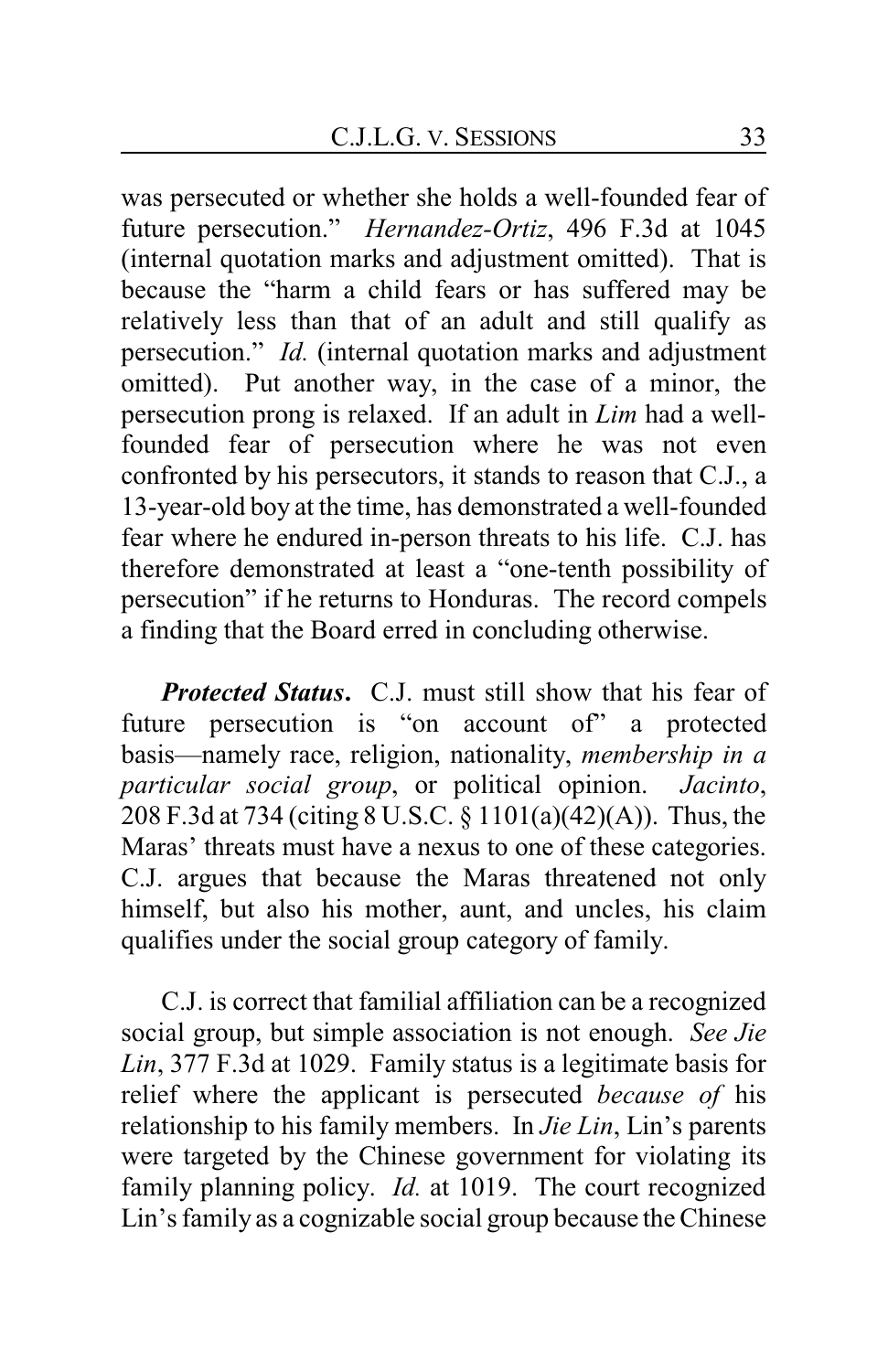government threatened Lin "on account of" his close ties to his parents. *Id.* at 1028.**<sup>11</sup>** Critically, the basis for Lin's claim for relief was that his *parents' actions* had put him in danger. *See id.* at 1021. C.J.'s case presents the inverse situation: C.J. was not threatened "on account of" his relationship to his mother, aunt, or uncles. Instead, the record reflects that C.J.'s family was threatened because of *C.J.'s* refusal to join the Maras.

The IJ asked C.J. a logical and sequential series of questions to draw this conclusion. The IJ began by asking C.J. who "was causing problems for you?" C.J. responded that it was "the Maras." The IJ then asked C.J.: "[W]hat kind of problems did you have with the gang?" CJ responded: "Well they wanted me to join the Maras and I said that I wouldn't. So they said they were going to beat me up, so my mother said that we should come [to the United States]." The IJ then asked C.J. whether the Maras "threaten[ed] to harm any of your other family members in Honduras." C.J. responded that they had. The IJ followed up, asking C.J. who the Maras had threatened, to which C.J. answered: "They said they would kill my uncles, aunt and uncles, and my mother and I, but we came here, so we don't know." Finally, the IJ probed whether there was any other basis for protected class status, asking C.J.'s mother again if the reason he came to the United States was because he was "being threatened by the gangs." C.J.'s mother answered: "Yes."

**<sup>11</sup>** *See Rodriguez v. INS*, 841 F.2d 865, 871 (9th Cir. 1987) (family constituted a cognizable social group where petitioner's family members were attacked for their political beliefs); *see also Del Valle v. INS*, 776 F.2d 1407, 1413 (9th Cir. 1985) ("evidence [] suggest[ing] that [petitioner's] family has been particularly affected by the conditions in their country [] helps support [petitioner's] claim for asylum" (internal citations omitted)).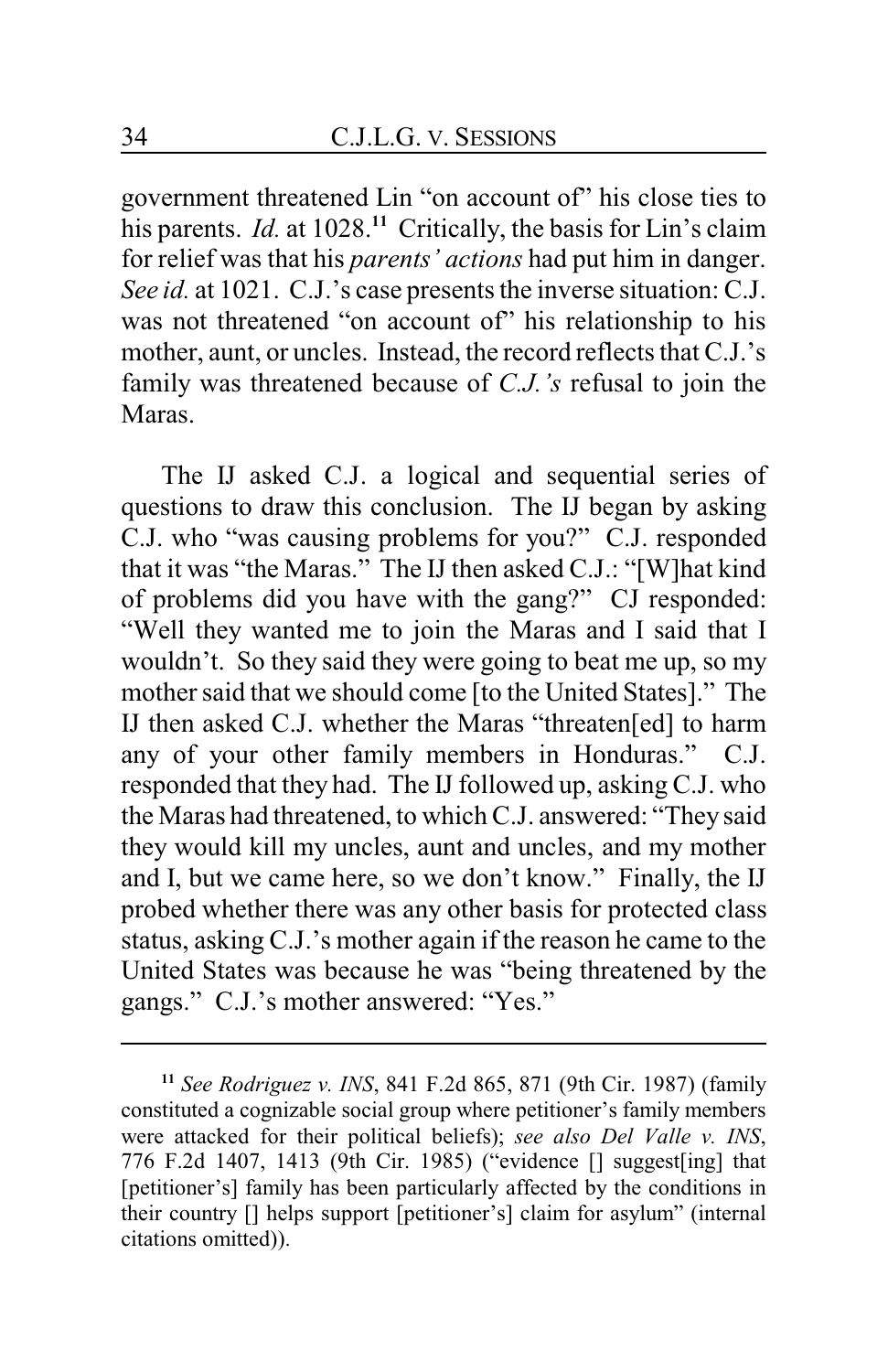The IJ's inquiry was adequate. The IJ asked questions that elicited answers establishing that C.J. was threatened because the Maras tried to recruit him. *Cf. Henriquez-Rivas v. Holder*, 707 F.3d 1081, 1092–93 (9th Cir. 2013) (en banc) (finding that those who testify against gangs comprise a cognizable social group, but declining to extend this determination to individuals who simply resist gang recruitment efforts). The Maras' threats against him were not derivative of any persecution against members of his family. C.J. complains that the IJ should have asked him and Maria additional questions to determine why the gang also threatened his mother, aunt, and uncles, but the IJ explored this issue to the extent necessary to reasonably conclude that such questions were unnecessary. Even if the Maras targeted C.J.'s family for reasons independent of their efforts to recruit C.J., that would not change the fact that C.J. was not threatened "on account of" his family. He was, by his own testimony, threatened because he courageously refused the Maras' repeated demands to join them. The IJ therefore did not fail to fully develop the record on the question of protected status.

Having determined that no due process violation occurred regarding whether C.J. has established a protected ground—a necessary condition for granting asylum relief—the only question is whether substantial evidence supports the Board's determination under our highly deferential standard of review. For the reasons stated above, we hold that it does.

**Inability or Unwillingness of the Government to Control** *the Maras***.** C.J. must also show that the persecution he fears is by the "government or forces the government is either unable or unwilling to control." *Nahrvani v. Gonzales*, 399 F.3d 1148, 1154 (9th Cir. 2005) (internal quotation marks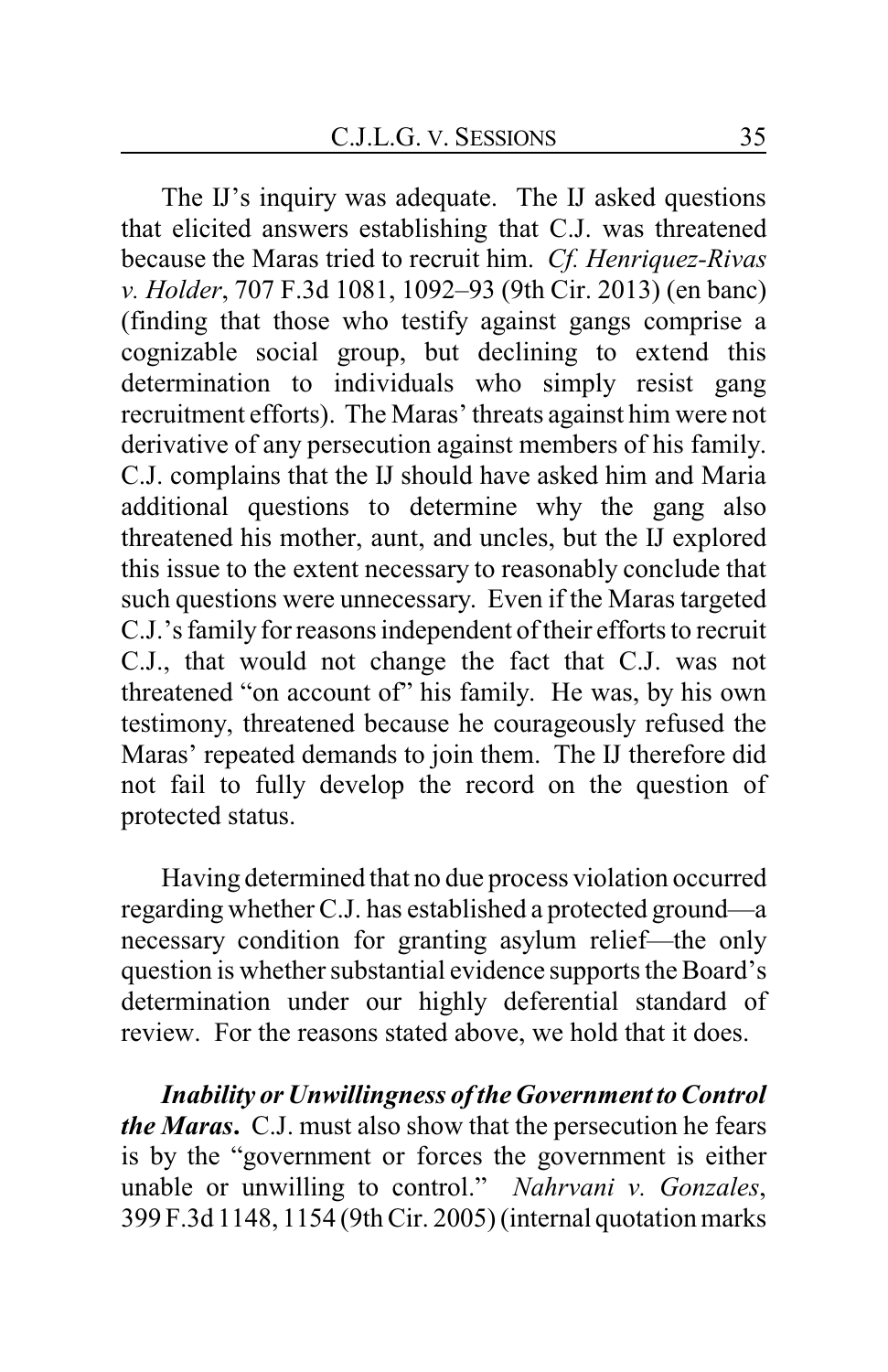omitted). C.J. testified that he did not report the Maras' threats to the police because "they couldn't do anything," adding that he was "very afraid." The IJ concluded that because C.J. failed to provide evidence that the police would not have helped him had he reported the Maras, he failed to establish that the Honduran government was unable or unwilling to control them.

C.J. has waived any challenge to the IJ's finding on this point—which is an independent basis for rejecting his asylum and withholding claims—by not challenging it on appeal to the Board. *See Barron v. Ashcroft*, 358 F.3d 674, 678 (9th Cir. 2004) (court lacks subject matter jurisdiction to consider claims not presented to the Board). But even were we to consider this issue, we would find that the IJ adequately developed the record and that her determination was based on substantial evidence.

The IJ adequately developed the record by introducing and considering a 2014 State Department country conditions report on Honduras. State Department reports may provide objective evidence of a government's inability or unwillingness to control private actors. *See, e.g.*, *Gomes v. Gonzales*, 429 F.3d 1264, 1267 (9th Cir. 2005). Far from reflecting the Honduran government's inability or unwillingness to control gang violence, the 2014 report states that security forces severely punish gang members. Accordingly, because the report does not support C.J.'s subjective statement that the police "couldn't do anything," we cannot disturb the Board's finding that C.J. has not shown that the government is unable or unwilling to control the Maras. *See Budiono*, 837 F.3d at 1046.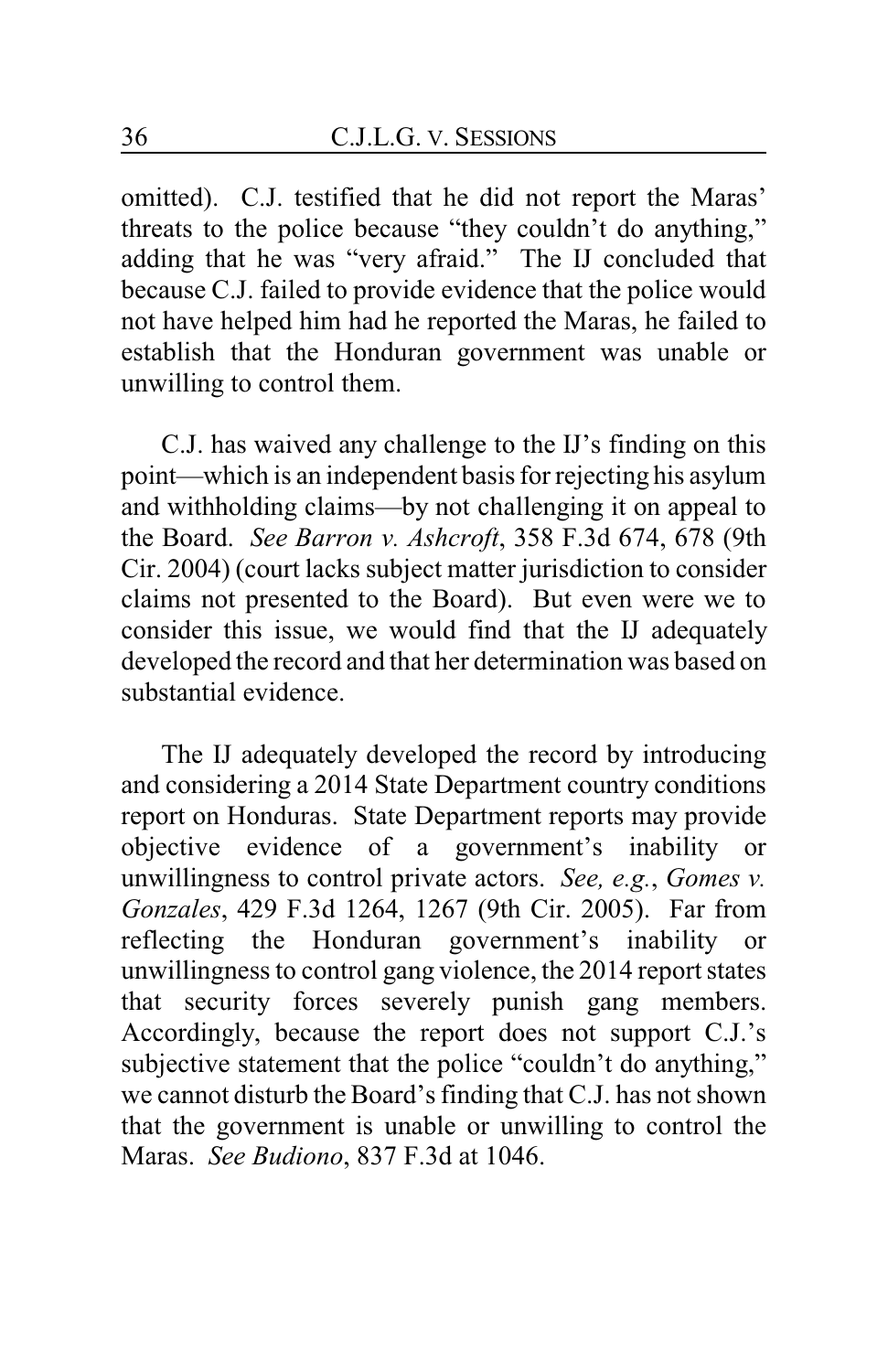#### **ii.**

To be sure, C.J.'s removal proceeding was not a paragon of procedural decorum. The IJ should have more clearly explained the standard for asylum relief, and may have confused Maria by telling her that she could "*either* request a little more time to find an attorney . . . *or* you can go forward today and . . . speak on behalf of your son." In fact, Maria was legally entitled to *both* retain legal representation *and* speak on behalf of C.J. *See Jacinto*, 208 F.3d at 729. In *Jacinto*, we concluded that such defects violated the petitioner's right to a full and fair hearing. *Id.* at 729, 734; *see also Agyeman*, 296 F.3d at 883 ("We have previously emphasized the importance of explaining to an alien what evidence will demonstrate their eligibility for relief from deportation.").**<sup>12</sup>**

Even so, C.J. fails to show that the additional process he seeks—government-funded, court-appointed counsel—is necessary, either in his case or for alien minors as a class. *See Buckingham*, 603 F.3d at 1082 (courts must consider the adequacy of the process provided in the context of similarly situated litigants). As the government correctly observes, a

**<sup>12</sup>** The IJ did, however, provide most of the procedural safeguards necessary to ensure a full and fair hearing. The IJ asked C.J. questions to determine potential avenues for relief, including adjustment of status, withholding of removal, asylum, and derivative citizenship. The IJ also provided an interpreter, explained the NTA in plain language, discussed the *pro bono* list of attorneys provided to Maria, advised C.J. of his right to counsel, gave Maria an asylum application to fill out, provided the parties with a country conditions report, gave Maria an opportunity to give a narrative statement in support of C.J., explained C.J.'s appeal rights, and—to reiterate—granted four continuances spanning nearly a year and a half, which afforded Maria multiple opportunities to secure counsel.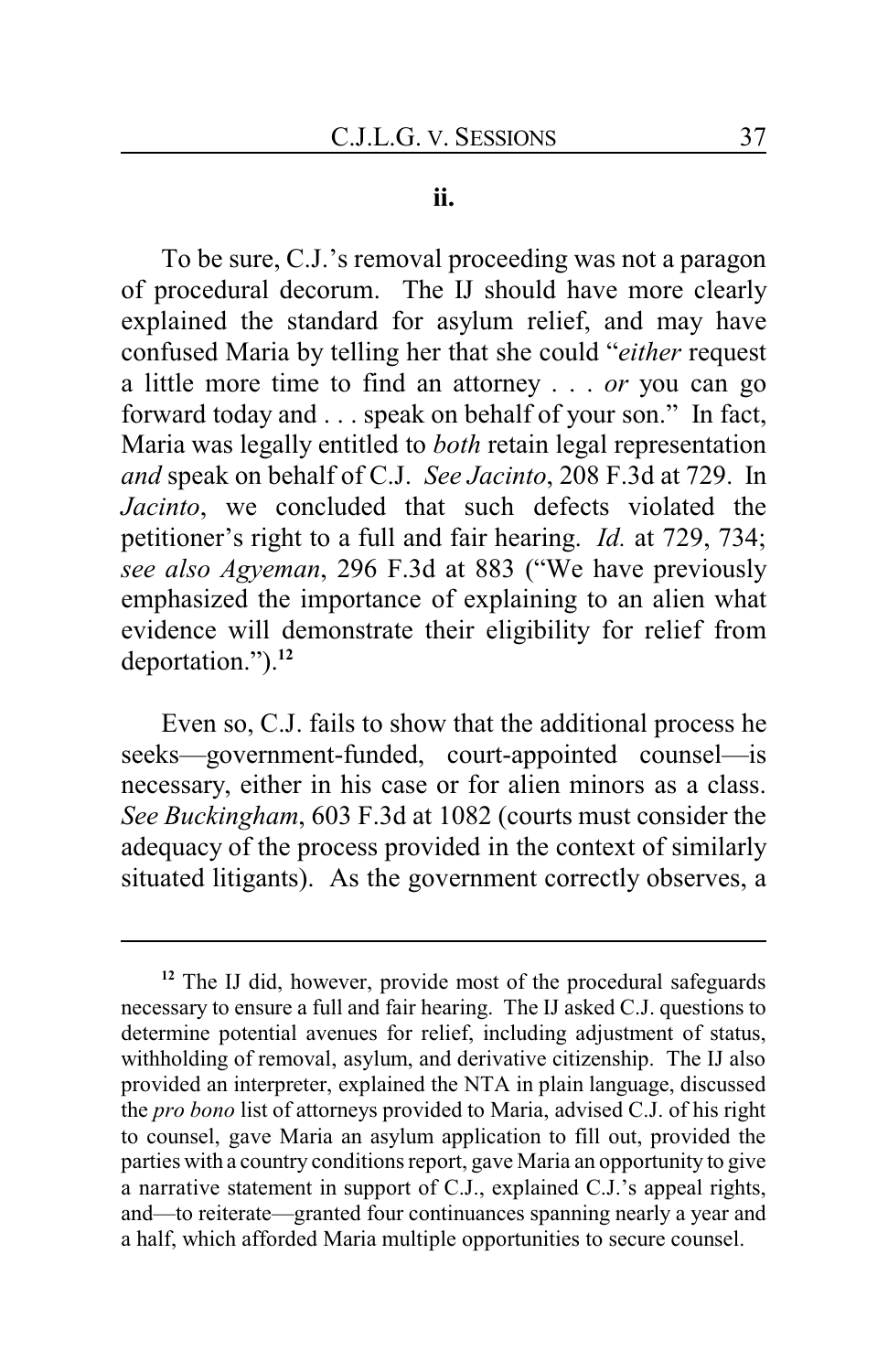less costly yet effective process already exists to safeguard the rights of minors in formal removal proceedings: remand to an IJ to correct any deficiencies. If an IJ fails to provide a full and fair hearing, as is required by the INA, and this results in prejudice, then the proportionate remedy is to grant the petition for review with instructions to the IJ to more fully develop the record. *See, e.g.*, *Jacinto*, 208 F.3d at 735. Indeed, the fact that Congress vested IJs with the responsibility of investigating and developing an applicant's claims tilts the equities in favor of the government on the second *Mathews* factor. A litigant in C.J.'s position must show that, not only was he deprived of a full and fair hearing, but that *had the IJ performed her duty to provide one*, the Constitution would *still* entitle him to court-appointed counsel.<sup>13</sup> C.J. falls well short of accomplishing this C.J. falls well short of accomplishing this Herculean task because he fails to show that the process Congress prescribed is categorically inadequate to vindicate an alien minor's right to due process. The second *Mathews* factor favors the government.

## **3.**

"The final *Mathews*factor requires [the court] to consider the burdens [its] holding may place on the administrative process." *Oshodi*, 729 F.3d at 896. The court must assess the "interest of the government in using the current procedures rather than additional or different procedures," and account for the costs of imposing additional procedures. *Plasencia*, 459 U.S. at 34.

**<sup>13</sup>** Implicit in the IJ's responsibility to independently develop the record is the obligation to account for a petitioner's pro se status and age in conducting a removal proceeding. *See Agyeman*, 296 F.3d at 877; *Hernandez-Ortiz*, 496 F.3d at 1045–46.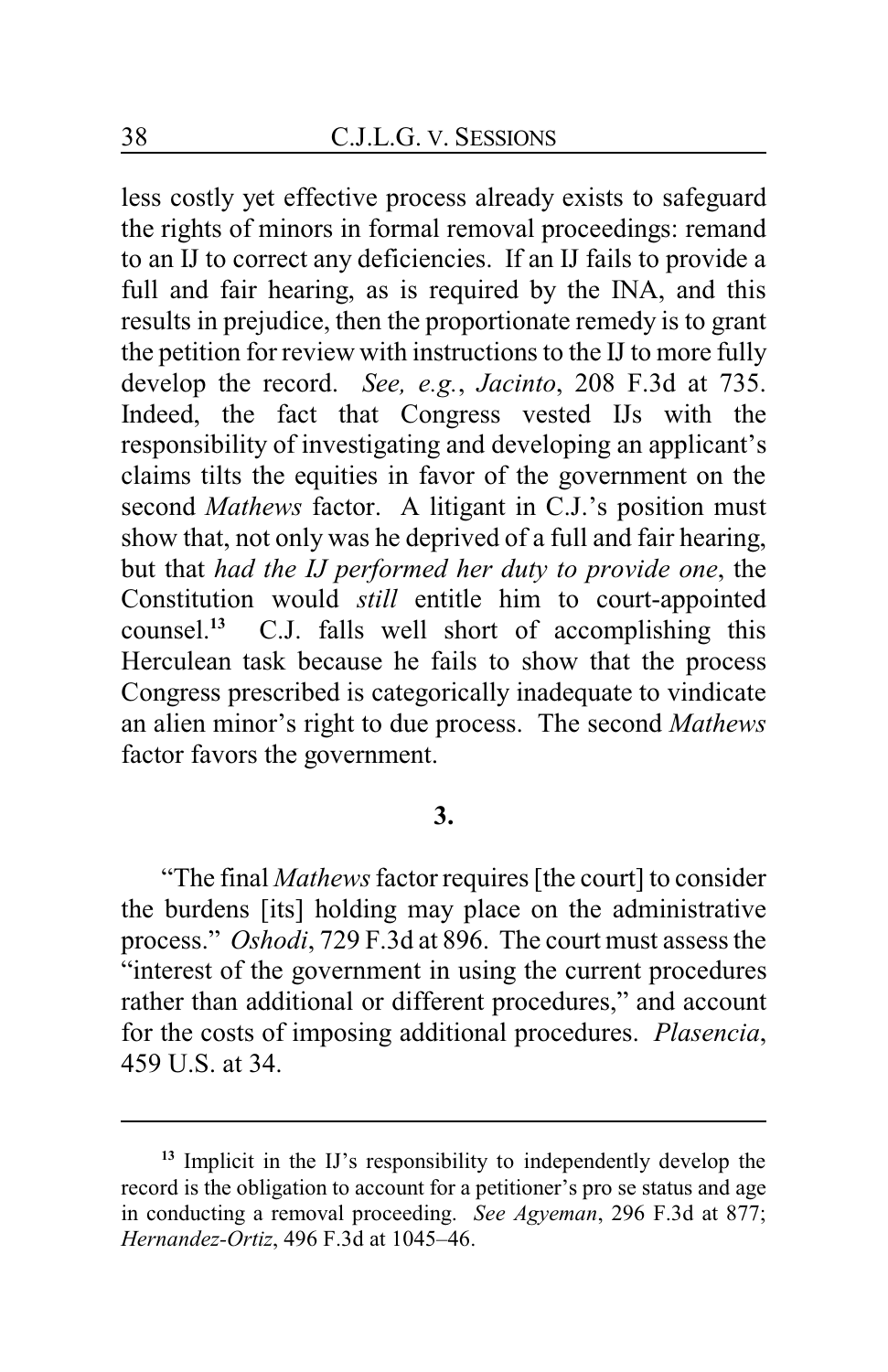C.J. argues that because the government already pays a lawyer to represent its interests in immigration proceedings involving minors, providing counsel for minors is necessary to remedy an "asymmetry of representation." *Cf. Turner*, 564 U.S. at 447. C.J. also posits that the financial burden on the government is manageable because only 6,500 unrepresented children are in removal proceedings in the Ninth Circuit, resulting in a total cost of approximately \$17.5 million when calculated at government contractors' estimate of \$2,700 per case.

The government begs to differ. Noting that DHS apprehended 102,264 juveniles at or near the border in FY 2016 alone, the cost of appointing counsel for all of them at \$2,700 per case (a conservative figure, according to the government) would be a staggering \$276.1 million per year. This would consume roughly 68% of the Executive Office for Immigration Review's ("EOIR") total budget. The government also warns of potential unintended consequences from such a mandate: juveniles that could afford attorneys would opt for government-funded counsel instead, and organizations offering *pro bono* legal services would shift scarce resources elsewhere.

The ultimate cost of government-funded, court-appointed counsel likely falls somewhere between C.J.'s and the government's estimates. C.J. surely underestimates the cost by limiting his sample size to the Ninth Circuit. Any decision from this court resulting in a new constitutional right for alien minors would ricochet across the country, teeing up copycat suits in other circuits and vastly expanding the pool of eligible applicants. On the other hand, the government's assumption that *all* eligible minors would take advantage of free court-appointed counsel is speculative. The government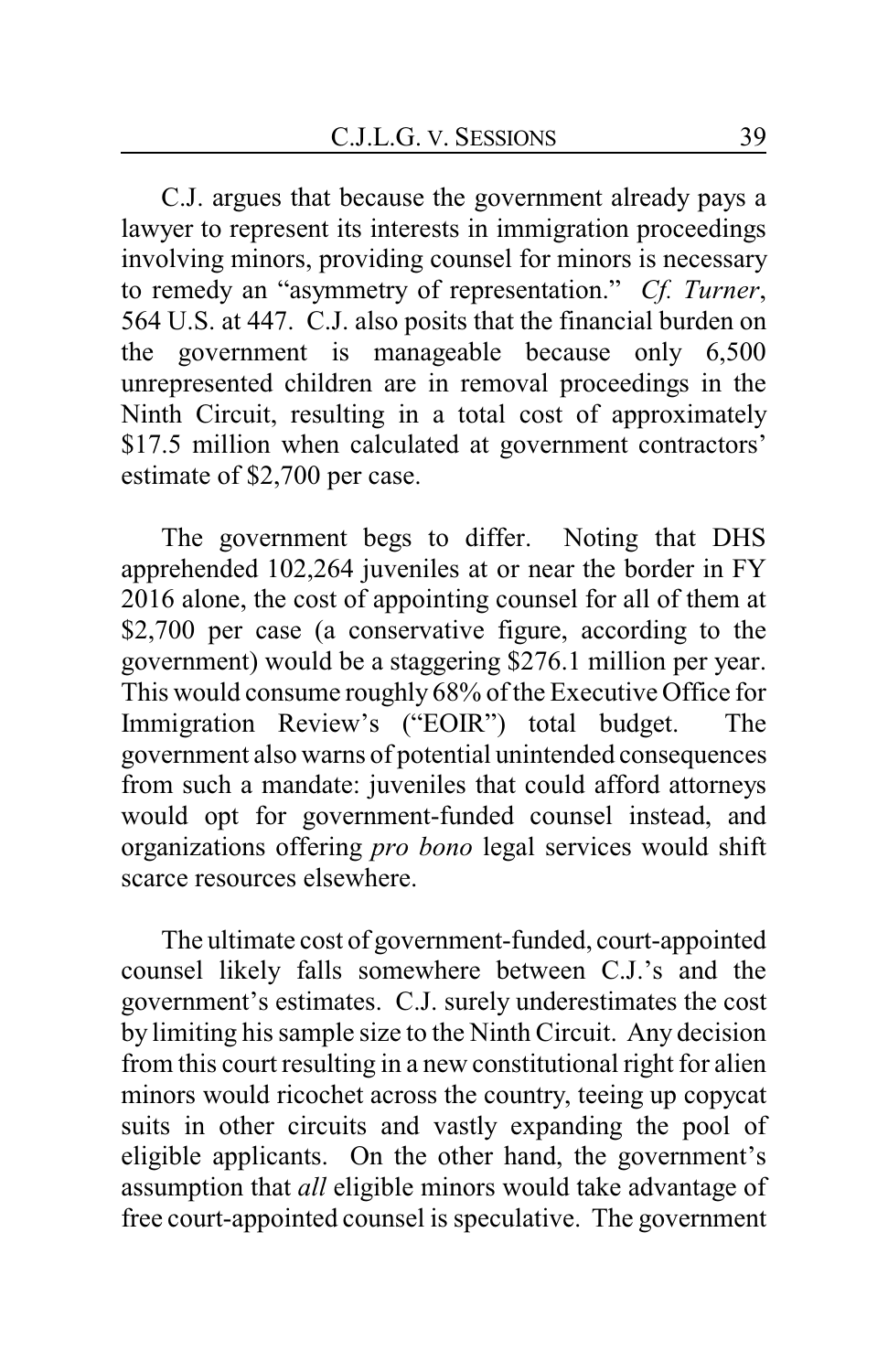also fails to disaggregate the data to account for those minors eligible for expedited removal—we have never held that aliens in expedited removal proceedings enjoy a statutory right to even privately-retained counsel.**<sup>14</sup>**

Even if the government's figures are inflated in one way, they are likely undervalued in another. Mandating free courtappointed counsel could further strain an already overextended immigration system. IJs would be tasked with locating and appointing counsel, which takes time. And government attorneys would need to expend additional resources communicating with opposing counsel, filing responses to motions, and preparing what would likely be a longer administrative record—all of which come at considerable expense. *Cf. Walters v. Nat'l Ass'n of Radiation Survivors*, 473 U.S. 305, 324 (1985) (recognizing lawyers' professional obligation to "contest with vigor all adverse evidence and views").

Ultimately, wherever the government's burden falls between the parties' estimates, the third *Mathews* factor favors the government. Requiring government-funded counsel would significantly increase the funds expended on immigration matters.

**<sup>14</sup>** *Cf. United States v. Peralta-Sanchez*, 705 F. App'x 542, 544 (9th Cir. 2017) (unpublished) (assuming without deciding that aliens in expedited removal proceedings have a due process right to privatelyretained counsel); DHS, *Designating Aliens for Expedited Removal* (Notice), 69 Fed. Reg. 48877-01, 48878–79 (Aug. 11, 2004) (recognizing that "*unaccompanied* minors . . . may possess equities that weigh against the use of expedited removal proceedings" (emphasis added)).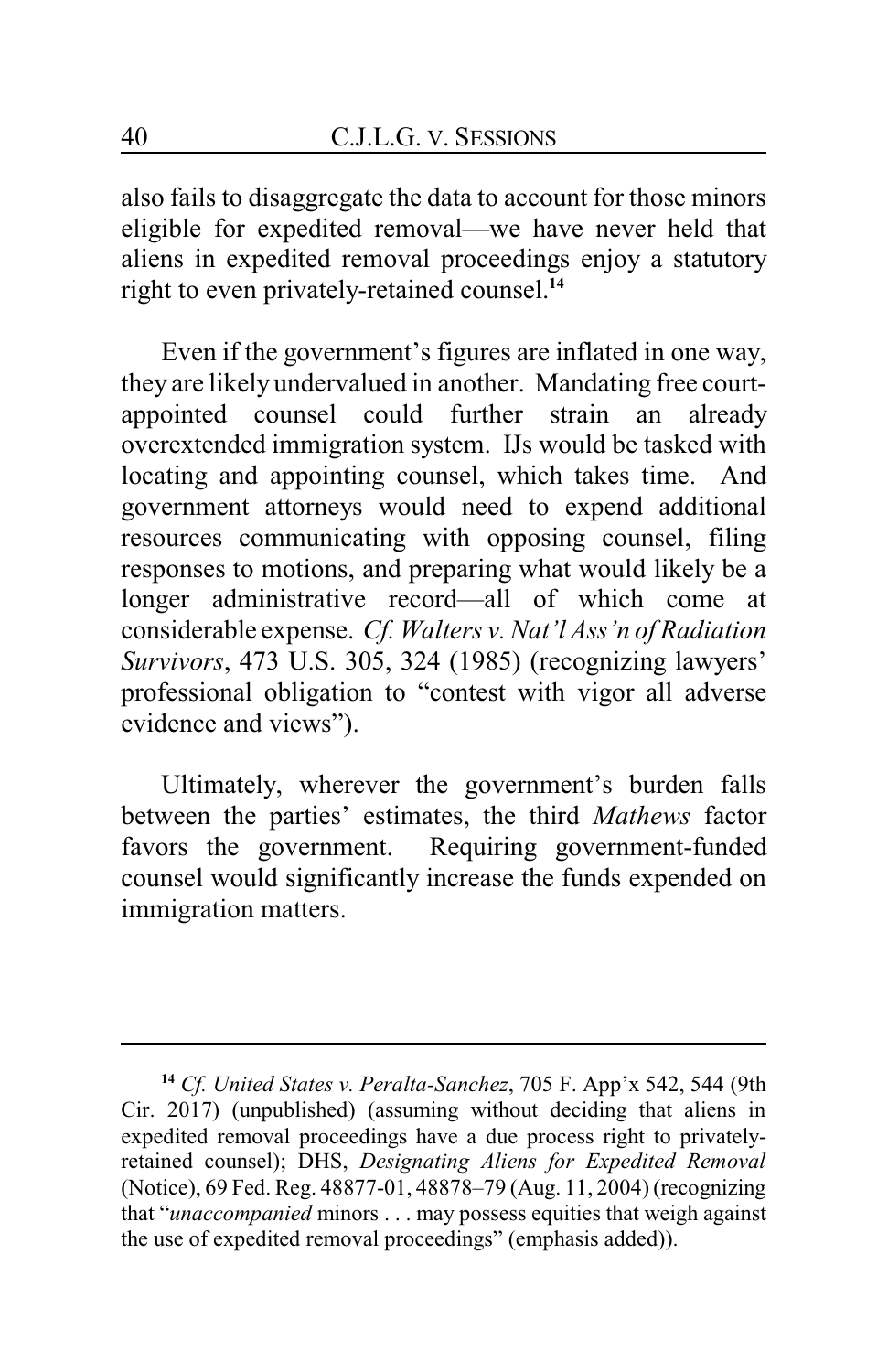#### **4.**

Having evaluated each *Mathews* factor individually as applied to C.J.'s case, we turn next to assessing the factors collectively. We conclude that, notwithstanding that the first *Mathews* factor favors C.J., the second and third factors tip the balance strongly in favor of the government. No matter the strength of C.J.'s interest in not being deported (the first factor), he has not shown a necessity for government-funded, court-appointed counsel to safeguard his due process right to a full and fair hearing (the second factor). Accordingly, even were we to find that the IJ failed to provide a full and fair hearing, and that this prejudiced C.J. (*see* Part III.C.5, *infra*), the appropriate remedy would be to remand with instructions to the IJ to adequately develop the record, not the appointment of counsel at government expense.**<sup>15</sup>**

We hasten to note that our conclusion relies on the second and not the third *Mathews* factor. C.J. has a due process right to a full and fair hearing—a right that Congress codified and charged IJs with enforcing. If we had concluded that, in C.J.'s case, this right could *only* be vindicated by assigning him court-appointed counsel—i.e., if we had determined that the risk of erroneous deprivation of C.J.'s right to a full and fair hearing absent court-appointed counsel was a virtual certainty—then we might have been compelled to award such relief to C.J. Under *Mathews*, our paramount responsibility is to ensure that "the quantum and quality of the process" provided "serve[s] the purpose of minimizing the risk of error," *Greenholtz v. Inmates of Neb. Penal & Corr.*

**<sup>15</sup>** Because we conclude that C.J. is not entitled to court-appointed counsel in his own proceeding, his claim that alien minors enjoy a categorical right to court-appointed counsel necessarily fails.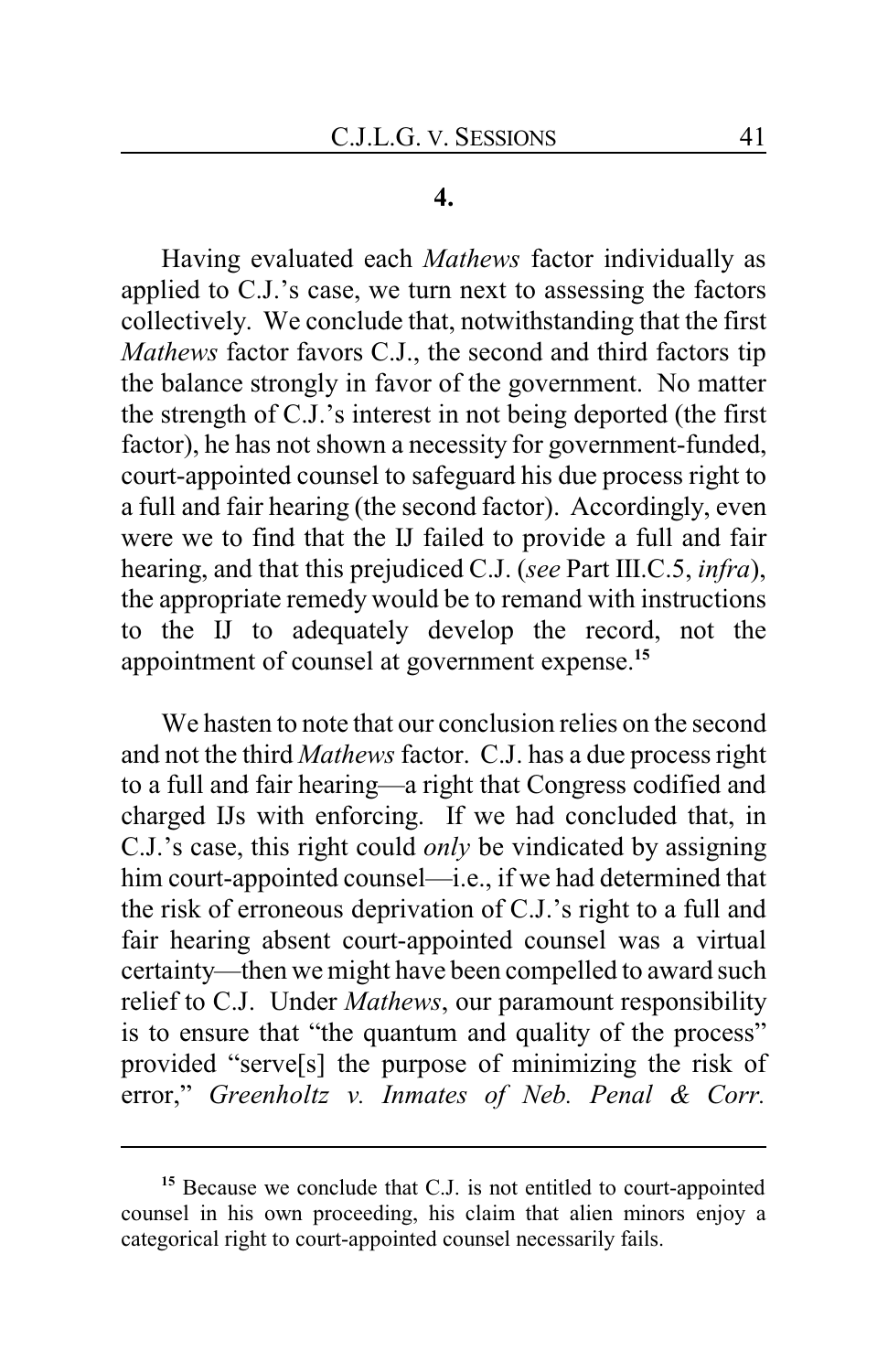*Complex*, 442 U.S. 1, 13 (1979) (citing *Mathews*, 424 U.S. at 335), and so the third *Mathews* factor must take a back seat to the second.

Further, and irrespective of the above observation, had the second *Mathews* factor favored C.J., then the third would likely do so, as well. The third factor considers "the interest of the government in using the current procedures rather than additional or different procedures." *Plasencia*, 459 U.S. at 34. The government has a compelling interest in the fair and just administration of our Nation's immigration laws. *See Walters v. Reno*, 145 F.3d 1032, 1043–44 (9th Cir. 1998). If that interest could only be realized in a particular case through court-appointed counsel, then the third factor would impel its provision. *Cf. Gagnon v. Scarpelli*, 411 U.S. 778, 790 (1973) ("there will remain certain cases in which fundamental fairness—the touchstone of due process—will require that the State provide at its expense counsel for indigent probationers or parolees").

Finally, fundamental concerns of separation-of-powers are at play. By requiring IJs to fulfill Congress' direction yet demanding no more, we balance the judiciary's three core obligations in our divided system of government and avoid aggrandizing our own power. First, we act consonant with rather than beyond the scope of Congress' prescribed policy in an area over which it exercises plenary control. *See Zadvydas v. Davis*, 533 U.S. 678, 695 (2001); *Hampton v. Mow Sun Wong*, 426 U.S. 88, 100 (1976). Second, we satisfy our independent duty to "say what the law is" by articulating the scope and contours of Congress' full-and-fair-hearing guarantee. *See Gutierrez-Brizuela v. Lynch*, 834 F.3d 1142, 1156 (10th Cir. 2016) (Gorsuch, J., concurring) (citing *Marbury v. Madison*, 5 U.S. 137 (1803)). And third, we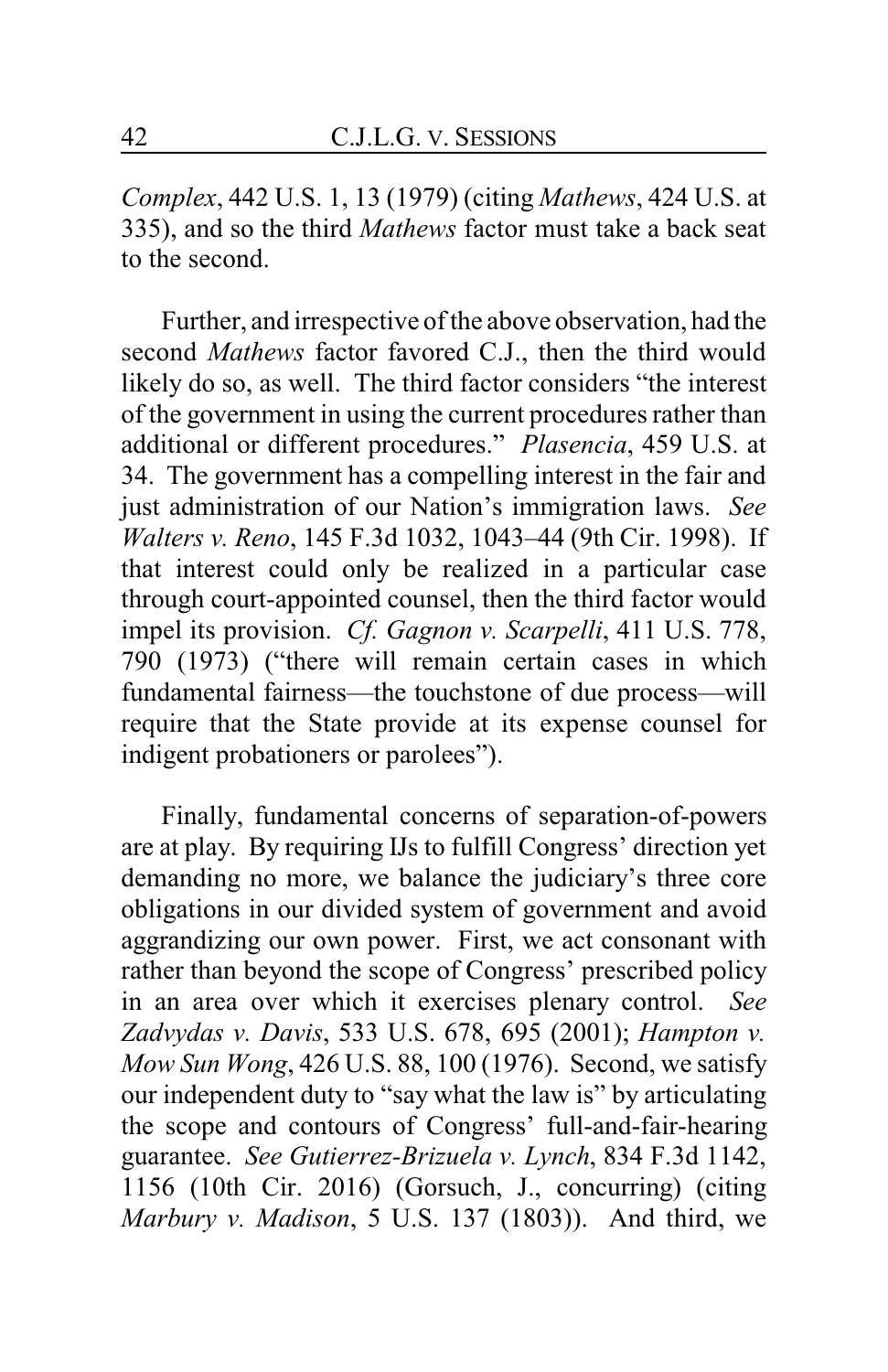check any violations of individual liberty where an IJ fails to provide the amount of process guaranteed by Congress. *United States ex rel. Accardi v. Shaughnessy*, 347 U.S. 260, 268 (1954) (courts have an independent obligation to ensure that the Board affords aliens the due process set forth in enacted legislation and implementing regulations); *see also Fiallo*, 430 U.S. at 793 n.5 ("Our cases reflect acceptance of a limited judicial responsibility under the Constitution even with respect to the power of Congress to regulate the admission and exclusion of aliens[.]"). Requiring courtappointed counsel at government expense would jettison the first obligation without enhancing our ability to implement the other two.

## **5.**

In keeping with our third judicial obligation above, we consider next whether the shortcomings in C.J.'s proceeding violated his right to due process, and thus whether we must remand with instructions to the IJ to conduct a full and fair hearing. "The lack of a full and fair hearing . . . will not alone establish a due process violation. The alien must establish that []he suffered prejudice." *Jacinto*, 208 F.3d at 734. Prejudice requires that the petitioner show "that the outcome of the proceeding *may have been affected* by the alleged violation." *Oshodi*, 729 F.3d at 896 (emphasis in original) (quoting *Zolotukhin v. Gonzales*, 417 F.3d 1073, 1076 (9th Cir. 2005)). Prejudice results if the IJ fails to develop the record sufficient to determine whether the applicant qualifies for relief from deportation. *See Jacinto*, 208 F.3d at 734.

We conclude that any deficiencies in C.J.'s proceeding did not prejudice him because on the dispositive questions of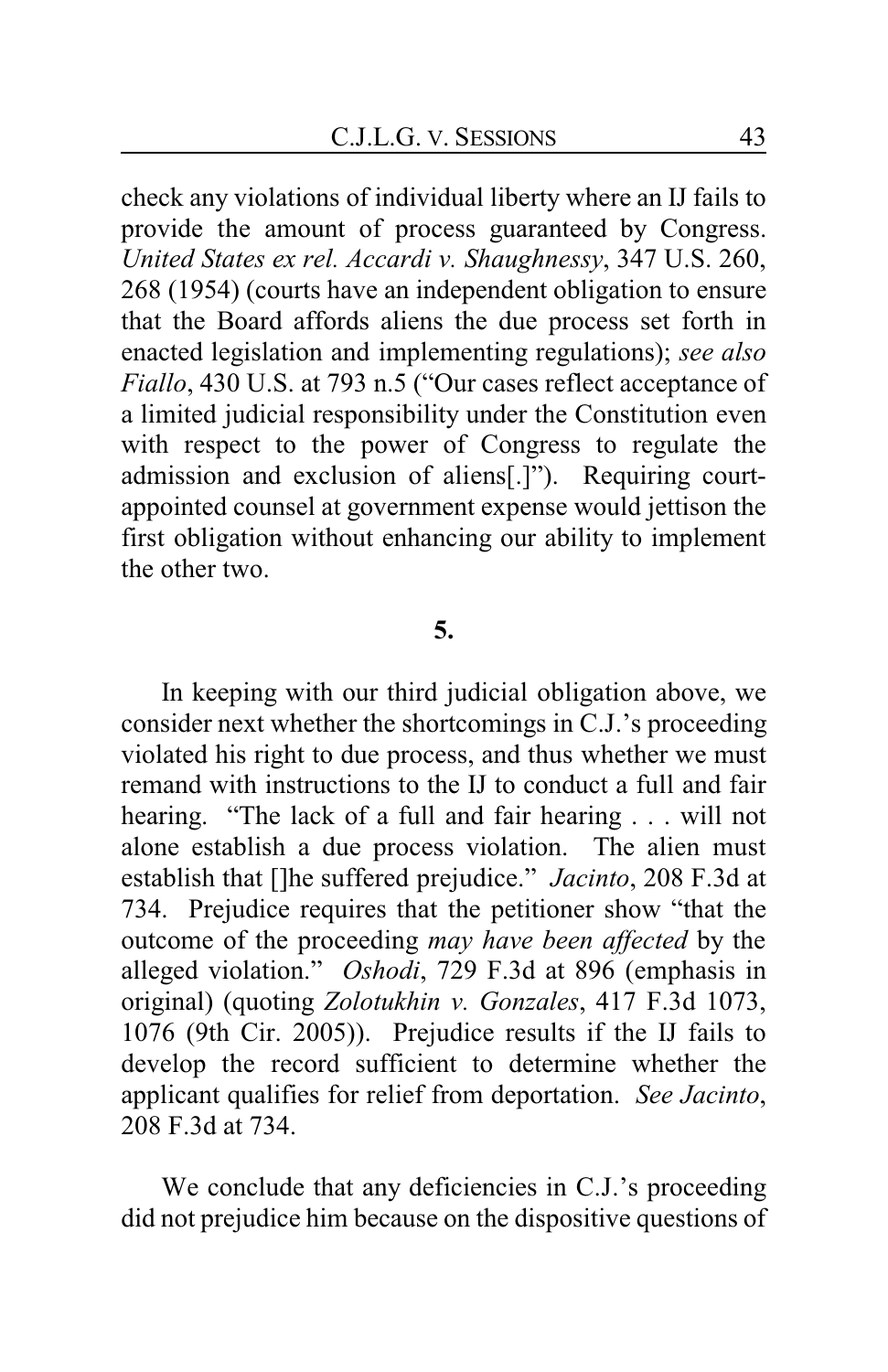protected status and whether the Honduran government is unable or unwilling to control the Maras, the IJ adequately developed the record.<sup>16</sup> Notwithstanding the IJ's failure to explain the standard for asylum, among other shortcomings, there exists no reasonable probability that C.J. would have been awarded asylum relief had the IJ satisfied her obligations.**<sup>17</sup>** This is because substantial evidence supports the Board's determinations (i) that C.J.'s alleged persecution was not "on account of" a protected ground, and (ii) that C.J. failed to show that the Honduran government could not or would not control the Maras. *See Budiono*, 837 F.3d at 1046.

## **IV.**

C.J. has one arrow left in his quiver on his asserted right to court-appointed counsel. C.J. argues that the INA's fair hearing provision, 8 U.S.C. § 1229a(b)(4)(B), implicitly requires court-appointed counsel at government expense for all alien minors because, according to him, that is the "*only* way that children can be provided full and fair hearings." Our holding that C.J. was not prejudiced by any procedural deficiencies in his removal proceeding defeats this argument forthwith.

**<sup>16</sup>** As already noted, C.J. waived any argument that the IJ did not fully develop the record on the unable-or-unwilling-to-control issue.

**<sup>17</sup>** *See Tamayo-Tamayo v. Holder*, 725 F.3d 950, 954 (9th Cir. 2013) (petitioner was not prejudiced by a lack of legal counsel because issuance of a reinstatement-of-removal order was proper and, "even with skilled legal counsel, no relief was available to Petitioner"); *see also Acewicz v. INS*, 984 F.2d 1056, 1062 (9th Cir. 1993) (prejudice from lack of counsel requires a showing that counsel could have "better marshalled specific facts or arguments in presenting petitioner's case for asylum or withholding of [removal]" (internal quotation marks omitted)).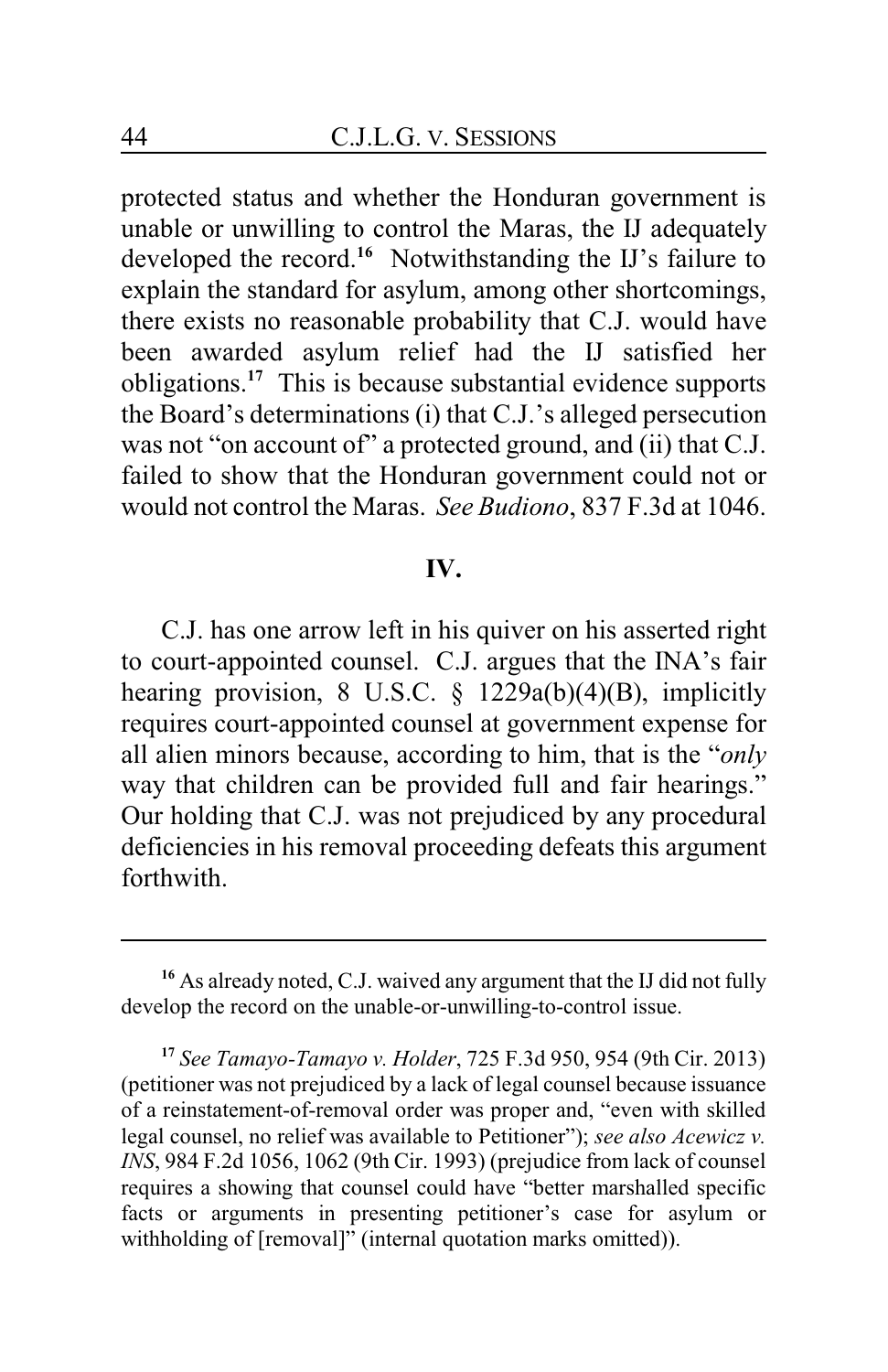C.J.'s claim also fails as a matter of statutory interpretation. As the government correctly points out, reading an implied right to court-appointed counsel into § 1229a(b)(4)(B) would create a tension with the sub-section immediately preceding it. Section 1229a(b)(4)(A) provides aliens with the right to counsel "*at no expense to the Government*." 8 U.S.C. § 1229a(b)(4)(A) (emphasis added). C.J.'s proposed reading would effectively read out of the statute the quoted phrase, thereby running afoul of the canon of statutory construction that a court should interpret a statute as a cohesive whole in a way that gives effect to all of its provisions. *Padash v. INS*, 358 F.3d 1161, 1170–71 (9th Cir. 2004) ("[W]e must make every effort not to interpret the provision at issue in a manner that renders other provisions of the same statute inconsistent, meaningless or superfluous." (internal quotation marks and adjustments omitted)); *see also FDA v. Brown & Williamson Tobacco Corp*., 529 U.S. 120, 133 (2000) (noting the "fundamental canon of statutory construction that the words of a statute must be read in their context and with a view to their place in the overall statutory scheme"). It would also violate the corollary canon that specific statutory provisions prevail over more general ones. *In re Matter of Spanish Peaks Holdings II, LLC*, 872 F.3d 892, 898 (9th Cir. 2017). Under this principle, to the extent § 1229a(b)(4)(B)'s full-and-fair-hearing requirement implies a right to counsel, as C.J. argues, that implied right must fit within the specific grant conferred by  $\S 1229a(b)(4)(A)$ . C.J. seeks much more. We decline his invitation to rewrite the INA.

#### **V.**

C.J. also asserts that his due process rights were violated because the IJ failed to inform him of his possible eligibility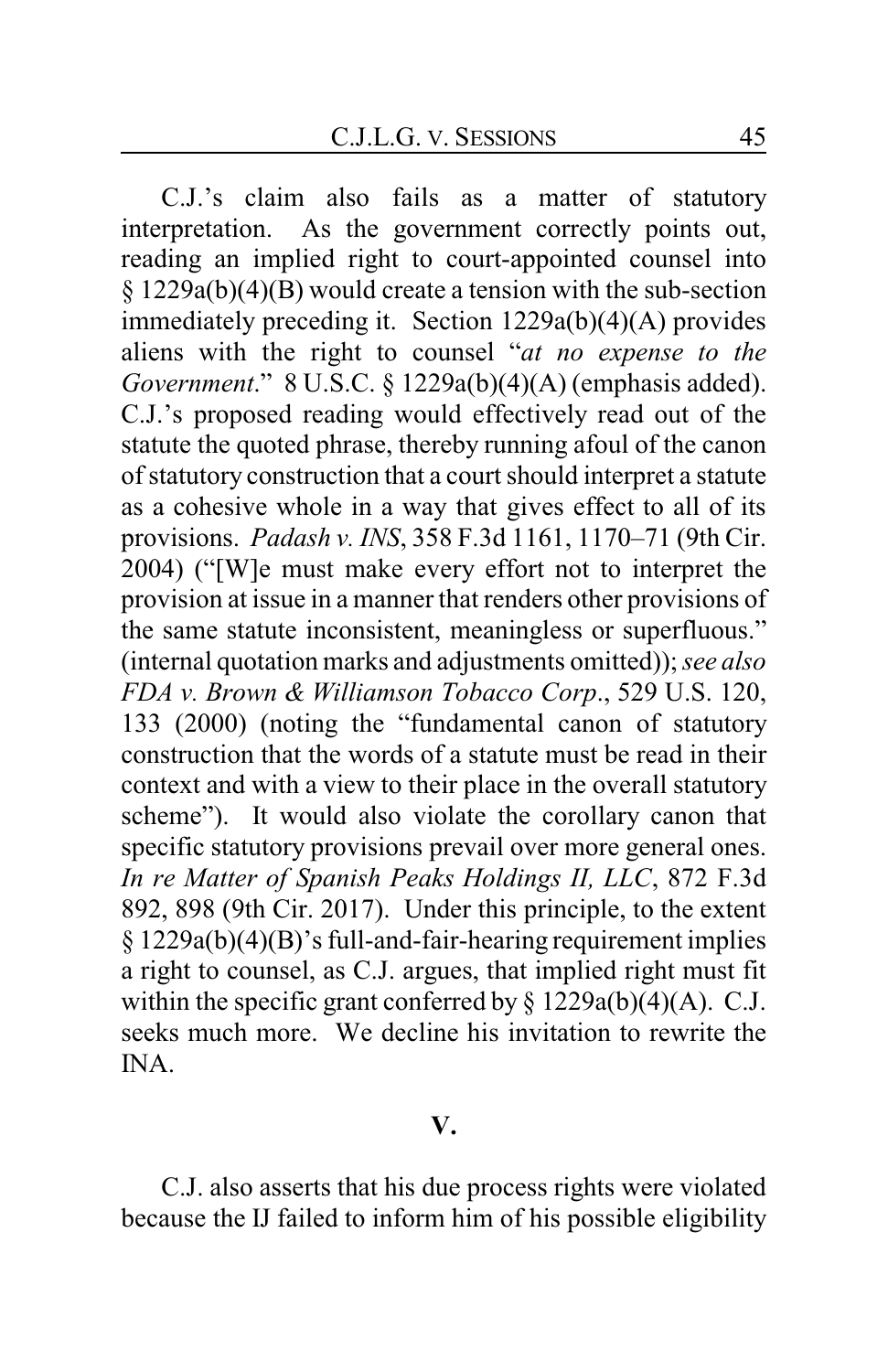for SIJ status. An IJ is required to "inform the alien of his or her apparent eligibility to apply for any of the benefits enumerated in this chapter and shall afford the alien an opportunity to make [an] application during the hearing . . . ." 8 C.F.R. § 1240.11(a)(2); *United States v. Lopez-Velasquez*, 629 F.3d 894, 896 (9th Cir. 2010) (en banc). "Apparent eligibility" is demonstrated "where the record, fairly reviewed by an individual who is intimately familiar with the immigration laws—as IJs no doubt are—raises a reasonable possibility that the petitioner may be eligible for relief." *Lopez-Velasquez*, 629 F.3d at 896 (internal quotation marks omitted). The IJ's duty is triggered where the alien "'or some other person puts information before the judge that makes such eligibility apparent." *Id.* at 900 (quoting *Moran-Enriquez v. INS*, 884 F.2d 420, 422 (9th Cir. 1989)). Put another way, the record must demonstrate "a factual basis for relief." *Id*. "[F]ailure to advise an alien of 'apparent eligibility' to apply for relief is a due process violation." *United States v. Rojas-Pedroza*, 716 F.3d 1253, 1263 (9th Cir. 2013).

SIJ status provides a pathway to legal permanent resident ("LPR") status for undocumented minors who cannot be reunified with one or both parents because of abuse, neglect, or abandonment. Children, like C.J., who have been abandoned by one parent may be eligible even if the other parent retains custody.

Gaining SIJ status is a multi-step process. The minor must first obtain a court order from a state juvenile court. That court must, *inter alia*, "declare[]" that the child is a "dependent upon a juvenile court located in the United States in accordance with state law governing such declarations of dependency, while the alien was in the United States and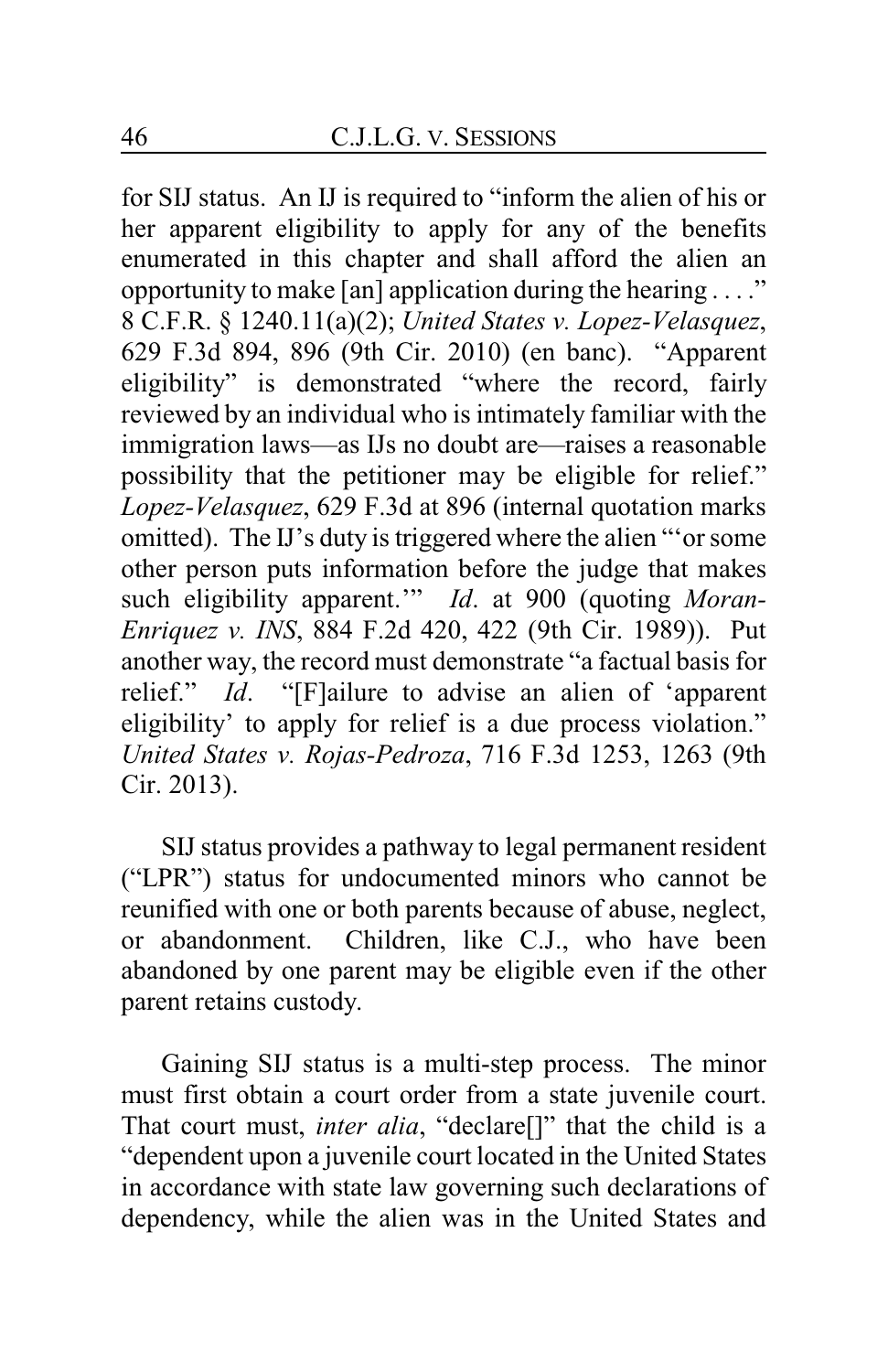under the jurisdiction of the court"; and find that the child is "eligible . . . for long-term foster care." 8 C.F.R.  $§ 204.11(c)(3)–(4).$ 

If the state court makes the requisite findings, then the child may apply for SIJ status with the IJ. 8 U.S.C.  $\S 1101(a)(27)(J)$ . To grant SIJ status, the IJ must find that the child's reunification with one or both parents is not viable due to abuse, neglect, abandonment, or a similar basis under state law; and that it is not in the child's best interest to be returned to his country of nationality. *Id*.

If the IJ awards the child SIJ status, then the child may apply for legal residency. But even if the juvenile receives an SIJ designation, the IJ may refuse to grant the application for legal residency and may still order the alien removed. *See* 8 U.S.C. § 1255(a).

C.J. contends that the information at his removal hearing "raised the reasonable possibility that he may be eligible for [SIJ status]." He suggests vaguely that the facts before the IJ indicate that a state court would deem him dependent on the juvenile court. Based on his and Maria's testimony, C.J. also asserts that the IJ knew that "there [had] been many years" since C.J. had been in touch with his father, and that his father had "left [Maria] a long time ago," thereby satisfying the requirement that he show that reunification with at least one parent is not viable. C.J. further argues that because he credibly testified to death threats by the Maras, a state court would likely determine that it is not in his best interest to be returned to Honduras. Finally, C.J. goes one step further, asserting that access to SIJ status is only meaningful if this court appoints him counsel to shepherd his case through the California courts.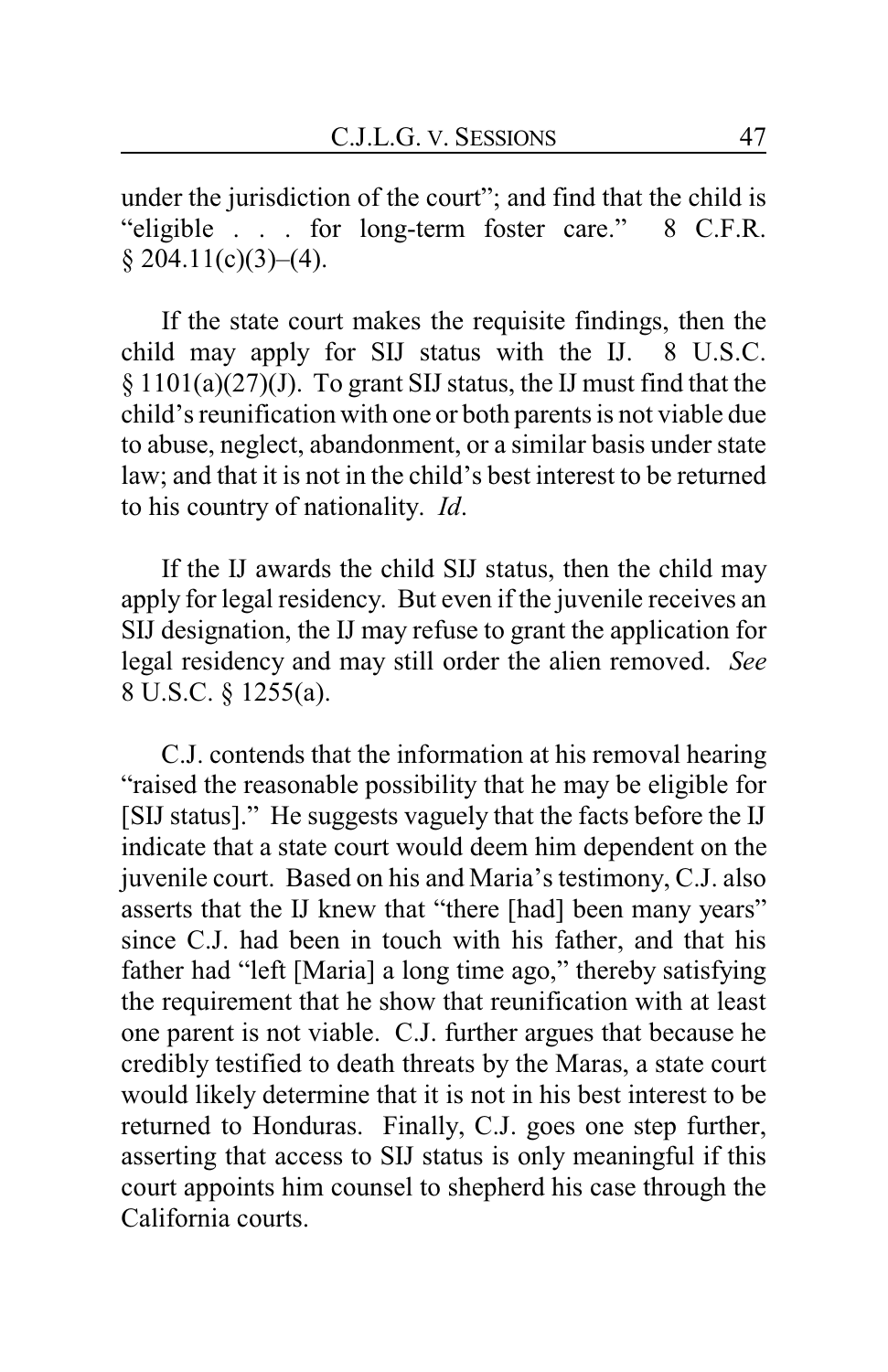C.J.'s arguments founder on the fact that, at the time of his removal proceeding, he did not have a state court order deeming him to be, *inter alia*, a "dependent upon [the] juvenile court."  $8$  C.F.R.  $\S$  204.11(c)(3). The IJ therefore could not have granted him SIJ status, meaning that C.J. was not "apparent[ly] eligib[le]" for immigration relief. *Id.* § 1240.11(a)(2). Accordingly, the IJ's duty to inform was not triggered. *Cf. Moran-Enriquez*, 884 F.2d at 423 (IJ had a duty to inform petitioner of relief from deportation where the petitioner's marriage to a United States citizen made him eligible for such relief). *Contra United States v. Cabrera-Ochoa*, No. 5:15-cr-00206-BLF-1, 2016 WL 4204551, at \*8 (N.D. Cal. Aug. 8, 2016).

C.J. counters that the INA requires the IJ to "inform the alien of his or her apparent eligibility to apply for any of the benefits enumerated in this chapter," 8 C.F.R. § 1240.11(a)(2), one of which is SIJ status, *see* 8 U.S.C. § 1101(a)(27)(J); 8 C.F.R. §§ 1245.1(a), (e)(2)(vi)(B)(3). But an alien qualified for SIJ classification is one for whom a state court has *already* made certain findings necessary for an IJ to grant SIJ status. 8 U.S.C. § 1101(a)(27)(J); 8 C.F.R. § 204.11.**<sup>18</sup>** Had C.J. secured the requisite state court determinations and revealed that development in the immigration proceeding, then the IJ would have been obliged to inform him of his "apparent eligibility" to seek SIJ status.

**<sup>18</sup>** The regulations provide that "[a]n alien is eligible for classification as a special immigrant under  $\lceil \xi \rceil 101(a)(27)(J)$ " if the alien meets certain criteria. Several of those criteria require that a state court have already made certain determinations. For example, the alien must, *inter alia*, "*ha[ve] been declared* dependent upon a juvenile court . . . in accordance with state law governing such declarations of dependency," and have been "*deemed eligible by the juvenile court* for long-termfoster care." 8 C.F.R.  $§ 204.11(c)(3)–(4)$  (emphasis added).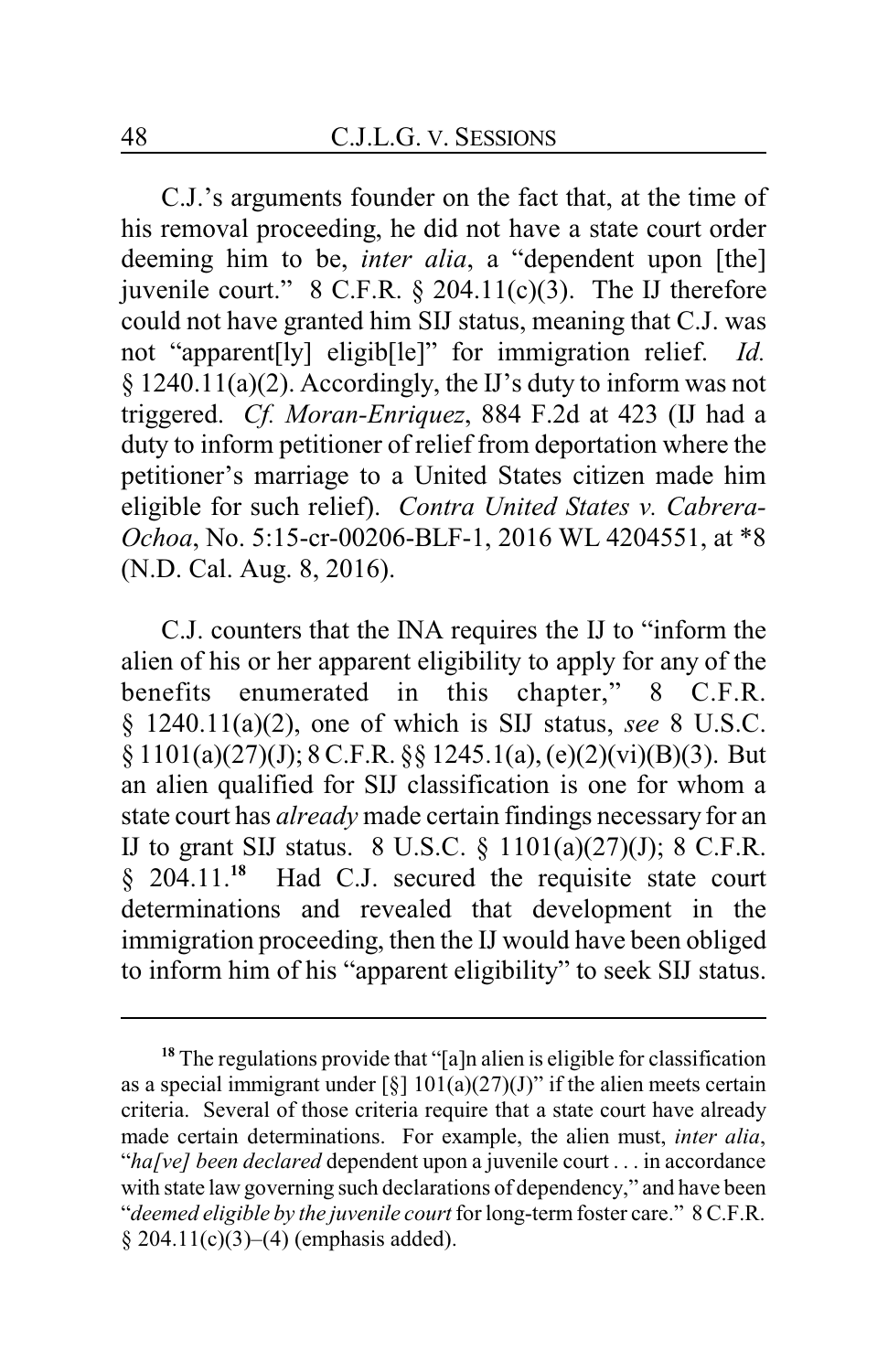But C.J. had not even initiated the state court process, and the IJ is not required to parse the record for evidence of a petitioner's potential eligibility to pursue an independent *state court* action. As we have previously stated, "IJs are not expected to be clairvoyant" when it comes to informing aliens of their options for relief.**<sup>19</sup>** *Moran-Enriquez*, 884 F.2d at 422.

Finally, even were we to conclude (which we do not) that an IJ must, as a general rule, advise an alien minor of immigration relief that may be available based on hypothetical findings by a state court, C.J.'s eligibility for SIJ

We accord no deference to an agency's unofficial, non-binding statements of policy that are unmoored from any interpretation of the governing statute or its regulations. *Cf. Auer v. Robbins*, 519 U.S. 452, 462 (1997) (in certain circumstances, deference is owed an agency's reasonable interpretation "of[its] own regulations"); *Chevron, U.S.A., Inc. v. Natural Res. Defense Council, Inc.* 467 U.S. 837, 842–43 (1984) (deference is owed an agency's reasonable interpretation of an ambiguous statutory provision); *Skidmore v. Swift & Co.*, 323 U.S. 134, 140 (1944) (granting "respect" to an agency's *official* policy statement). At most, the DHS official highlighted a practice of encouraging IJs to recognize eligibility for SIJ status and to provide notice to aliens of the state court process. As for the training manual, it simply offers information on the SIJ process. That is a far cry from an agency's official policy based on a reasonable interpretation of the INA or its implementing regulations.

**<sup>19</sup>** C.J.'s references to a non-binding statement by a DHS official and a brief discussion of the SIJ process contained in a DHS training manual are unavailing. C.J. notes that DHS has commented that IJs have assisted unrepresented children in obtaining SIJ status. Specifically, former Acting Chief IJ for Vulnerable Populations stated in a deposition in this case: "I'm confident if [SIJ status] comes to the attention of the judge, that we have ample tools and resources to get that through the state court process." For its part, the training manual describes a course on how the "SIJ program relates to Immigration Court proceedings, including removal proceedings."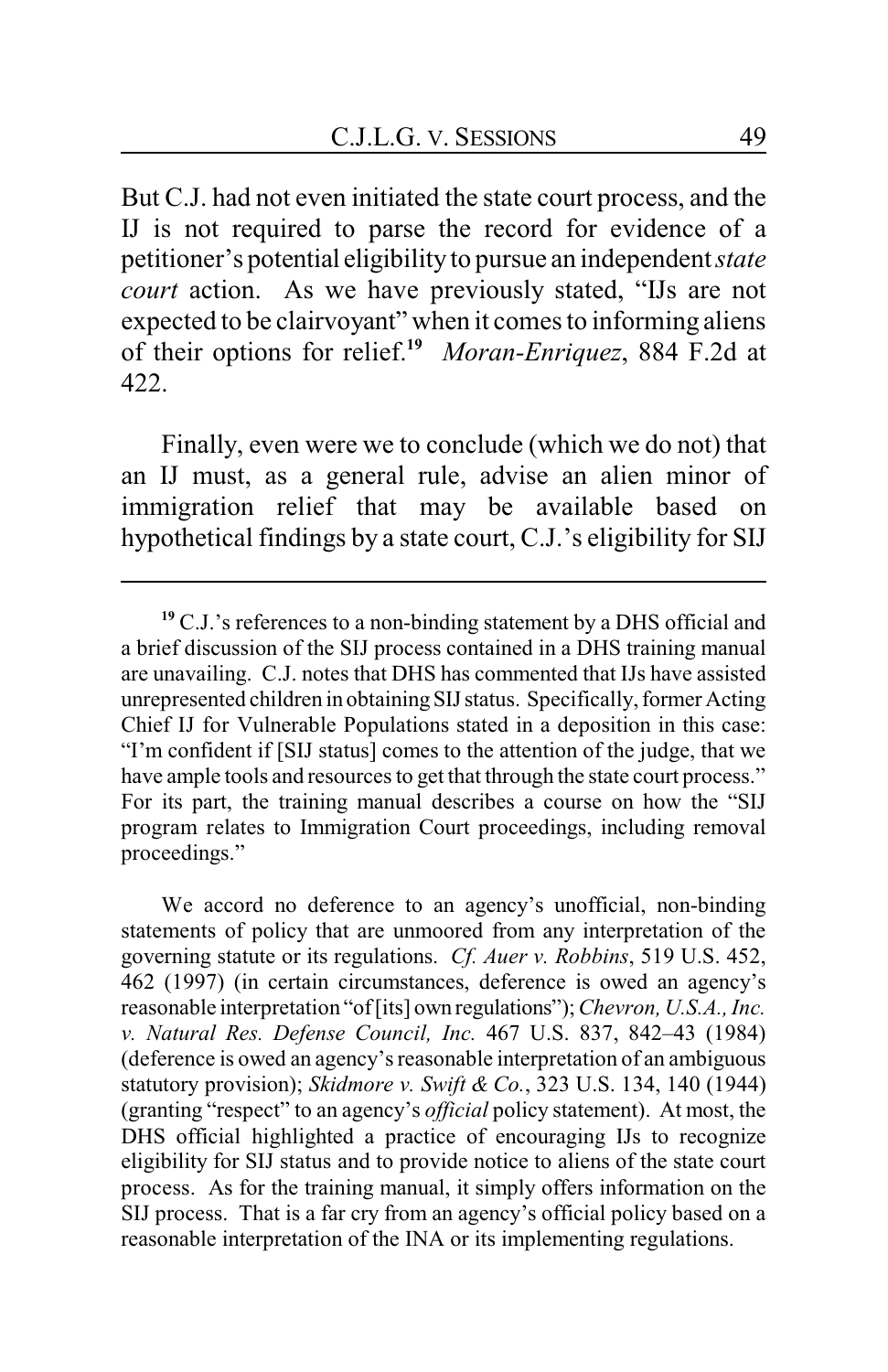status is not "apparent." It is speculative at best that a California court would "declare[ C.J.] dependent upon a juvenile court." 8 C.F.R. § 204.11(c)(3). That is because, unlike the petitioner in *Cabrera-Ochoa*, who was effectively orphaned by the "neglect" and "abandonment" of *both* his parents, C.J. remains in the custody of his devoted mother. *Cf. Cabrera-Ochoa*, 2016 WL 4204551, at \*8–9. "Apparent eligibility" requires something more—i.e., facts that plainly indicate a "reasonable possibility" of eligibility for immigration relief. *Lopez-Velasquez*, 629 F.3d at 896. Instead, C.J. piles inference upon inference. He first assumes that a state court would deem him dependent on that court notwithstanding his mother's continued custody of him. Based on that assumption, he then makes another: that an IJ would exercise her discretion to grant C.J. SIJ status even though "reunification with 1 . . . of [C.J.'s] parents *is* . . . viable." 8 U.S.C. § 1101(a)(27)(i) (emphasis added); *see also* 8 C.F.R. § 204.11. Both assumptions are laden with a heavy dose of speculation, all the more so when set against the backdrop of C.J.'s failure to pursue the required state court process.

For all these reasons, we hold that the IJ was not required to inform C.J. that he might be eligible for SIJ status. Our determination necessarily disposes of C.J.'s claimed right to court-appointed counsel at government expense for purposes of pursuing the requisite state court action.

#### **VI.**

Finally, C.J. seeks relief under CAT, 8 C.F.R. § 1208.16(c). CAT prevents the United States from removing an alien to a country where it is more likely than not that he will be tortured by or with the acquiescence of the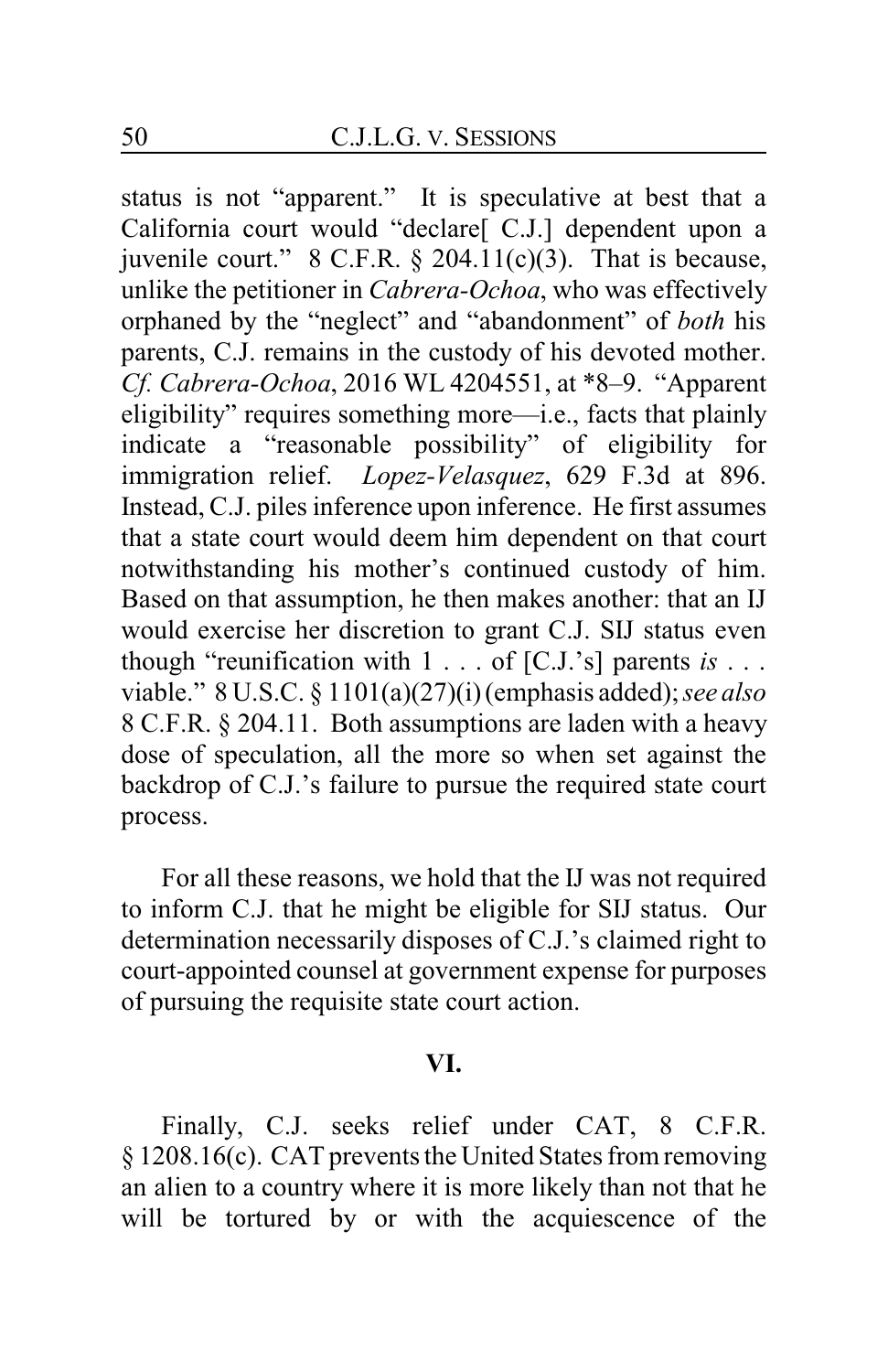government. *Muradin v. Gonzales*, 494 F.3d 1208, 1210 (9th Cir. 2007); 8 C.F.R. § 1208.16(c)(2). Torture involves intentional infliction of

> severe pain or suffering, whether physical or mental . . . for any reason based on discrimination of any kind, when such pain or suffering is inflicted by or at the instigation of or with the consent or acquiescence of a public official or other person acting in an official capacity.

8 C.F.R. § 1208.18(a)(1). Unlike the standards for asylum and withholding of removal, a petitioner "need not show that he will be tortured on account of a protected ground" to qualify for CAT relief. *Muradin*, 494 F.3d at 1211.

The IJ concluded that C.J.'s "fear[] of the gangs and problems that he had with the gangs in Honduras . . . falls short of the requirement to show a particularized threat of torture." The Board affirmed, and we agree.

C.J. argues that the IJ and the Board erred in denying his CAT claim because the record "contain[s] more than sufficient evidence to establish C.J.[]'s entitlement to protection under CAT." C.J. points to the fact that the Maras put a gun to his head and the State Department report's discussion of gangs killing minors for resisting their recruitment efforts.

Substantial evidence supports the Board's conclusion. While having a gun pointed at one's head is no doubt deeply traumatizing, the Board did not err in finding that it did not amount to "severe pain or suffering." Nor was there any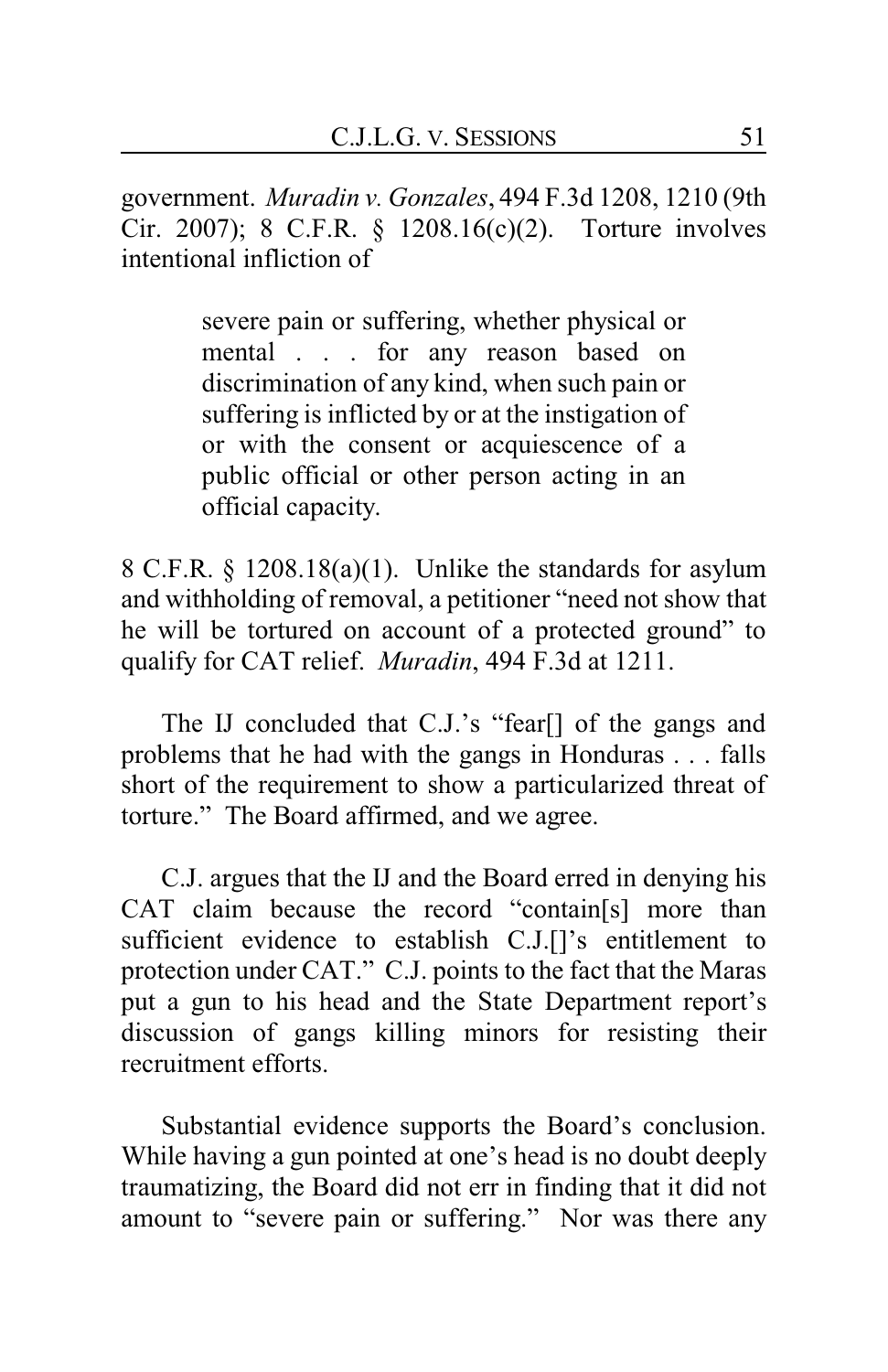showing that the Honduran government acquiesced in the act. *See* 8 C.F.R. § 1208.18(a)(1). As discussed in the context of C.J.'s asylum claim, *see* Part III.C.2, *supra*, the record does not compel a finding that the government either turned a blind eye to the Maras' threats against C.J. or that it would be unable or unwilling to control the Maras in the future. *Cf. Muradin*, 494 F.3d at 1211 (granting CAT relief where the applicant presented evidence that he was tortured by security officers in his home country of Armenia, and where a State Department report detailed routine beatings and torture by the security services). We therefore deny C.J.'s petition for review on his CAT claim.

## **CONCLUSION**

We are mindful that our decision means that, absent a reprieve offered by the government, C.J. will likely be returned to a country in turmoil. We sympathize with his personal plight, as C.J. appears to have displayed courage in the face of serious adversity. But while "our hearts are with [C.J.]," the law does not support his requested relief. *Cf. Dugard v. United States*, 835 F.3d 915, 917 (9th Cir. 2016). Neither Supreme Court nor circuit precedent compels the remedy that C.J. seeks: court-appointed counsel at government expense. And to the extent the IJ failed to provide all the trappings of a full and fair hearing, any shortcomings did not prejudice the outcome because the IJ adequately developed the record on issues that are dispositive to C.J.'s claims for relief. Attorney representation could not have altered this reality, which forecloses C.J.'s claim to an implied right to court-appointed counsel under the Due Process Clause. Moreover, the INA itself neither provides for nor implies a right to court-appointed counsel at government expense.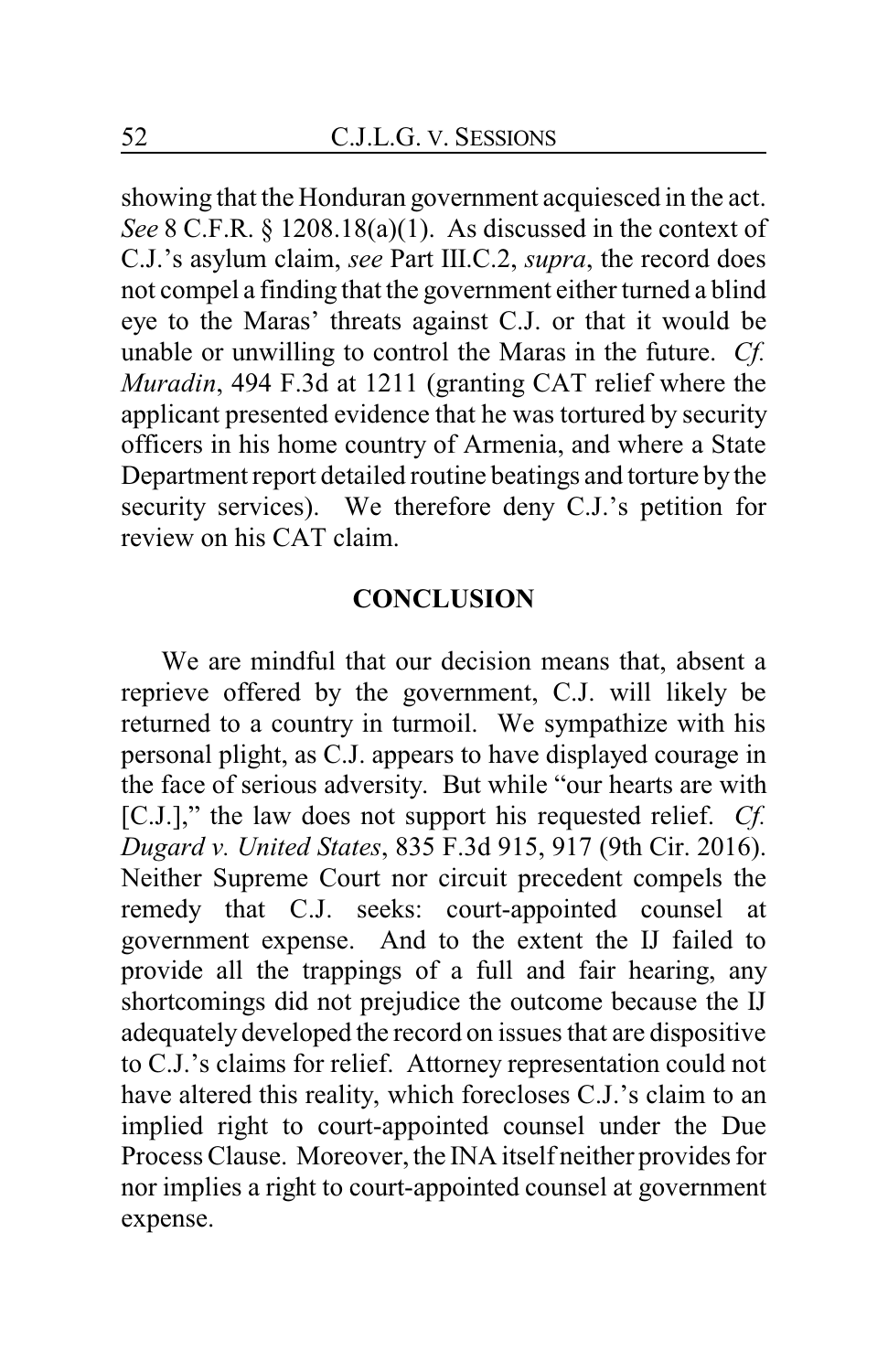We further hold that the IJ was not required to advise C.J. of a separate state court process that could ultimately form the predicate for C.J.'s application for SIJ status with the IJ. The IJ is only required to advise an alien of relief for which he is "apparent[ly] eligib[le]." Because C.J.'s claimed relief—SIJ status—depends on a state court making certain findings before an IJ may grant him such relief—something that has not occurred here—C.J. is not "apparent[ly] eligib[le]" for SIJ status.

Finally, we decline to reverse the Board's denial of C.J.'s asylum, withholding of removal, and CAT claims, because substantial evidence supports the Board's determination that he is ineligible for any such relief.

## **PETITION FOR REVIEW DENIED.**

## OWENS, Circuit Judge, concurring:

I concur in the majority opinion and its narrow scope. It holds that the Due Process Clause does not mandate government-funded counsel for C.J.L.G, an accompanied minor. The opinion does not hold, or even discuss, whether the Due Process Clause mandates counsel for unaccompanied minors. That is a different question that could lead to a different answer. *See, e.g.*, *Lassiter v. Dep't of Soc. Servs.*, 452 U.S. 18, 31–32 (1981) (holding that whether the Due Process Clause requires the appointment of counsel is considered on a case-by-case basis); *J.E.F.M. v. Lynch*, 837 F.3d 1026, 1039–41 (9th Cir. 2016) (McKeown, J.,